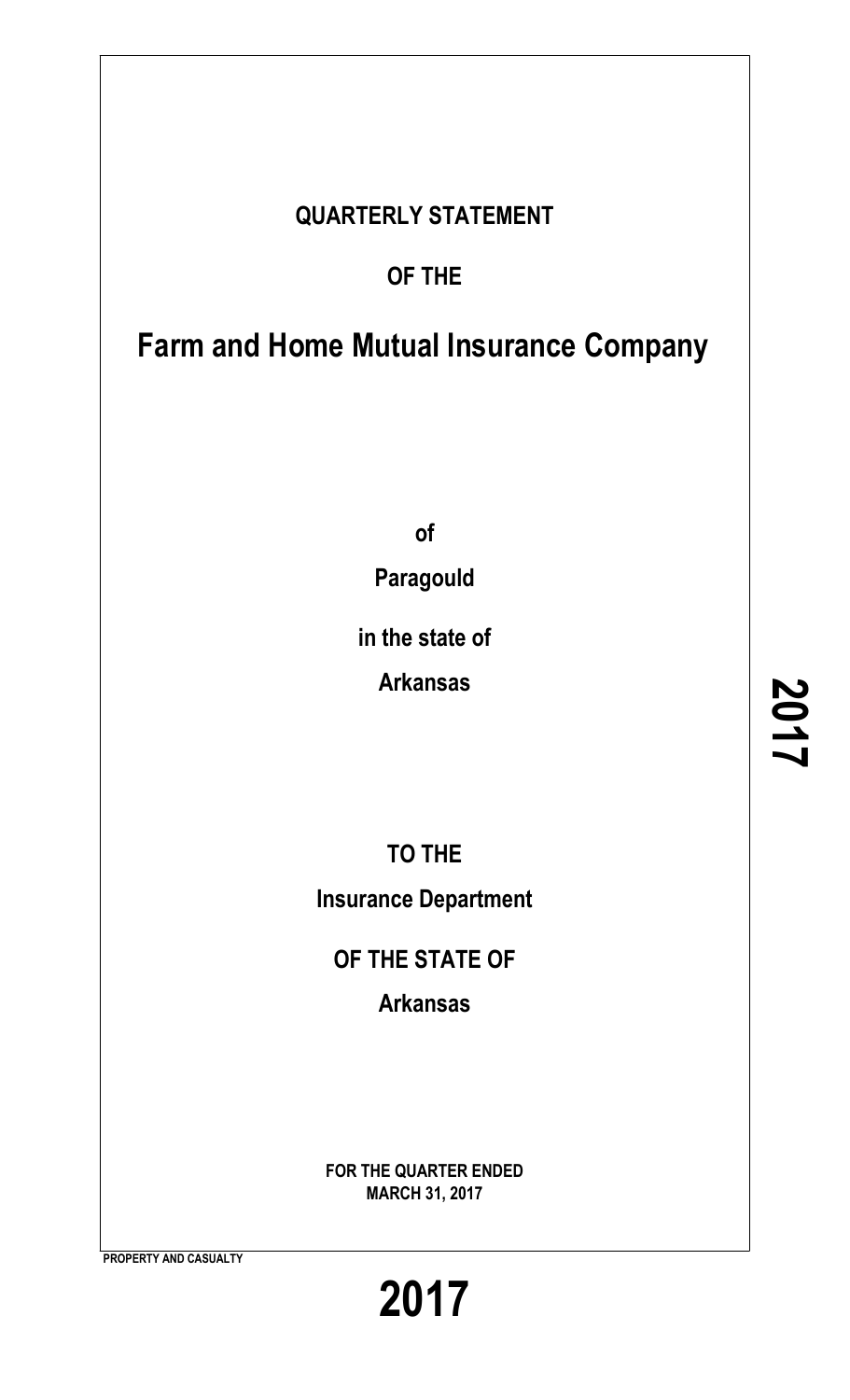

# **QUARTERLY STATEMENT**

**AS OF MARCH 31, 2017**

OF THE CONDITION AND AFFAIRS OF THE

# **Farm and Home Mutual Insurance Company**

| <b>NAIC Group Code</b>                | 0000<br>(Current Period) | 0000<br>(Prior Period)                                                                                                                                                                                                                                                                                                                                                                                                                                                                                                                                                                                                                                                                                                                                                                                                                                                                                                                                                                                                                                                                                                                                                                                                                                                                                                                                                                                                                                                                                                                                     |                 | NAIC Company Code                                     | 14250                                        | <b>Employer's ID Number</b>                                | 71-0392332 |
|---------------------------------------|--------------------------|------------------------------------------------------------------------------------------------------------------------------------------------------------------------------------------------------------------------------------------------------------------------------------------------------------------------------------------------------------------------------------------------------------------------------------------------------------------------------------------------------------------------------------------------------------------------------------------------------------------------------------------------------------------------------------------------------------------------------------------------------------------------------------------------------------------------------------------------------------------------------------------------------------------------------------------------------------------------------------------------------------------------------------------------------------------------------------------------------------------------------------------------------------------------------------------------------------------------------------------------------------------------------------------------------------------------------------------------------------------------------------------------------------------------------------------------------------------------------------------------------------------------------------------------------------|-----------------|-------------------------------------------------------|----------------------------------------------|------------------------------------------------------------|------------|
| Organized under the Laws of           |                          | Arkansas                                                                                                                                                                                                                                                                                                                                                                                                                                                                                                                                                                                                                                                                                                                                                                                                                                                                                                                                                                                                                                                                                                                                                                                                                                                                                                                                                                                                                                                                                                                                                   |                 |                                                       | State of Domicile or Port of Entry           |                                                            | AR         |
| Country of Domicile                   |                          | United States of America                                                                                                                                                                                                                                                                                                                                                                                                                                                                                                                                                                                                                                                                                                                                                                                                                                                                                                                                                                                                                                                                                                                                                                                                                                                                                                                                                                                                                                                                                                                                   |                 |                                                       |                                              |                                                            |            |
| Incorporated/Organized                |                          | 01/01/1949                                                                                                                                                                                                                                                                                                                                                                                                                                                                                                                                                                                                                                                                                                                                                                                                                                                                                                                                                                                                                                                                                                                                                                                                                                                                                                                                                                                                                                                                                                                                                 |                 |                                                       | <b>Commenced Business</b>                    | 01/01/1966                                                 |            |
| <b>Statutory Home Office</b>          |                          | 1201 West Court Street                                                                                                                                                                                                                                                                                                                                                                                                                                                                                                                                                                                                                                                                                                                                                                                                                                                                                                                                                                                                                                                                                                                                                                                                                                                                                                                                                                                                                                                                                                                                     |                 |                                                       |                                              | Paragould, AR, US 72450                                    |            |
| Main Administrative Office            |                          | (Street and Number)                                                                                                                                                                                                                                                                                                                                                                                                                                                                                                                                                                                                                                                                                                                                                                                                                                                                                                                                                                                                                                                                                                                                                                                                                                                                                                                                                                                                                                                                                                                                        |                 |                                                       | 1201 West Court Street                       | (City or Town, State, Country and Zip Code)                |            |
|                                       |                          | Paragould, AR, US 72450                                                                                                                                                                                                                                                                                                                                                                                                                                                                                                                                                                                                                                                                                                                                                                                                                                                                                                                                                                                                                                                                                                                                                                                                                                                                                                                                                                                                                                                                                                                                    |                 |                                                       | (Street and Number)                          | (870)236-2208                                              |            |
|                                       |                          | (City or Town, State, Country and Zip Code)                                                                                                                                                                                                                                                                                                                                                                                                                                                                                                                                                                                                                                                                                                                                                                                                                                                                                                                                                                                                                                                                                                                                                                                                                                                                                                                                                                                                                                                                                                                |                 |                                                       |                                              | (Area Code) (Telephone Number)                             |            |
| Mail Address                          |                          | P.O. Box 1546                                                                                                                                                                                                                                                                                                                                                                                                                                                                                                                                                                                                                                                                                                                                                                                                                                                                                                                                                                                                                                                                                                                                                                                                                                                                                                                                                                                                                                                                                                                                              |                 |                                                       |                                              | Paragould, AR, US 72451                                    |            |
|                                       |                          | (Street and Number or P.O. Box)                                                                                                                                                                                                                                                                                                                                                                                                                                                                                                                                                                                                                                                                                                                                                                                                                                                                                                                                                                                                                                                                                                                                                                                                                                                                                                                                                                                                                                                                                                                            |                 |                                                       |                                              | (City or Town, State, Country and Zip Code)                |            |
| Primary Location of Books and Records |                          |                                                                                                                                                                                                                                                                                                                                                                                                                                                                                                                                                                                                                                                                                                                                                                                                                                                                                                                                                                                                                                                                                                                                                                                                                                                                                                                                                                                                                                                                                                                                                            |                 |                                                       | 1201 West Court Street                       |                                                            |            |
|                                       |                          |                                                                                                                                                                                                                                                                                                                                                                                                                                                                                                                                                                                                                                                                                                                                                                                                                                                                                                                                                                                                                                                                                                                                                                                                                                                                                                                                                                                                                                                                                                                                                            |                 |                                                       | (Street and Number)                          |                                                            |            |
|                                       |                          | Paragould, AR, US 72450                                                                                                                                                                                                                                                                                                                                                                                                                                                                                                                                                                                                                                                                                                                                                                                                                                                                                                                                                                                                                                                                                                                                                                                                                                                                                                                                                                                                                                                                                                                                    |                 |                                                       |                                              | (870)236-2208                                              |            |
|                                       |                          | (City or Town, State, Country and Zip Code)                                                                                                                                                                                                                                                                                                                                                                                                                                                                                                                                                                                                                                                                                                                                                                                                                                                                                                                                                                                                                                                                                                                                                                                                                                                                                                                                                                                                                                                                                                                |                 |                                                       |                                              | (Area Code) (Telephone Number)                             |            |
| Internet Web Site Address             |                          | www.unitedhomeins.com                                                                                                                                                                                                                                                                                                                                                                                                                                                                                                                                                                                                                                                                                                                                                                                                                                                                                                                                                                                                                                                                                                                                                                                                                                                                                                                                                                                                                                                                                                                                      |                 |                                                       |                                              |                                                            |            |
| <b>Statutory Statement Contact</b>    |                          | Chandra L McGowan                                                                                                                                                                                                                                                                                                                                                                                                                                                                                                                                                                                                                                                                                                                                                                                                                                                                                                                                                                                                                                                                                                                                                                                                                                                                                                                                                                                                                                                                                                                                          |                 |                                                       |                                              | (870) 236-2208-305                                         |            |
|                                       |                          | (Name)<br>cmcgowan@unitedhomeins.com                                                                                                                                                                                                                                                                                                                                                                                                                                                                                                                                                                                                                                                                                                                                                                                                                                                                                                                                                                                                                                                                                                                                                                                                                                                                                                                                                                                                                                                                                                                       |                 |                                                       |                                              | (Area Code)(Telephone Number)(Extension)<br>(870) 236-5717 |            |
|                                       |                          | (E-Mail Address)                                                                                                                                                                                                                                                                                                                                                                                                                                                                                                                                                                                                                                                                                                                                                                                                                                                                                                                                                                                                                                                                                                                                                                                                                                                                                                                                                                                                                                                                                                                                           |                 |                                                       |                                              | (Fax Number)                                               |            |
|                                       |                          |                                                                                                                                                                                                                                                                                                                                                                                                                                                                                                                                                                                                                                                                                                                                                                                                                                                                                                                                                                                                                                                                                                                                                                                                                                                                                                                                                                                                                                                                                                                                                            | <b>OFFICERS</b> |                                                       |                                              |                                                            |            |
|                                       |                          |                                                                                                                                                                                                                                                                                                                                                                                                                                                                                                                                                                                                                                                                                                                                                                                                                                                                                                                                                                                                                                                                                                                                                                                                                                                                                                                                                                                                                                                                                                                                                            |                 |                                                       |                                              |                                                            |            |
|                                       |                          | Name                                                                                                                                                                                                                                                                                                                                                                                                                                                                                                                                                                                                                                                                                                                                                                                                                                                                                                                                                                                                                                                                                                                                                                                                                                                                                                                                                                                                                                                                                                                                                       |                 | Title                                                 |                                              |                                                            |            |
|                                       |                          | William Kyle Harris<br>Kelly Lewis Ford<br>Matthew Stephen Miller<br>Matthew Stephen Miller                                                                                                                                                                                                                                                                                                                                                                                                                                                                                                                                                                                                                                                                                                                                                                                                                                                                                                                                                                                                                                                                                                                                                                                                                                                                                                                                                                                                                                                                |                 | President<br>Vice-President<br>Treasurer<br>Secretary |                                              |                                                            |            |
|                                       |                          |                                                                                                                                                                                                                                                                                                                                                                                                                                                                                                                                                                                                                                                                                                                                                                                                                                                                                                                                                                                                                                                                                                                                                                                                                                                                                                                                                                                                                                                                                                                                                            | <b>OTHERS</b>   |                                                       |                                              |                                                            |            |
|                                       |                          |                                                                                                                                                                                                                                                                                                                                                                                                                                                                                                                                                                                                                                                                                                                                                                                                                                                                                                                                                                                                                                                                                                                                                                                                                                                                                                                                                                                                                                                                                                                                                            |                 | <b>DIRECTORS OR TRUSTEES</b>                          |                                              |                                                            |            |
|                                       |                          | Kelly Lewis Ford<br>Matthew Stephen Miller<br>Michael Ray Cline                                                                                                                                                                                                                                                                                                                                                                                                                                                                                                                                                                                                                                                                                                                                                                                                                                                                                                                                                                                                                                                                                                                                                                                                                                                                                                                                                                                                                                                                                            |                 |                                                       | William Kyle Harris<br>Michael Thomas Harris |                                                            |            |
| State of                              | Arkansas                 |                                                                                                                                                                                                                                                                                                                                                                                                                                                                                                                                                                                                                                                                                                                                                                                                                                                                                                                                                                                                                                                                                                                                                                                                                                                                                                                                                                                                                                                                                                                                                            |                 |                                                       |                                              |                                                            |            |
| County of                             | Greene<br>SS             |                                                                                                                                                                                                                                                                                                                                                                                                                                                                                                                                                                                                                                                                                                                                                                                                                                                                                                                                                                                                                                                                                                                                                                                                                                                                                                                                                                                                                                                                                                                                                            |                 |                                                       |                                              |                                                            |            |
|                                       |                          | The officers of this reporting entity being duly sworn, each depose and say that they are the described officers of said reporting entity, and that on the reporting period stated above, all of the<br>herein described assets were the absolute property of the said reporting entity, free and clear from any liens or claims thereon, except as herein stated, and that this statement, together with<br>related exhibits, schedules and explanations therein contained, annexed or referred to, is a full and true statement of all the assets and liabilities and of the condition and affairs of the said<br>reporting entity as of the reporting period stated above, and of its income and deductions therefrom for the period ended, and have been completed in accordance with the NAIC Annual<br>Statement Instructions and Accounting Practices and Procedures manual except to the extent that: (1) state law may differ; or, (2) that state rules or regulations require differences in<br>reporting not related to accounting practices and procedures, according to the best of their information, knowledge and belief, respectively. Furthermore, the scope of this attestation by the<br>described officers also includes the related corresponding electronic filing with the NAIC, when required, that is an exact copy (except for formatting differences due to electronic filing) of the<br>enclosed statement. The electronic filing may be requested by various regulators in lieu of or in addition to the enclosed statement. |                 |                                                       |                                              |                                                            |            |

| (Signature)                            |      |           | (Signature)                    | (Signature)            |
|----------------------------------------|------|-----------|--------------------------------|------------------------|
| William Kyle Harris                    |      |           | Matthew Stephen Miller         | Matthew Stephen Miller |
| (Printed Name)                         |      |           | (Printed Name)                 | (Printed Name)         |
|                                        |      |           |                                |                        |
| President                              |      |           | Secretary                      | Treasurer              |
| (Title)                                |      |           | (Title)                        | (Title)                |
| Subscribed and sworn to before me this |      |           | a. Is this an original filing? | Yes[X] No[]            |
| day of                                 | 2017 | b. If no, | 1. State the amendment number  |                        |
|                                        |      |           | 2. Date filed                  |                        |
|                                        |      |           | 3. Number of pages attached    |                        |
|                                        |      |           |                                |                        |
| _ _<br>$\cdots$                        |      |           |                                |                        |

(Notary Public Signature)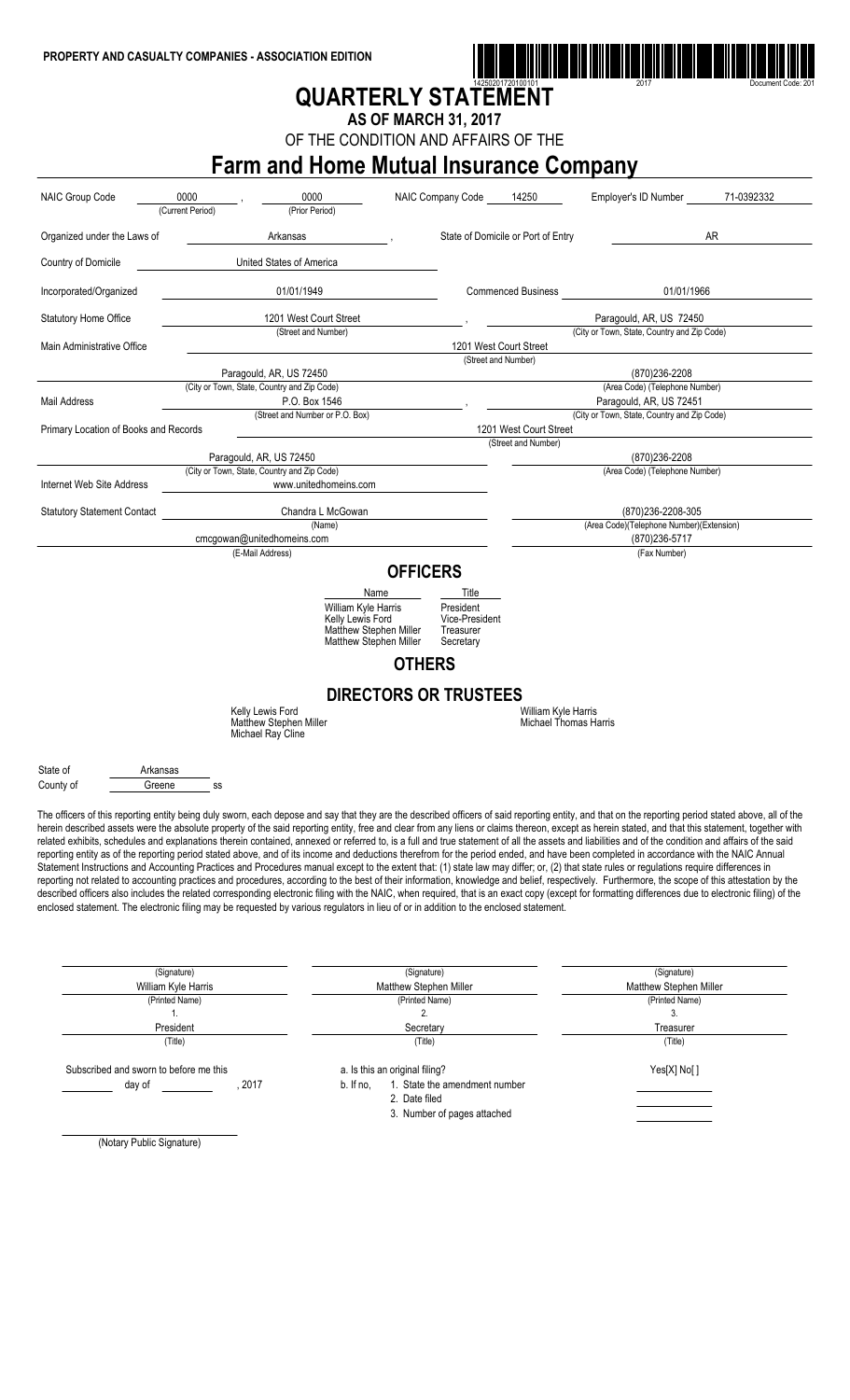#### **ASSETS Current Statement Date**  $\overline{\mathbf{A}}$  $\overline{3}$  $\mathfrak{p}$ Net Admitted December 31 Nonadmitted Prior Year Net Assets **Admitted Assets** Assets Assets  $(Cols. 1 - 2)$ 4,472,818  $\ldots$  4.407.685 4,472,818  $\mathbf{1}$ **Bonds**  $\overline{2}$ Stocks:  $21$ Preferred stocks  $2.2$ Common stocks ...................... 3. Mortgage loans on real estate:  $3.1$ First liens  $3.2$ Other than first liens .........................  $\overline{4}$ Real estate:  $4.1$ Properties occupied by the company (less \$.................0 42 Properties held for the production of income (less \$.................0  $4.3$ Properties held for sale (less \$.................0 encumbrances). Cash (\$.......2,107,338), cash equivalents (\$................0) and short-term 5. 2.107.338  $investments ($...............0)$ 2.107.338 6. Contract loans (including \$................0 premium notes)  $\overline{7}$ . Derivatives ... 8. Other invested assets ................... 9 Receivables for securities  $10<sup>1</sup>$ Securities lending reinvested collateral assets ......  $11$ Aggregate write-ins for invested assets ...  $12.$ Subtotals, cash and invested assets (Lines 1 to 11) 6,580,156 6,580,156 6,284,223 13. Title plants less \$................0 charged off (for Title insurers only) Investment income due and accrued .......................  $14.$ 40,007 40,007 38.001  $15<sub>1</sub>$ Premiums and considerations: 15.1 Uncollected premiums and agents' balances in the course of 800.701 800.701 collection 817.217 15.2 Deferred premiums, agents' balances and installments booked but deferred and not yet due (including \$................0 earned but 15.3 Accrued retrospective premiums (\$.................0) and contracts subject to redetermination (\$.................0) ................. 16. Reinsurance: 16.1 Amounts recoverable from reinsurers ...... 242.191 242.191 179.411 16.2 Funds held by or deposited with reinsured companies. 16.3 Other amounts receivable under reinsurance contracts ...  $17.$ Amounts receivable relating to uninsured plans. . . . . . . . . . . . . . . . . . .  $\ldots$  77.346 18.1 Current federal and foreign income tax recoverable and interest thereon. 77.346 100.869 18.2 Net deferred tax asset .......................  $183.490$ 183.490 184.721 19. Guaranty funds receivable or on deposit ....................... 20. Electronic data processing equipment and software. 21. Furniture and equipment, including health care delivery assets  $(\$............0)$ 532 532 22. Net adjustments in assets and liabilities due to foreign exchange rates. 23. Receivables from parent, subsidiaries and affiliates 24. Health care (\$..................) and other amounts receivable 25. Aggregate write-ins for other-than-invested assets ....... 26. TOTAL assets excluding Separate Accounts, Segregated Accounts and 7,924,423 532 7,923,891 7,604,441 27. From Separate Accounts, Segregated Accounts and Protected Cell Accounts... TOTAL (Lines 26 and 27) 28 7,924,423 532 7,923,891 7,604,441 **DETAILS OF WRITE-INS** 1101. 1102. 1103. 1198. Summary of remaining write-ins for Line 11 from overflow page 1199. TOTALS (Lines 1101 through 1103 plus 1198) (Line 11 above)  $2501.$ 2502. 2503. 2598. Summary of remaining write-ins for Line 25 from overflow page 2599. TOTALS (Lines 2501 through 2503 plus 2598) (Line 25 above)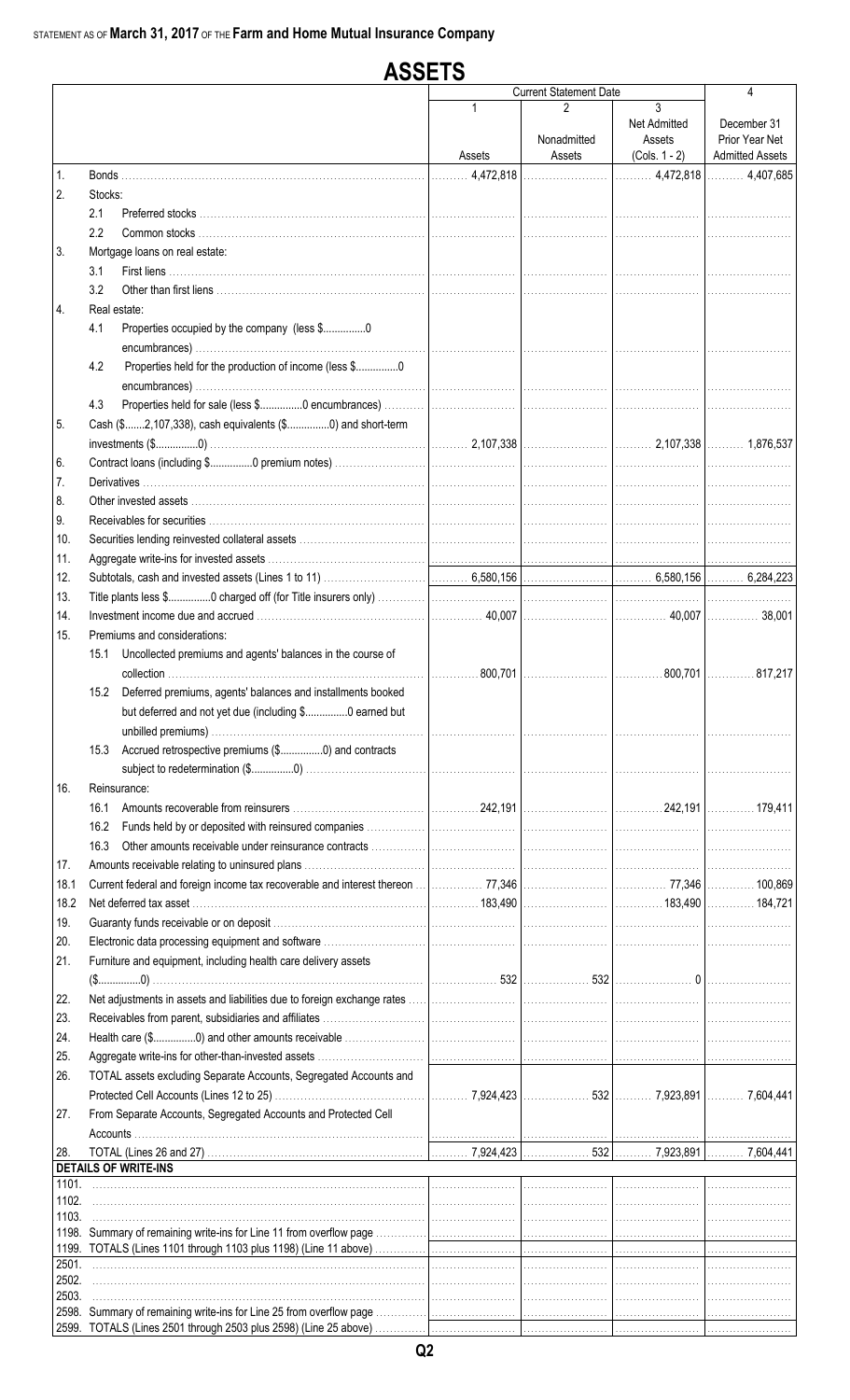# **LIABILITIES, SURPLUS AND OTHER FUNDS**

|                |                                                                                                  | $\mathbf{1}$          | $\overline{2}$ |
|----------------|--------------------------------------------------------------------------------------------------|-----------------------|----------------|
|                |                                                                                                  | Current               | December 31,   |
|                |                                                                                                  | <b>Statement Date</b> | Prior Year     |
| 1.             |                                                                                                  |                       |                |
| 2.             |                                                                                                  |                       |                |
| 3.             |                                                                                                  |                       |                |
| 4.             |                                                                                                  |                       |                |
| 5.             |                                                                                                  |                       |                |
| 6.             |                                                                                                  |                       |                |
| 7.1            |                                                                                                  |                       |                |
| 7.2            |                                                                                                  |                       |                |
| 8.             |                                                                                                  |                       |                |
| 9.             | Unearned premiums (after deducting unearned premiums for ceded reinsurance of \$0 and including  |                       |                |
|                | warranty reserves of \$0 and accrued accident and health experience rating refunds including \$0 |                       |                |
|                |                                                                                                  |                       |                |
| 10.            |                                                                                                  |                       |                |
| 11.            | Dividends declared and unpaid:                                                                   |                       |                |
|                | 11.1                                                                                             |                       |                |
|                | 11.2                                                                                             |                       |                |
| 12.            |                                                                                                  |                       |                |
| 13.            |                                                                                                  |                       |                |
| 14.            |                                                                                                  |                       |                |
| 15.            |                                                                                                  |                       |                |
| 16.            |                                                                                                  |                       |                |
| 17.            |                                                                                                  |                       |                |
|                |                                                                                                  |                       |                |
| 18.            |                                                                                                  |                       |                |
| 19.            |                                                                                                  |                       |                |
| 20.            |                                                                                                  |                       |                |
| 21.            |                                                                                                  |                       |                |
| 22.            |                                                                                                  |                       |                |
| 23.            |                                                                                                  |                       |                |
| 24.            |                                                                                                  |                       |                |
| 25.            |                                                                                                  |                       |                |
| 26.            |                                                                                                  |                       |                |
| 27.            |                                                                                                  |                       |                |
| 28.            |                                                                                                  |                       |                |
| 29.            |                                                                                                  |                       |                |
| 30.            |                                                                                                  |                       |                |
| 31.            |                                                                                                  |                       |                |
| 32.            |                                                                                                  |                       |                |
| 33.            |                                                                                                  |                       |                |
| 34.            |                                                                                                  |                       |                |
| 35.            |                                                                                                  |                       |                |
| 36.            | Less treasury stock, at cost:                                                                    |                       |                |
|                | 36.1                                                                                             |                       |                |
|                | 36.2                                                                                             |                       |                |
| 37.            |                                                                                                  |                       |                |
| 38.            |                                                                                                  |                       |                |
|                | <b>DETAILS OF WRITE-INS</b>                                                                      |                       |                |
| 2501.          |                                                                                                  |                       |                |
| 2502.          |                                                                                                  |                       |                |
| 2503.<br>2598. |                                                                                                  |                       |                |
| 2599.          |                                                                                                  |                       |                |
| 2901.          |                                                                                                  |                       |                |
| 2902.          |                                                                                                  |                       |                |
| 2903.          |                                                                                                  |                       |                |
| 2998.<br>2999. |                                                                                                  |                       |                |
| 3201.          |                                                                                                  |                       |                |
| 3202.          |                                                                                                  |                       |                |
| 3203.          |                                                                                                  |                       |                |
| 3298.          |                                                                                                  |                       |                |
| 3299.          |                                                                                                  |                       |                |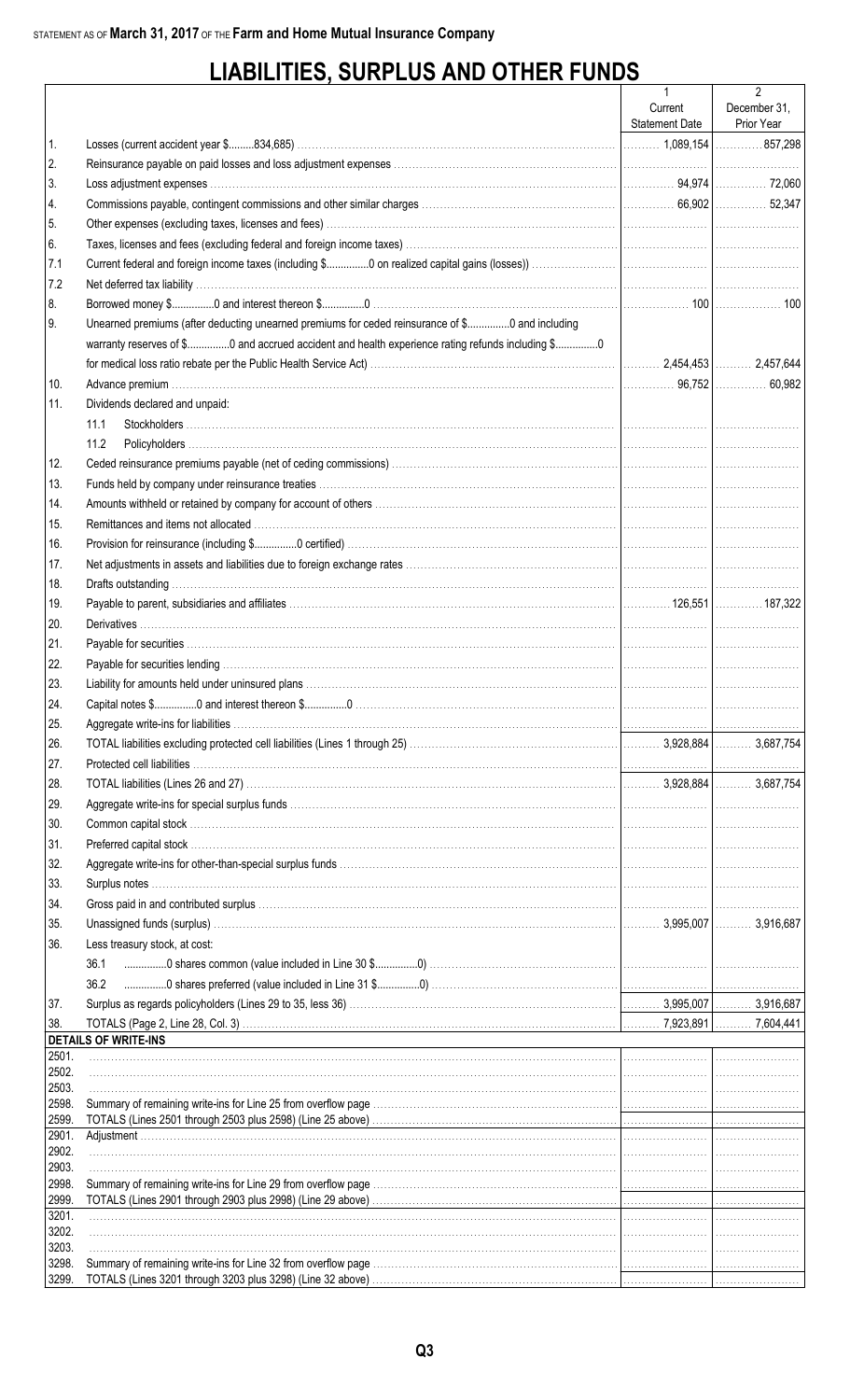# **STATEMENT OF INCOME**

|                    |                                                                                                                                                                                                                                | $\mathbf{1}$        | $\overline{2}$ | 3                |
|--------------------|--------------------------------------------------------------------------------------------------------------------------------------------------------------------------------------------------------------------------------|---------------------|----------------|------------------|
|                    |                                                                                                                                                                                                                                | <b>Current Year</b> | Prior Year     | Prior Year Ended |
|                    |                                                                                                                                                                                                                                | to Date             | to Date        | December 31      |
|                    | <b>UNDERWRITING INCOME</b>                                                                                                                                                                                                     |                     |                |                  |
| $\mathbf{1}$       | Premiums earned                                                                                                                                                                                                                |                     |                |                  |
|                    | 1.1                                                                                                                                                                                                                            |                     |                |                  |
|                    | 1.2                                                                                                                                                                                                                            |                     |                |                  |
|                    | 1.3                                                                                                                                                                                                                            |                     |                |                  |
|                    | 1.4                                                                                                                                                                                                                            |                     |                |                  |
| <b>DEDUCTIONS:</b> |                                                                                                                                                                                                                                |                     |                |                  |
| 2.                 |                                                                                                                                                                                                                                |                     |                |                  |
|                    | 2.1                                                                                                                                                                                                                            |                     |                |                  |
|                    | 2.2                                                                                                                                                                                                                            |                     |                |                  |
|                    | 2.3                                                                                                                                                                                                                            |                     |                |                  |
|                    | 2.4                                                                                                                                                                                                                            |                     |                |                  |
| 3.                 |                                                                                                                                                                                                                                |                     |                |                  |
| 4.                 |                                                                                                                                                                                                                                |                     |                |                  |
| 5.                 |                                                                                                                                                                                                                                |                     |                |                  |
| 6.                 |                                                                                                                                                                                                                                |                     |                |                  |
| 7.                 |                                                                                                                                                                                                                                |                     |                |                  |
| 8.                 |                                                                                                                                                                                                                                |                     |                |                  |
|                    | <b>INVESTMENT INCOME</b>                                                                                                                                                                                                       |                     |                |                  |
| 9.                 |                                                                                                                                                                                                                                |                     |                |                  |
| 10.                |                                                                                                                                                                                                                                |                     |                |                  |
| 11.                |                                                                                                                                                                                                                                |                     |                |                  |
|                    | <b>OTHER INCOME</b>                                                                                                                                                                                                            |                     |                |                  |
| 12.                | Net gain or (loss) from agents' or premium balances charged off (amount recovered \$0                                                                                                                                          |                     |                |                  |
|                    |                                                                                                                                                                                                                                |                     |                |                  |
| 13.                |                                                                                                                                                                                                                                |                     |                |                  |
| 14.                |                                                                                                                                                                                                                                |                     |                |                  |
| 15.                |                                                                                                                                                                                                                                |                     |                |                  |
| 16.                | Net income before dividends to policyholders, after capital gains tax and before all other federal and                                                                                                                         |                     |                |                  |
|                    |                                                                                                                                                                                                                                |                     |                |                  |
| 17.                |                                                                                                                                                                                                                                |                     |                |                  |
| 18.                | Net income, after dividends to policyholders, after capital gains tax and before all other federal and                                                                                                                         |                     |                |                  |
|                    |                                                                                                                                                                                                                                |                     |                |                  |
| 19.                |                                                                                                                                                                                                                                |                     |                |                  |
| 20.                |                                                                                                                                                                                                                                |                     |                |                  |
|                    | <b>CAPITAL AND SURPLUS ACCOUNT</b>                                                                                                                                                                                             |                     |                |                  |
|                    |                                                                                                                                                                                                                                |                     |                |                  |
| 21.                |                                                                                                                                                                                                                                |                     |                |                  |
| 22.                |                                                                                                                                                                                                                                |                     |                |                  |
| 23.                |                                                                                                                                                                                                                                |                     |                |                  |
| 24.                |                                                                                                                                                                                                                                |                     |                |                  |
| 25.                |                                                                                                                                                                                                                                |                     |                |                  |
| 26.                |                                                                                                                                                                                                                                |                     |                |                  |
| 27.                |                                                                                                                                                                                                                                |                     |                |                  |
| 28.                |                                                                                                                                                                                                                                |                     |                |                  |
| 29.                |                                                                                                                                                                                                                                |                     |                |                  |
| 30.                |                                                                                                                                                                                                                                |                     |                |                  |
| 31.                |                                                                                                                                                                                                                                |                     |                |                  |
| 32.                | Capital changes:                                                                                                                                                                                                               |                     |                |                  |
|                    | 32.1                                                                                                                                                                                                                           |                     |                |                  |
|                    | 32.2                                                                                                                                                                                                                           |                     |                |                  |
|                    | 32.3                                                                                                                                                                                                                           |                     |                |                  |
| 33.                | Surplus adjustments:                                                                                                                                                                                                           |                     |                |                  |
|                    | Paid in<br>33.1                                                                                                                                                                                                                |                     |                |                  |
|                    | 33.2                                                                                                                                                                                                                           |                     |                |                  |
|                    | 33.3                                                                                                                                                                                                                           |                     |                |                  |
| 34.                |                                                                                                                                                                                                                                |                     |                |                  |
| 35.                |                                                                                                                                                                                                                                |                     |                |                  |
| 36.                |                                                                                                                                                                                                                                |                     |                |                  |
| 37.                | Aggregate write-ins for gains and losses in surplus with the content of the content content of the content of the content of the content of the content of the content of the content of the content of the content of the con |                     |                |                  |
| 38.                |                                                                                                                                                                                                                                |                     |                |                  |
| 39.                |                                                                                                                                                                                                                                |                     |                |                  |
|                    | <b>DETAILS OF WRITE-INS</b>                                                                                                                                                                                                    |                     |                |                  |
| 0501.              |                                                                                                                                                                                                                                |                     |                |                  |
| 0502.              |                                                                                                                                                                                                                                |                     |                |                  |
| 0503.              |                                                                                                                                                                                                                                |                     |                |                  |
| 0598.              |                                                                                                                                                                                                                                |                     |                |                  |
| 0599.              |                                                                                                                                                                                                                                |                     |                |                  |
| 1401.              |                                                                                                                                                                                                                                |                     |                |                  |
| 1402.              |                                                                                                                                                                                                                                |                     |                |                  |
| 1403.              |                                                                                                                                                                                                                                |                     |                |                  |
| 1498.              |                                                                                                                                                                                                                                |                     |                |                  |
| 1499.              |                                                                                                                                                                                                                                |                     |                |                  |
| 3701.              |                                                                                                                                                                                                                                |                     |                |                  |
| 3702.              |                                                                                                                                                                                                                                |                     |                |                  |
| 3703.              |                                                                                                                                                                                                                                |                     |                |                  |
| 3798.              |                                                                                                                                                                                                                                |                     |                |                  |
| 3799.              |                                                                                                                                                                                                                                |                     |                |                  |
|                    |                                                                                                                                                                                                                                |                     |                |                  |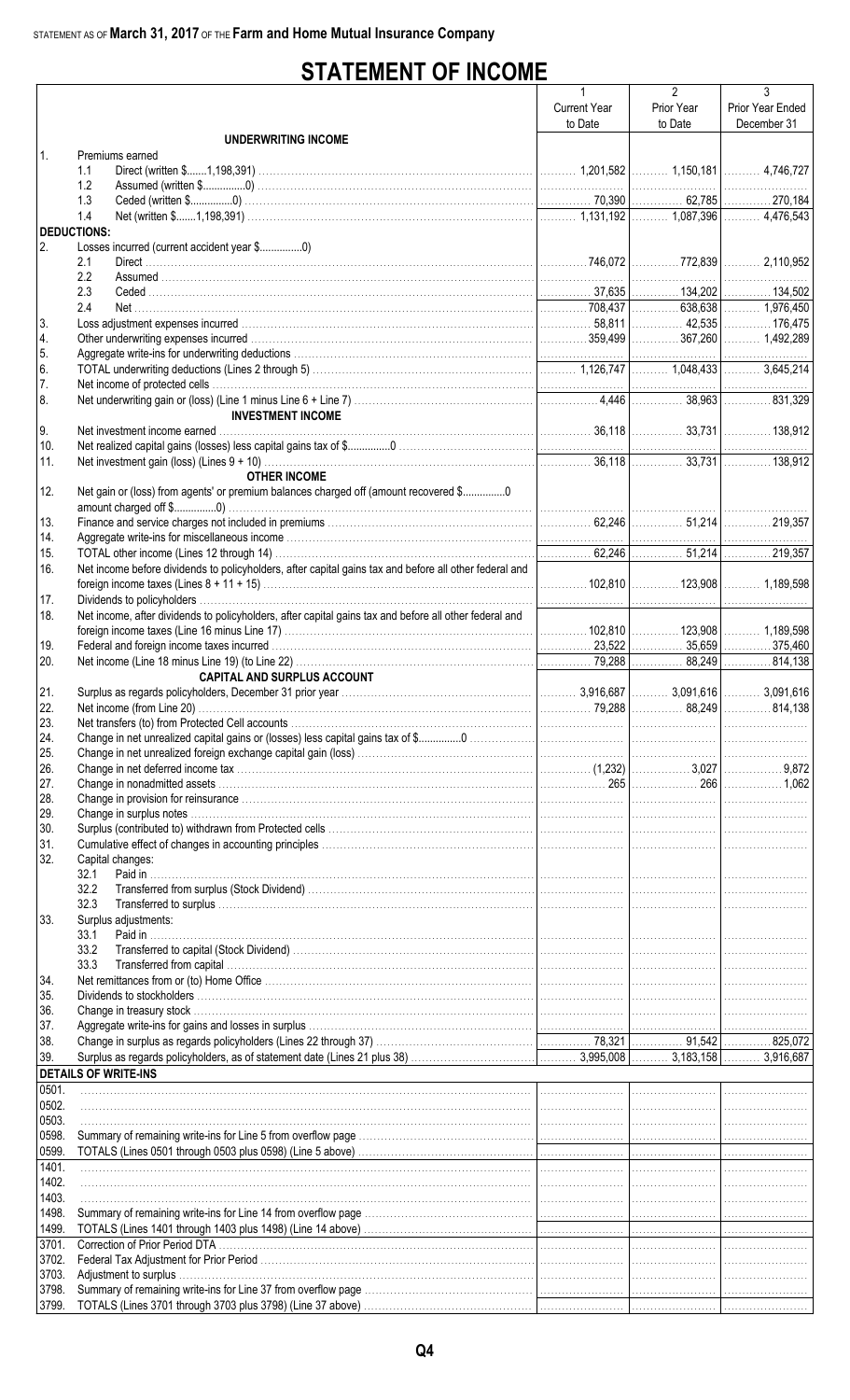### STATEMENT AS OF March 31, 2017 OF THE Farm and Home Mutual Insurance Company **CASH FLOW**

|     |      |                                                                                             | $\mathbf{1}$<br>Current<br>Year<br>To Date | $\overline{2}$<br>Prior<br>Year<br>To Date | 3<br>Prior<br>Year Ended<br>December 31 |
|-----|------|---------------------------------------------------------------------------------------------|--------------------------------------------|--------------------------------------------|-----------------------------------------|
|     |      | <b>Cash from Operations</b>                                                                 |                                            |                                            |                                         |
| 1.  |      |                                                                                             |                                            |                                            |                                         |
| 2.  |      |                                                                                             |                                            |                                            |                                         |
| 3.  |      |                                                                                             |                                            |                                            |                                         |
| 4.  |      |                                                                                             |                                            |                                            |                                         |
| 5.  |      |                                                                                             |                                            |                                            |                                         |
| 6.  |      |                                                                                             |                                            |                                            |                                         |
| 7.  |      |                                                                                             |                                            |                                            |                                         |
| 8.  |      |                                                                                             |                                            |                                            |                                         |
| 9.  |      | Federal and foreign income taxes paid (recovered) net of \$0 tax on capital gains           |                                            |                                            |                                         |
|     |      |                                                                                             |                                            |                                            |                                         |
| 10. |      |                                                                                             |                                            |                                            |                                         |
| 11. |      |                                                                                             |                                            |                                            |                                         |
|     |      | <b>Cash from Investments</b>                                                                |                                            |                                            |                                         |
| 12. |      | Proceeds from investments sold, matured or repaid:                                          |                                            |                                            |                                         |
|     | 12.1 |                                                                                             |                                            |                                            |                                         |
|     |      |                                                                                             |                                            |                                            |                                         |
|     | 12.2 |                                                                                             |                                            |                                            |                                         |
|     | 12.3 |                                                                                             |                                            |                                            |                                         |
|     | 12.4 |                                                                                             |                                            |                                            |                                         |
|     | 12.5 |                                                                                             |                                            |                                            |                                         |
|     | 12.6 |                                                                                             |                                            |                                            |                                         |
|     | 12.7 |                                                                                             |                                            |                                            |                                         |
|     | 12.8 |                                                                                             |                                            |                                            |                                         |
| 13. |      | Cost of investments acquired (long-term only):                                              |                                            |                                            |                                         |
|     | 13.1 |                                                                                             |                                            |                                            |                                         |
|     | 13.2 |                                                                                             |                                            |                                            |                                         |
|     | 13.3 |                                                                                             |                                            |                                            |                                         |
|     | 13.4 |                                                                                             |                                            |                                            |                                         |
|     | 13.5 |                                                                                             |                                            |                                            |                                         |
|     | 13.6 |                                                                                             |                                            |                                            |                                         |
|     | 13.7 |                                                                                             |                                            |                                            |                                         |
| 14. |      |                                                                                             |                                            |                                            |                                         |
| 15. |      |                                                                                             |                                            |                                            |                                         |
|     |      | <b>Cash from Financing and Miscellaneous Sources</b>                                        |                                            |                                            |                                         |
| 16. |      | Cash provided (applied):                                                                    |                                            |                                            |                                         |
|     | 16.1 |                                                                                             |                                            |                                            |                                         |
|     | 16.2 |                                                                                             |                                            |                                            |                                         |
|     | 16.3 |                                                                                             |                                            |                                            |                                         |
|     | 16.4 |                                                                                             |                                            |                                            |                                         |
|     | 16.5 |                                                                                             |                                            |                                            |                                         |
|     | 16.6 |                                                                                             |                                            |                                            |                                         |
| 17. |      | Net cash from financing and miscellaneous sources (Line 16.1 through 16.4 minus Line 16.5   |                                            |                                            |                                         |
|     |      |                                                                                             |                                            |                                            |                                         |
|     |      | RECONCILIATION OF CASH, CASH EQUIVALENTS AND SHORT-TERM INVESTMENTS                         |                                            |                                            |                                         |
| 18. |      | Net change in cash, cash equivalents and short-term investments (Line 11, plus Lines 15 and |                                            |                                            |                                         |
|     |      |                                                                                             |                                            | . 230,801 81,237 (9,982)                   |                                         |
| 19. |      | Cash, cash equivalents and short-term investments:                                          |                                            |                                            |                                         |
|     | 19.1 |                                                                                             |                                            |                                            |                                         |
|     | 19.2 |                                                                                             |                                            |                                            |                                         |
|     |      | Supplemental Disclosures of Cash Flow Information for Non-Cash Transactions:<br>Note:       |                                            |                                            |                                         |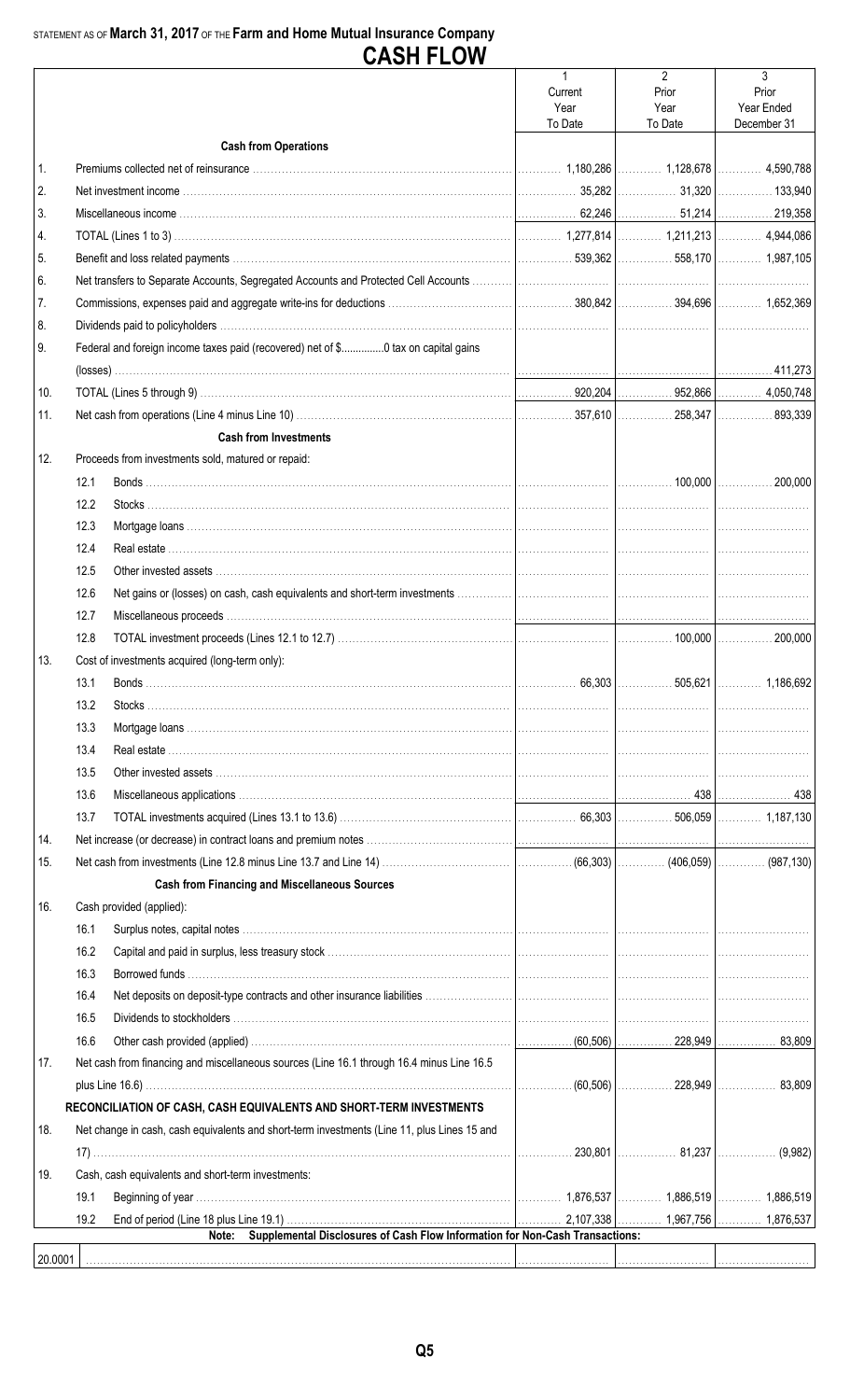#### **1. Summary of Significant Accounting Policies**

- A. Accounting Practices
	- A. The financial statements of United Home Insurance Company are presented on the basis of accounting practices prescribed or permitted by the Arkansas Insurance Department. The National Association of Insurance Commissioners' *Accounting Practices and Procedures Manual*  has been adopted as a component of prescribed or permitted practices by the state of Arkansas.
	- B. The preparation of financial statements in conformity with Statutory Accounting Principles requires management to make estimates and assumptions that affect the reported amounts of assets and liabilities. It also requires disclosure of contingent assets and liabilities at the date of financial statements and reported amounts of revenue and expenses during the period. Actual results could differ from those estimates.
	- C. Premiums are earned over the terms of the related insurance policies and reinsurance contracts. Unearned premium reserves are established to cover the unexpired portion of premiums written. Such reserves are computed by pro rata methods for direct business and are based on reports received from ceding companies for reinsurance. Expenses incurred in connection with acquiring new insurance business, including such acquisition cost as sales commissions, are charged to operations as incurred. In addition the company also uses the following accounting policies:
		- a. Short term investments, if any, are listed at cost
		- b. Bonds are stated at amortized cost using the interest method.
		- c. Publically traded common stocks, if any, are listed at market value
		- d. No preferred stock
		- e. No mortgage loans
		- f. Book value for mortgage-backed securities is the cost of remaining principal plus accrual of the discount or less amortization of the premium over the life of the bond to maturity
		- g. See # 3
		- h. No joint ventures, partnerships or LLC's
		- i. No derivatives
		- j. No anticipated investment income utilized in calculations
		- k. Case loss reserve estimates per onsite inspection of damage with IBNR tied to historical norms. There are no liability exposures to toxic waste, asbestos, ect.
		- l. Company has not changed its capitalization policy form prior period
		- m. No pharmaceutical rebate receivable

|     |                                                                  | SSAP#      | F/S Page   | $F/S$ Line $#$ | 2017      | 2016      |
|-----|------------------------------------------------------------------|------------|------------|----------------|-----------|-----------|
|     | <b>NET INCOME</b>                                                |            |            |                |           |           |
| (1) | State basis (Page 4, Line 20, Columns $1 \& 3$ )                 | XXX        | <b>XXX</b> | <b>XXX</b>     | 79,288    | 814,138   |
| (2) | State Prescribed Practices that increase/(decrease) NAIC<br>SAP: |            |            |                |           |           |
|     |                                                                  |            |            |                |           |           |
| (3) | State Permitted Practices that increase/(decrease) NAIC          |            |            |                |           |           |
|     | SAP:                                                             |            |            |                |           |           |
| (4) | NAIC SAP $(1-2-3=4)$                                             | XXX        | XXX        | XXX            | 79,288    | 814,138   |
|     | <b>SURPLUS</b>                                                   |            |            |                |           |           |
| (5) | State basis (Page 3, Line 37, Columns 1 & 2)                     | <b>XXX</b> | <b>XXX</b> | XXX            | 3,995,007 | 3,916,687 |
| (6) | State Prescribed Practices that increase/(decrease) NAIC<br>SAP: |            |            |                |           |           |
|     |                                                                  |            |            |                |           |           |
| (7) | State Permitted Practices that increase/(decrease) NAIC<br>SAP:  |            |            |                |           |           |
|     |                                                                  |            |            |                |           |           |
| (8) | NAIC SAP (5-6-7=8)                                               | XXX        | XXX        | XXX            | 3,995,007 | 3,916,687 |

#### **2. Accounting Changes and Corrections of Errors**

The Company did not have any material changes in accounting principles and/or corrections of errors.

#### **3. Business Combinations and Goodwill**

Not applicable. The Company did not have any business combinations.

#### **4. Discontinued Operations**

Not applicable. The Company did not discontinue any of its operations.

#### **5. Investments**

- A. Mortgage Loans, including Mezzanine Real Estate Loans Not Applicable. The Company has no investments in real estate mortgage loans
- B. Debt Restructuring Not Applicable. The Company did not have any debt investments restructured during 2016.
- C. Reverse Mortgages Not Applicable. The Company has no investments in reverse mortgages.
- D. Loan-Backed Securities Not Applicable. The Company has no investments in loan-backed securities
- E. Repurchase Agreements and/or Securities Lending Transactions Not Applicable. The Company has no investments in repurchase agreement securities requiring collateral.
- F. Real Estate Not Applicable.
- G. Investments in Low-Income Housing Tax Credits (LIHTC)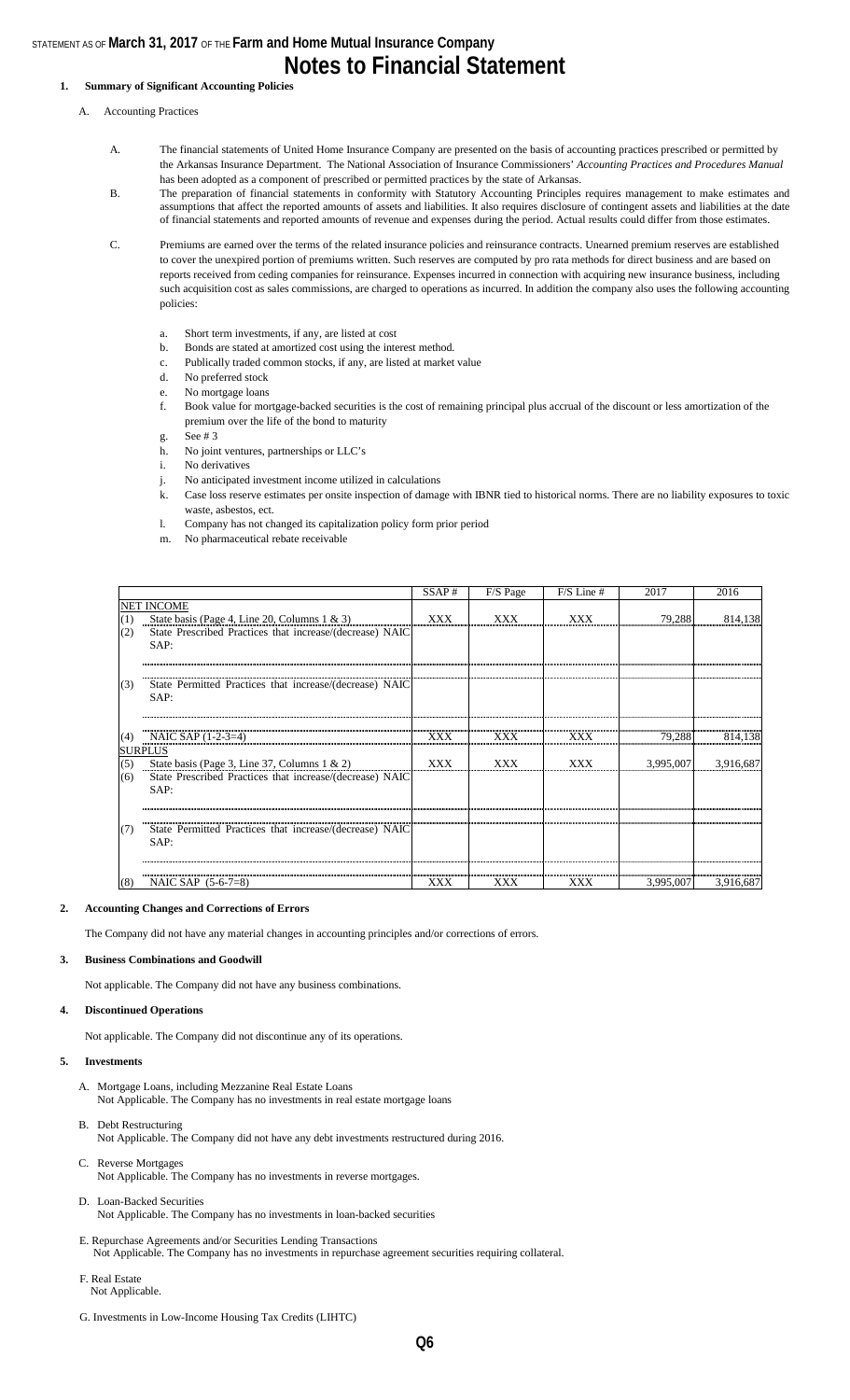# **Notes to Financial Statement**

Not applicable

#### H. Restricted Assets

As of 03/31/2017 United Home Insurance Company had restricted assets on deposit with Arkansas Insurance Department valued at 70,000.

#### (1) Restricted Assets (Including Pledged)

|                           |              |                |              | Gross (Admitted & Nonadmited) Restricted |        |            |                     | Current Year |                     |               |            |
|---------------------------|--------------|----------------|--------------|------------------------------------------|--------|------------|---------------------|--------------|---------------------|---------------|------------|
|                           |              |                | Current Year |                                          |        | 6          | 7                   | 8            | 9                   | Percentage    |            |
|                           | $\mathbf{1}$ | $\overline{2}$ | 3            | 4                                        | 5      |            |                     |              |                     |               |            |
|                           |              |                |              | Protected                                |        |            |                     |              |                     | 10            |            |
|                           |              |                | Total        | Cell                                     |        |            |                     |              |                     | Gross         | 11         |
|                           |              | G/A            | Protected    | Account                                  |        |            |                     |              | Total               | (Admitted &   | Admitted   |
|                           | Total        | Supporting     | Cell         | Assets                                   |        |            | Increase/           | Total        | Admitted            | Nonadmitted   | Restricted |
|                           | General      | Protected      | Account      | Supporting                               |        | Total      | (Decrease)          | Nonadmitt    | Restricted          | ) Restricted  | to Total   |
| <b>Restricted Asset</b>   | Account      | Cell Account   | Restricted   | G/A                                      | Total  | From       | $(5 \text{ minus})$ | ed           | $(5 \text{ minus})$ | to Total      | Admitted   |
| Category                  | (G/A)        | Activity (a)   | Assets       | Activity $(b)$ (1 plus 3)                |        | Prior Year | 6)                  | Restricted   | 8)                  | Assets (c)    | Assets (d) |
|                           |              |                |              |                                          |        |            |                     |              |                     |               |            |
| (a) Subject to            |              |                |              |                                          |        |            |                     |              |                     |               |            |
| contractual               |              |                |              |                                          |        |            |                     |              |                     |               |            |
| obligation for which      |              |                |              |                                          |        |            |                     |              |                     |               |            |
| liability is not shown    |              |                |              |                                          |        |            |                     |              |                     | $\%$          | $\%$       |
| (b) Collateral held under |              |                |              |                                          |        |            |                     |              |                     |               |            |
| security lending          |              |                |              |                                          |        |            |                     |              |                     |               |            |
| agreements                |              |                |              |                                          |        |            |                     |              |                     | $\%$          | $\%$       |
| (c) Subject to            |              |                |              |                                          |        |            |                     |              |                     |               |            |
| repurchase                |              |                |              |                                          |        |            |                     |              |                     |               |            |
| agreements                |              |                |              |                                          |        |            |                     |              |                     | $\%$          | $\%$       |
| (d) Subject to reverse    |              |                |              |                                          |        |            |                     |              |                     |               |            |
| repurchase                |              |                |              |                                          |        |            |                     |              |                     |               |            |
| agreements                |              |                |              |                                          |        |            |                     |              |                     | $\%$          | $\%$       |
| (e) Subject to dollar     |              |                |              |                                          |        |            |                     |              |                     |               |            |
| repurchase                |              |                |              |                                          |        |            |                     |              |                     |               |            |
| agreements                |              |                |              |                                          |        |            |                     |              |                     | $\%$          | $\%$       |
| (f) Subject to dollar     |              |                |              |                                          |        |            |                     |              |                     |               |            |
| reverse repurchase        |              |                |              |                                          |        |            |                     |              |                     |               |            |
| agreements                |              |                |              |                                          |        |            |                     |              |                     | $\%$          | $\%$       |
| (g) Placed under option   |              |                |              |                                          |        |            |                     |              |                     |               |            |
| contracts                 |              |                |              |                                          |        |            |                     |              |                     | $\frac{0}{0}$ | $\%$       |
| (h) Letter stock or       |              |                |              |                                          |        |            |                     |              |                     |               |            |
| securities restricted     |              |                |              |                                          |        |            |                     |              |                     |               |            |
|                           |              |                |              |                                          |        |            |                     |              |                     |               |            |
| as to sale $-$            |              |                |              |                                          |        |            |                     |              |                     |               |            |
| excluding FHLB            |              |                |              |                                          |        |            |                     |              |                     | $\%$          |            |
| capital stock             |              |                |              |                                          |        |            |                     |              |                     |               | $\%$       |
| (i) FHLB capital stock    |              |                |              |                                          |        |            |                     |              |                     | $\%$          | $\%$       |
| (j) On deposit with       |              |                |              |                                          |        |            |                     |              |                     |               |            |
| states                    | 70,000       |                |              |                                          | 70,000 | 70,000     |                     |              | 70,000              | .920%         | .921%      |
| $(k)$ On deposit with     |              |                |              |                                          |        |            |                     |              |                     |               |            |
| other regulatory          |              |                |              |                                          |        |            |                     |              |                     |               |            |
| bodies                    |              |                |              |                                          |        |            |                     |              |                     | $\%$          | $\%$       |
| (1) Pledged as collateral |              |                |              |                                          |        |            |                     |              |                     |               |            |
| to FHLB (including        |              |                |              |                                          |        |            |                     |              |                     |               |            |
| assets backing            |              |                |              |                                          |        |            |                     |              |                     |               |            |
| funding agreements)       |              |                |              |                                          |        |            |                     |              |                     | $\%$          | $\%$       |
| (m Pledged as collateral  |              |                |              |                                          |        |            |                     |              |                     |               |            |
| not captured in other     |              |                |              |                                          |        |            |                     |              |                     |               |            |
| categories                |              |                |              |                                          |        |            |                     |              |                     | $\%$          | $\%$       |
| (n) Other restricted      |              |                |              |                                          |        |            |                     |              |                     |               |            |
| assets                    |              |                |              |                                          |        |            |                     |              |                     | %             | $\%$       |
| (o) Total Restricted      |              |                |              |                                          |        |            |                     |              |                     |               |            |
| Assets                    | 70,000       |                |              |                                          | 70,000 | 70,000     |                     |              | 70,000              | .920%         | .921%      |
|                           |              |                |              |                                          |        |            |                     |              |                     |               |            |

(a) Subset of column 1 (c) Column 5 divided by Asset Page Column 1,Line 28 (b) Subset of column 3 (d) Column 9 divided by Asset Page, Column 3, Line 28

#### I. Working Capital Finance Investments Not Applicable.

J. Offsetting and Netting of Assets and Liabilities Not Applicable.

- K. Structured Notes Not Applicable
- L. 5\* Securities None Not Applicable.

#### **6. Joint Ventures, Partnerships and Limited Liability Companies**

- A. The Company does not have any investments in joint ventures that exceed 10% of admitted assets.
- B. The Company did not recognize any impairment in its joint ventures

#### **7. Investment Income**

The Company does not have any investment income due and accrued over 90 days past due and does not have any amounts excluded from surplus

#### **8. Derivative Instruments**

Not applicable. The Company does not invest in derivative type investments

**9. Income Taxes**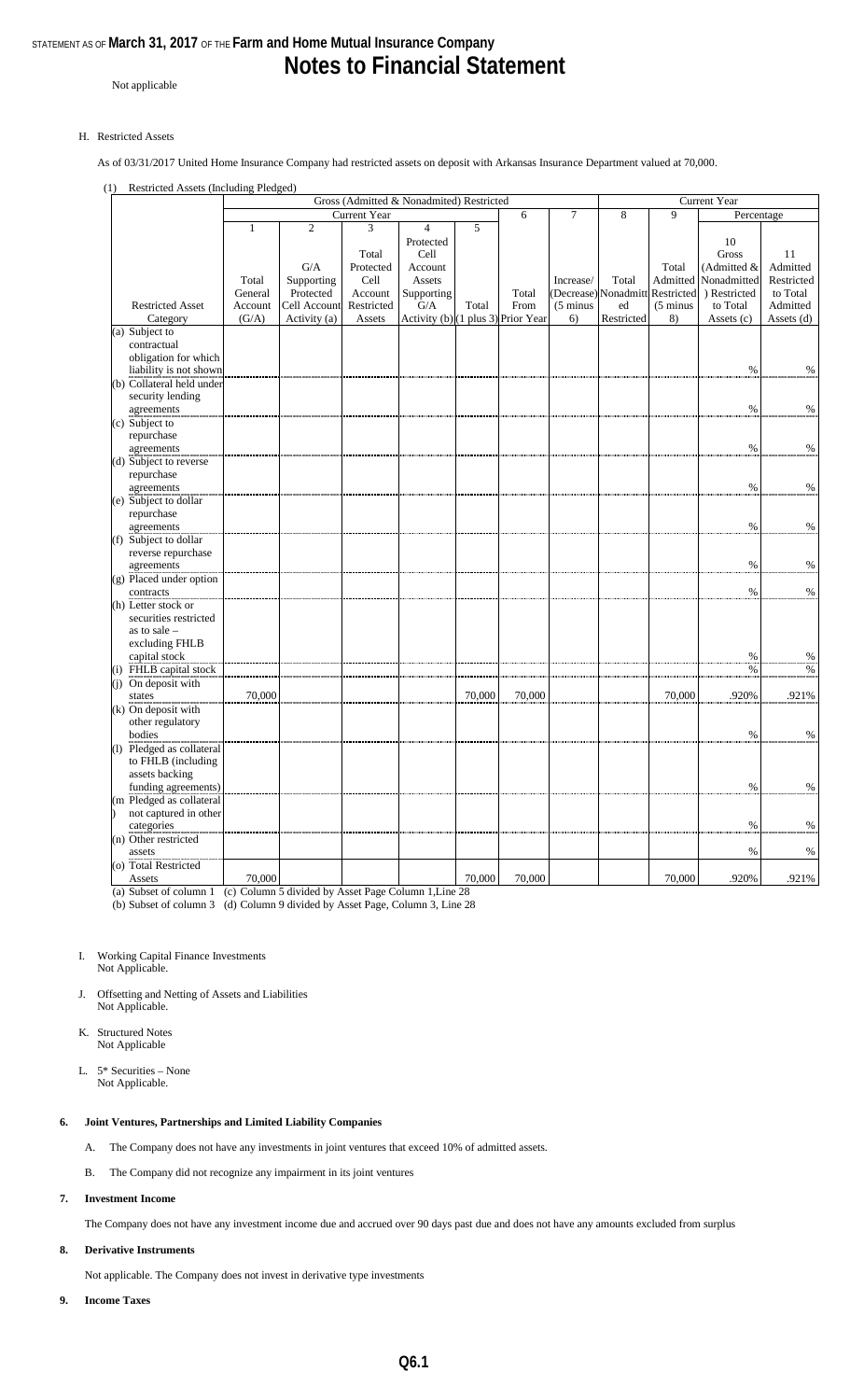A. The components of the net deferred tax asset/(liability) at March 31, 2017 are as follows:

|                                                  |          | 03/31/2017 |             |          | 12/31/2016 |             |             | Change      |         |
|--------------------------------------------------|----------|------------|-------------|----------|------------|-------------|-------------|-------------|---------|
|                                                  | (1)      | (2)        | (3)         | (4)      | (5)        | (6)         | (7)         | (8)         | (9)     |
|                                                  |          |            | $(Col. 1 +$ |          |            | $(Col. 4 +$ | $(Col. 1 -$ | $(Col. 2 -$ | (Col.7) |
|                                                  | Ordinary | Capital    | 2) Total    | Ordinary | Capital    | 5) Total    | 4)          | 5) Capital  | $+8)$   |
| Description                                      |          |            |             |          |            |             | Ordinary    |             | Total   |
| <b>Gross Deferred Tax Assets</b><br>(a)          | 176,638  | 6,852      | 183.490     | 178,266  | 6,455      | 184,721     | (1,628)     | 397         | (1,231) |
| <b>Statutory Valuation Allowance</b><br>(b)      |          |            |             |          |            |             |             |             |         |
| Adjustments                                      |          |            |             |          |            |             |             |             |         |
| <b>Adjusted Gross Deferred Tax Assets</b><br>(c) |          |            |             |          |            |             |             |             |         |
| $(1a-1b)$                                        | 176,638  | 6,852      | 183,490     | 178.266  | 6,455      | 184,721     | (1,628)     | 397         | (1,231) |
| Deferred Tax Assets Nonadmitted<br>(d)           |          |            |             |          |            |             |             |             |         |
| Subtotal Net Admitted Deferred Tax<br>(e)        |          |            |             |          |            |             |             |             |         |
| Asset $(1c - 1d)$                                | 176.638  | 6.852      | 183.490     | 178,266  | 6.455      | 184.721     | (1,628)     | 397         | (1,231) |
| Deferred Tax Liabilities<br>(f)                  |          |            |             |          |            |             |             |             |         |
| Net Admitted Deferred Tax Asset/(Net<br>(g)      |          |            |             |          |            |             |             |             |         |
| Deferred Tax Liability) $(1e - 1f)$              | 176.638  | 6,852      | 183.490     | 178.266  | 6.455      | 184.721     | (1,628)     | 397         | (1,231) |

<sup>2.</sup>

1.

|                                       | 03/31/2017 |            |                | 12/31/2016 |            |             | Change         |             |                |
|---------------------------------------|------------|------------|----------------|------------|------------|-------------|----------------|-------------|----------------|
|                                       | (1)        | (2)        | (3)            | (4)        | (5)        | (6)         | (7)            | (8)         | (9)            |
| <b>Admission Calculation</b>          |            |            | $(Col. 1 + 2)$ |            |            | $(Col. 4 +$ | $(Col. 1 - 4)$ | $(Col. 2 -$ | $(Col. 7 + 8)$ |
| Components SSAP No. 101               | Ordinary   | Capital    | Total          | Ordinary   | Capital    | 5) Total    | Ordinary       | 5) Capital  | Total          |
| (a) Federal Income Taxes Paid In      |            |            |                |            |            |             |                |             |                |
| Years<br>Recoverable<br>Prior         |            |            |                |            |            |             |                |             |                |
| <b>Through Loss Carrybacks</b>        |            |            |                |            |            |             |                |             |                |
| (b) Adjusted Gross Deferred Tax       |            |            |                |            |            |             |                |             |                |
| Expected<br>To<br>Be<br>Assets        |            |            |                |            |            |             |                |             |                |
| (Excluding<br>The<br>Realized         |            |            |                |            |            |             |                |             |                |
| Amount Of Deferred<br>Tax             |            |            |                |            |            |             |                |             |                |
| Assets From 2(a) Above) After         |            |            |                |            |            |             |                |             |                |
| Application of the Threshold          |            |            |                |            |            |             |                |             |                |
| Limitation (The Lesser of $2(b)1$     |            |            |                |            |            |             |                |             |                |
| and $2(b)2$ below)                    | 176.638    | 6,852      | 183,490        | 178,266    | 6.455      | 184.721     | (1,628)        | 397         | (1,231)        |
| 1 Adjusted Gross Deferred             |            |            |                |            |            |             |                |             |                |
| Tax Assets Expected to be             |            |            |                |            |            |             |                |             |                |
| Realized Following<br>the             |            |            |                |            |            |             |                |             |                |
| <b>Balance Sheet Date</b>             |            |            |                |            |            |             |                |             |                |
| 2 Adjusted Gross Deferred             |            |            |                |            |            |             |                |             |                |
| Tax Assets Allowed per                | <b>XXX</b> | <b>XXX</b> |                | <b>XXX</b> | <b>XXX</b> |             | <b>XXX</b>     | <b>XXX</b>  |                |
| <b>Limitation Threshold</b>           |            |            |                |            |            |             |                |             |                |
| (c) Adjusted Gross Deferred Tax       |            |            |                |            |            |             |                |             |                |
| <b>Assets (Excluding The Amount</b> ) |            |            |                |            |            |             |                |             |                |
| Of Deferred Tax Assets From           |            |            |                |            |            |             |                |             |                |
| $2(a)$ and $2(b)$ above) Offset by    |            |            |                |            |            |             |                |             |                |
| Gross Deferred Tax Liabilities        |            |            |                |            |            |             |                |             |                |
| (d) Deferred Tax Assets Admitted      |            |            |                |            |            |             |                |             |                |
| as the result of application of       |            |            |                |            |            |             |                |             |                |
| SSAP No. 101 Total $(2(a) +$          |            |            |                |            |            |             |                |             |                |
| $2(b) + 2(c)$                         | 176.628    | 6.852      | 183.490        | 178.266    | 6.455      | 184.721     | (1.628)        | 397         | (1,231)        |

3.

|     | <b>Description</b>                                                                                | 2017    | 2016   |
|-----|---------------------------------------------------------------------------------------------------|---------|--------|
| (a) | Ratio Percentage Used To Determine Recovery Period And Threshold Limitation Amount.               | 704.70  | 704.70 |
| (b) | Amount Of Adjusted Capital And Surplus Used To Determine Recovery Period And Threshold Limitation |         |        |
|     | in $2(b)2$ Above.                                                                                 | 731.966 |        |

#### 4. Impact of Tax Planning Strategies

|                                              | 03/31/2017 |         | 12/31/2016 |               | Change         |                |
|----------------------------------------------|------------|---------|------------|---------------|----------------|----------------|
|                                              | (1)        | (2)     | (3)        | (4)           | (5)            | (6)            |
|                                              |            |         |            |               | $(Col. 1 - 3)$ | $(Col. 2 - 4)$ |
| <b>Impact of Tax-Planning Strategies</b>     | Ordinary   | Capital | Ordinary   | Capital       | Ordinary       | Capital        |
| (a) Determination of adjusted gross deferred |            |         |            |               |                |                |
| tax assets and net admitted deferred tax     |            |         |            |               |                |                |
| assets, by tax character as a percentage     |            |         |            |               |                |                |
| Adjusted gross DTAs amount from              |            |         |            |               |                |                |
| Note $9A1(c)$                                | 176,638    | 6.852   | 178,266    | 6,455         | (1,628)        | 397            |
| Percentage of adjusted gross DTAs by         |            |         |            |               |                |                |
| tax character attributable to the impact     |            |         |            |               |                |                |
| of tax planning strategies                   |            |         |            |               |                |                |
| Net Admitted Adjusted Gross DTAs<br>3.       |            |         |            |               |                |                |
| amount from Note 9A1(e)                      | 176,638    | 6.852   | 178,266    | 6.455         | (1,628)        | 397            |
| Percentage of net admitted adjusted          |            |         |            |               |                |                |
| gross DTAs by tax character admitted         |            |         |            |               |                |                |
| because of the impact of tax planning        |            |         |            |               |                |                |
| strategies                                   | .          |         | $ -$       | $\sim$ $\sim$ |                |                |

(b) Does the Company's tax-planning strategies include the use of reinsurance? Yes  $\frac{X}{\frac{X}{X}}$ 

B. Regarding deferred tax liabilities that are not recognized:

C. Current income taxes incurred consist of the following major components:

|             |     |                                            |            | (2         |                     |
|-------------|-----|--------------------------------------------|------------|------------|---------------------|
|             |     |                                            |            |            | (Col. 1 – 2) Change |
|             |     | Description                                | 03/31/2017 | 12/31/2016 |                     |
|             |     | 1. Current Income Tax                      |            |            |                     |
|             | (a) | Federal                                    | 23.522     | 375,460    |                     |
|             | (b) | Foreign                                    |            |            |                     |
|             | (c) | Subtotal                                   | 23.522     | 375,460    |                     |
|             | (d) | Federal income tax on net capital gains    |            |            |                     |
|             | (e) | Utilization of capital loss carry-forwards |            |            |                     |
|             | (f) | Other                                      |            |            |                     |
|             | (g) | Federal and foreign income taxes incurred  | 23.522     | 375.460    |                     |
| $2^{\circ}$ |     | Deferred Tax Assets:                       |            |            |                     |

**Q6.2**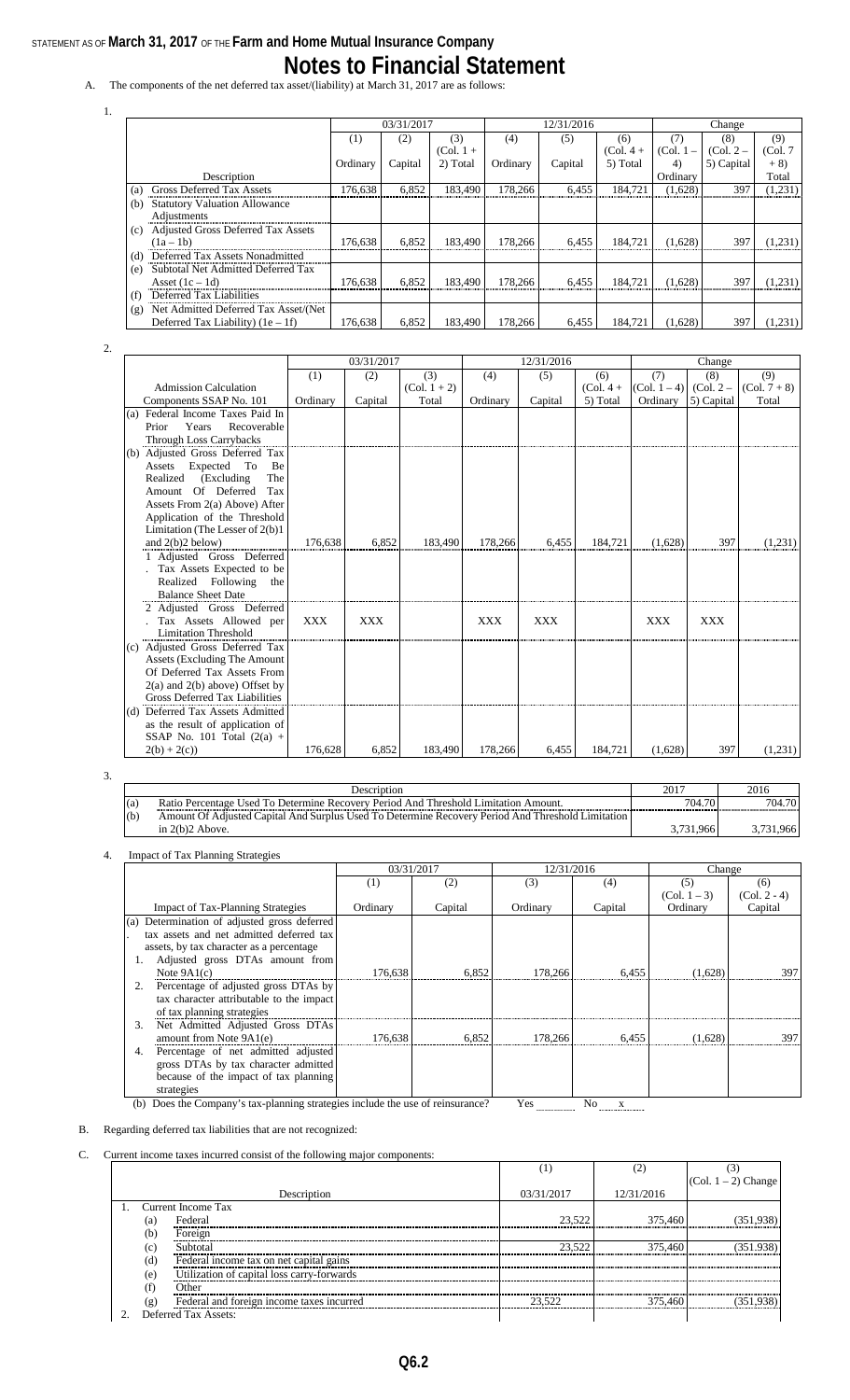| (a) | Ordinary |                                                                      |         |         |         |
|-----|----------|----------------------------------------------------------------------|---------|---------|---------|
|     |          | (1) Discounting of unpaid losses                                     | 9.735   | 11,146  | (1,411) |
|     |          | (2) Unearned premium reserve                                         | 166,904 | 167,121 | (217)   |
|     |          | (3) Policyholder reserves                                            |         |         |         |
|     |          | (4) Investments                                                      |         |         |         |
|     |          | (5) Deferred acquisition costs                                       |         |         |         |
|     |          | (6) Policyholder dividends accrual                                   |         |         |         |
|     |          | (7) Fixed assets                                                     |         |         |         |
|     | (8)      | Compensation and benefits accrual                                    |         |         |         |
|     |          | (9) Pension accrual                                                  |         |         |         |
|     |          | (10) Receivables - nonadmitted                                       |         |         |         |
|     |          | (11) Net operating loss carry-forward                                |         |         |         |
|     |          | (12) Tax credit carry-forward                                        |         |         |         |
|     |          | (13) Other (including items $<$ 5% of total ordinary tax assets)     |         |         |         |
|     |          | (99) Subtotal                                                        | 176,639 | 178,267 | (1,628) |
| (b) |          | Statutory valuation allowance adjustment                             |         |         |         |
| (c) |          | Nonadmitted                                                          |         |         |         |
| (d) |          | Admitted ordinary deferred tax assets $(2a99 – 2b – 2c)$             | 176,639 | 178,267 | (1,628) |
| (e) | Capital: |                                                                      |         |         |         |
|     |          | (1) Investments                                                      | 6.851   | 6,455   | 396     |
|     |          | (2) Net capital loss carry-forward                                   |         |         |         |
|     |          | (3) Real estate                                                      |         |         |         |
|     |          | (4) Other (including items $<$ 5% of total capital tax assets)       |         |         |         |
|     |          | (99) Subtotal                                                        | 6.851   | 6.455   | 396     |
| (f) |          | Statutory valuation allowance adjustment                             |         |         |         |
| (g) |          | Nonadmitted                                                          |         |         |         |
| (h) |          | Admitted capital deferred tax assets $(2e99 - 2f - 2g)$              | 6,851   | 6,455   | 396     |
| (i) |          | Admitted deferred tax assets $(2d + 2h)$                             | 183,490 | 184,722 | (1,232) |
| 3.  |          | Deferred Tax Liabilities:                                            |         |         |         |
| (a) | Ordinary |                                                                      |         |         |         |
|     |          | (1) Investments                                                      |         |         |         |
|     |          | (2) Fixed assets                                                     |         |         |         |
|     |          | (3) Deferred and uncollected premium                                 |         |         |         |
|     |          | (4) Policyholder reserves                                            |         |         |         |
|     |          | (5) Other (including items $<$ 5% of total ordinary tax liabilities) |         |         |         |
|     |          | (99) Subtotal                                                        |         |         |         |
| (b) | Capital: |                                                                      |         |         |         |
|     |          | (1) Investments                                                      |         |         |         |
|     |          | (2) Real estate                                                      |         |         |         |
|     |          | (3) Other (including items $<$ 5% of total capital tax liabilities)  |         |         |         |
|     |          | (99) Subtotal                                                        |         |         |         |
| (c) |          | Deferred tax liabilities $(3a99 + 3b99)$                             |         |         |         |
|     |          | 4. Net deferred tax assets/liabilities $(2i – 3c)$                   | 183,490 | 184,722 | (1,232) |

#### **10. Information Concerning Parent, Subsidiaries, Affiliates and Other Related Parties**

A. Farm and Home Mutual Insurance Company is managed by Farmers Home Holding Company an Arkansas C Corporation

B. Farm and Home Mutual Insurance has made the following payments to Farmers Home Holding Company for management fees:

#### 1. 01/24/2017 \$187,321.79

- C. See item B D. As of 03/31/2017 Farm and Home Mutual Insurance Company has a liability on its books for \$126,550.52 due to Farmers Home Holding Company
- E. Not Applicable
- F. Not Applicable
- G. Not Applicable
- H. Not Applicable
- I. Not Applicable
- J. Not Applicable
- K. Not Applicable
- L. Not Applicable

#### **11. Debt**

#### **A.** Debt

- The company has no capital notes. It does have a \$50,000 line of credit with First National Bank of Paragould, AR. The outstanding balance as of 03/31/2017 was \$100. This line of credit is collateralized by a \$254,539.27 certificate of deposit at the same bank.
- **B.** FHLB (Federal Home Loan Bank) Agreements Not Applicable.

#### **12. Retirement Plans, Deferred Compensation, Postemployment Benefits and Compensated Absences and Other Postretirement Benefit Plans.**

Not Applicable

#### **13. Capital and Surplus, Dividend Restrictions and Quasi-Reorganizations**

Not Applicable

#### **14. Liabilities, Contingencies and Assessments**

- A. Contingent Commitments The Company has no commitments, contingent commitments or guarantees or commitments to provide additional capital contributions.
- B. Assessments Not Applicable.
- C. Gain Contingencies The Company has recorded no gain contingencies as of March 31, 2017.
- D. Claims Related to Extra Contractual Obligations and Bad Faith Losses Stemming from Lawsuits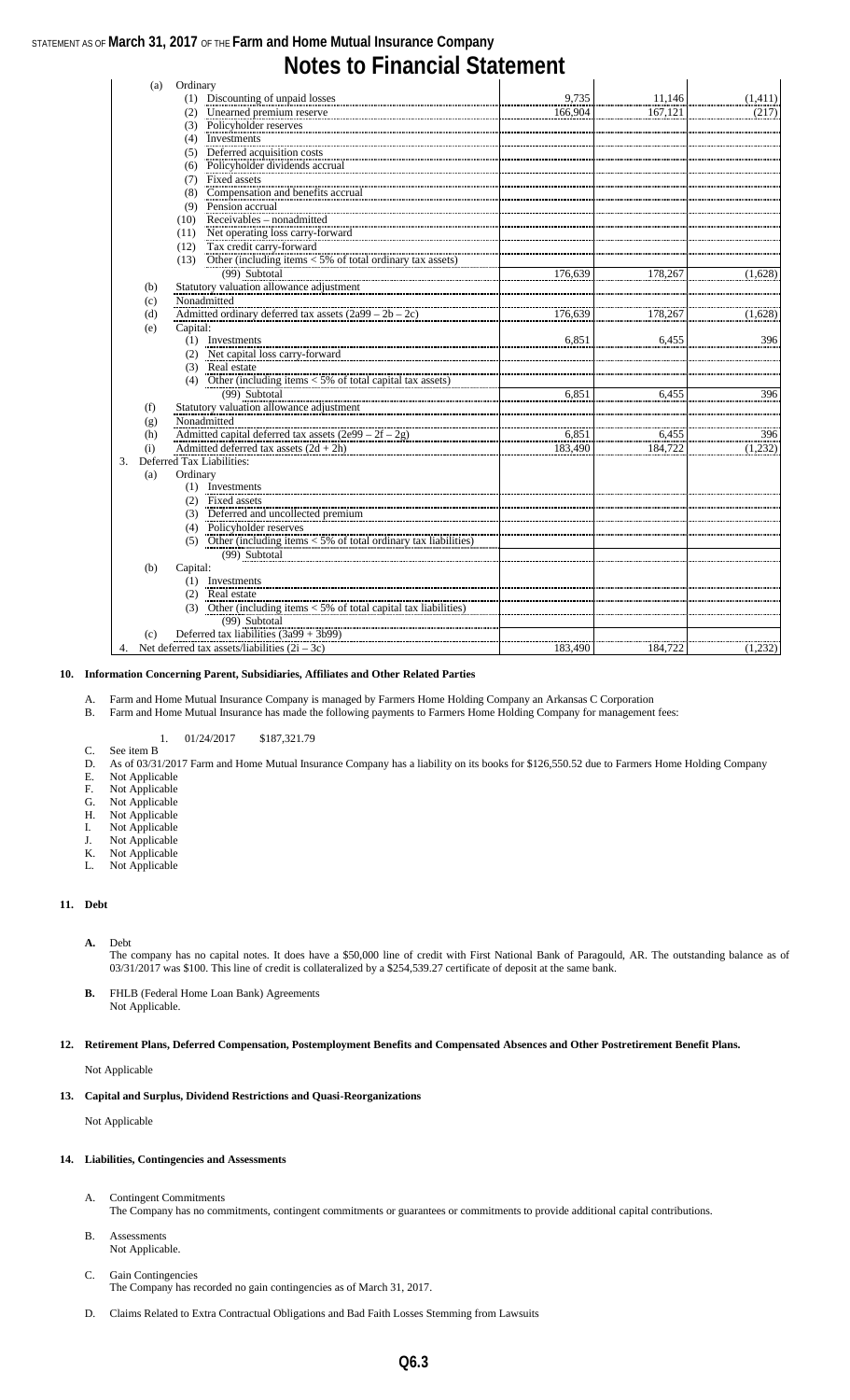The Company has no claims related to extra contractual obligations or bad faith losses.

- E. Product Warranties Not Applicable.
- F. Joint and Several Liabilities Not Applicable.
- G. All Other Contingencies

In the normal course of business, the Company is subject to various contingent liabilities, including possible income tax assessment resulting from issues raised by taxing or regulatory authorities in their regular examinations. Management does not anticipate any significant losses or costs to result from any known or existing contingencies.

There are no material legal proceedings other than those arising in the normal course of business and which generally pertain to claim matters relating to insurance policies and contracts issued by the Company.

#### **15. Leases**

- A. Lessee Operating Lease Not Applicable.
- B. Lessor Leases Not Applicable.
- **16. Information About Financial Instruments With Off-Balance-Sheet Risk And Financial Instruments With Concentrations of Credit Risk**

The Company does not invest in swaps, futures, derivatives or options.

**17. Sale, Transfer and Servicing of Financial Assets and Extinguishments of Liabilities** 

Not Applicable.

**18. Gain or Loss to the Reporting Entity from Uninsured Plans and the Uninsured Portion of Partially Insured Plans**

The Company does not write insurance for these types of A&H Plans.

**19. Direct Premium Written/Produced by Managing General Agents/Third Party Administrators**

Not Applicable.

20. **Fair Value Measurements**

As of March 31, 2017, there are no assets on the books that are required to be measured at fair value.

#### **21. Other Items**

- A. Unusual or Infrequent Items Not Applicable.
- B. Troubled Debt Restructuring Not Applicable.
- C. Other Disclosures Not Applicable
- D. Business Interruption Insurance Recoveries Not Applicable
- E. State Transferable and Non-transferable Tax Credits Not Applicable
- F. Subprime-Mortgage-Related Risk Exposure Not Applicable
- G. Insurance-Linked Securities (ILS) Contracts Not Applicable

#### **22. Events Subsequent**

There were no material events subsequent to March 31, 2017.

#### **23. Reinsurance**

- A. Unsecured Reinsurance Recoverable Not Applicable
- B. Reinsurance Recoverable in Dispute
- Not Applicable C. Reinsurance Assumed and Ceded Not Applicable
- D. Uncollectible Reinsurance Not Applicable
- E. Commutation of Ceded Reinsurance Not Applicable
- F. Retroactive Reinsurance Not Applicable
- G. Reinsurance Accounted for as a Deposit Not Applicable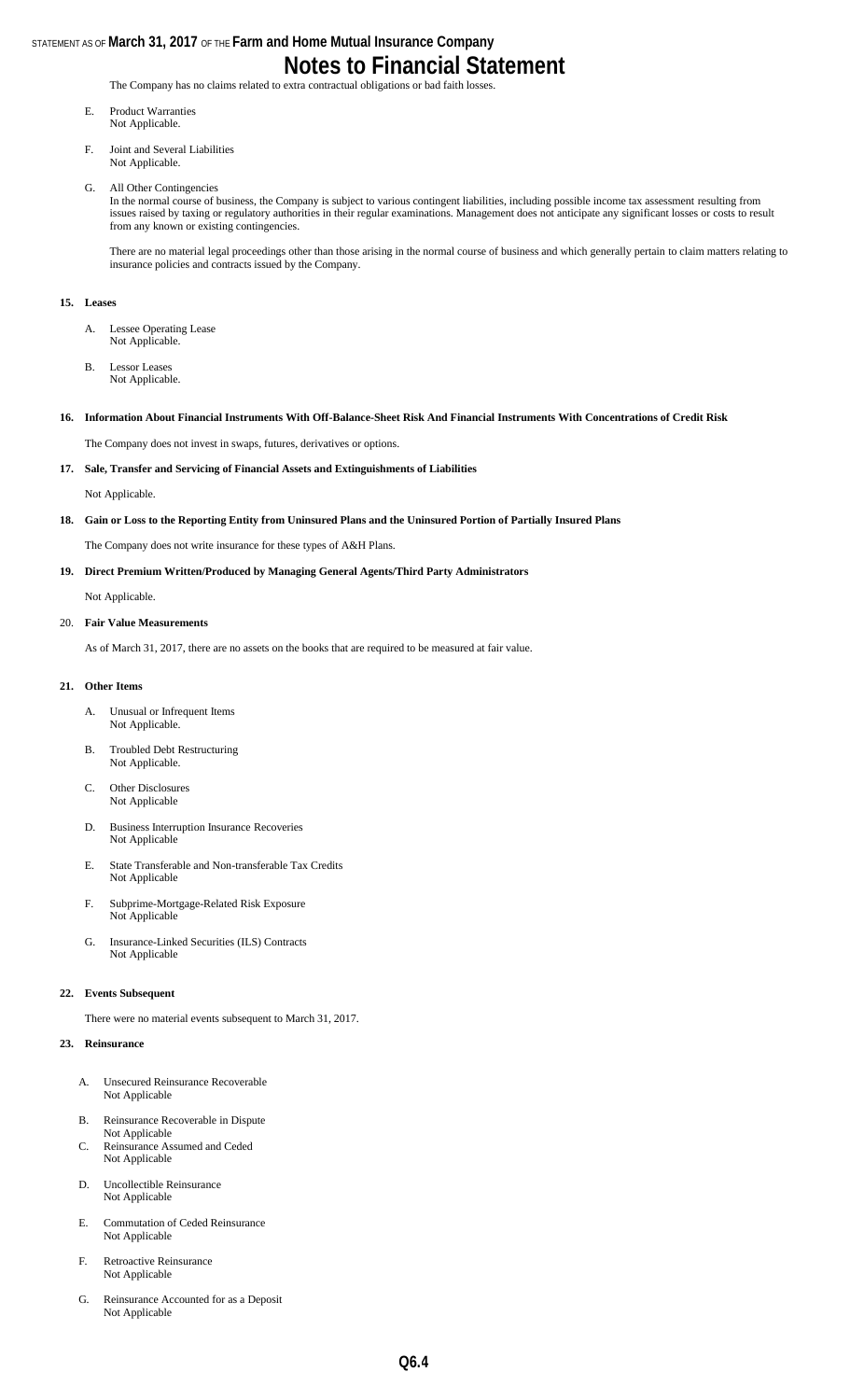#### **24. Retrospectively Rated Contracts & Contracts Subject to Redetermination**

The Company does not participate in this type of business

#### **25. Changes in Incurred Losses and Loss Adjustment Expenses**

Reserves for losses and loss adjustment expenses as of December 31, 2016 were \$929,358. As of March 31, 2017, \$170,612.07 has been paid for incurred losses and loss adjustment expenses attributable to insured events of prior years. Reserves remaining for prior years are now \$294,501.15 as a result of re-estimation of unpaid claims and claim adjustment expenses. Therefore there has been no favorable prior year development from December 31, 2016 to March 31, 2017. The change is generally the result of ongoing analysis of the recent loss development trends. Original estimates are increased or decreased as additional information becomes known regarding individual claims

#### **26. Intercompany Pooling Arrangements**

The Company does not participate in any intercompany pooling arrangements.

#### **27. Structured Settlements**

Not Applicable.

#### **28. Health Care Receivables**

Not Applicable.

#### **29. Participating Policies**

Not Applicable.

#### **30. Premium Deficiency Reserves**

As of March 31, 2017, the Company did not have any liabilities related to premium deficiency reserves.

#### **31. High Deductibles**

Not Applicable

#### **32. Discounting of Liabilities for Unpaid Losses or Unpaid Loss Adjustment Expenses**

The Company does not discount liabilities for unpaid losses and loss adjustment expenses.

#### **33. Asbestos/Environmental Reserves**

The Company does not have exposure to asbestos or environmental claims.

#### **34. Subscriber Savings Accounts**

The Company does not utilize subscriber savings accounts.

#### **35. Multiple Peril Crop Insurance**

The Company does not write Multiple Peril Crop Insurance

#### **36. Financial Guaranty Insurance**

The Company does not write Financial Guaranty Insurance.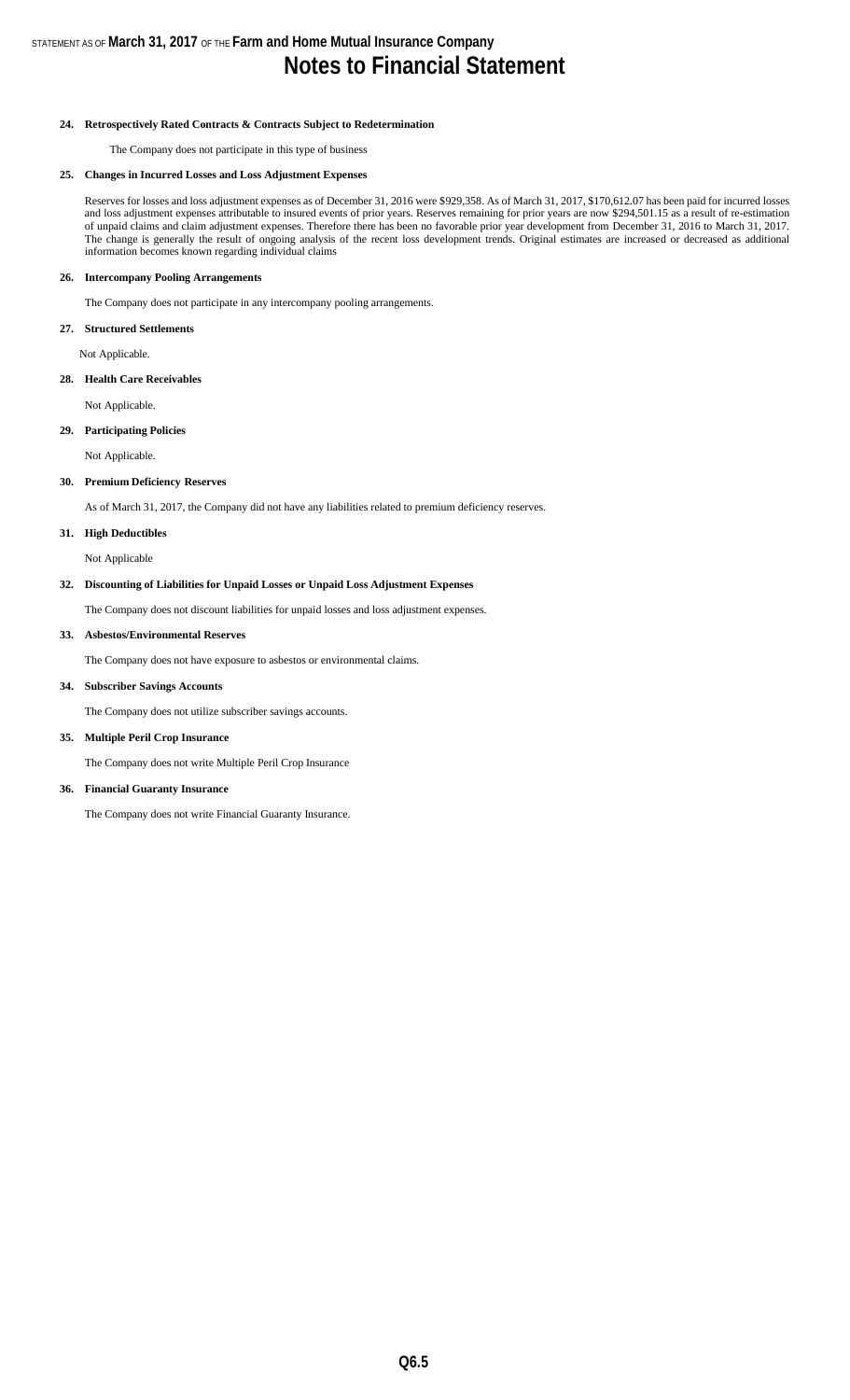### **GENERAL INTERROGATORIES**

### **PART 1 - COMMON INTERROGATORIES GENERAL**

| 1.1 Did the reporting entity experience any material transactions requiring the filing of Disclosure of Material Transactions with the State of<br>Domicile, as required by the Model Act?<br>1.2 If yes, has the report been filed with the domiciliary state?                                                                                                                                              | Yes[ ] No[ ] N/A[X] |
|--------------------------------------------------------------------------------------------------------------------------------------------------------------------------------------------------------------------------------------------------------------------------------------------------------------------------------------------------------------------------------------------------------------|---------------------|
| 2.1 Has any change been made during the year of this statement in the charter, by-laws, articles of incorporation, or deed of settlement of the<br>reporting entity?<br>2.2 If yes, date of change:                                                                                                                                                                                                          | Yes[ ] No[X]        |
| 3.1 Is the reporting entity a member of an Insurance Holding Company System consisting of two or more affiliated persons, one or more of which is<br>an insurer?<br>If yes, complete Schedule Y, Parts 1 and 1A.<br>3.2 Have there been any substantial changes in the organizational chart since the prior quarter end?<br>3.3 If the response to 3.2 is yes, provide a brief description of those changes: | Yes[ ] No[X]        |
| 4.1 Has the reporting entity been a party to a merger or consolidation during the period covered by this statement?                                                                                                                                                                                                                                                                                          | Yes[ ] No[X]        |

4.2 If yes, provide the name of entity, NAIC Company Code, and state of domicile (use two letter state abbreviation) for any entity that has ceased to exist as a result of the merger or consolidation.

| Name of Entity | NAIC Company Code | State of Domicile |
|----------------|-------------------|-------------------|
|                |                   |                   |
|                |                   |                   |

| 5. | If the reporting entity is subject to a management agreement, including third-party administrator(s), managing general agent(s), attorney-in-fact,<br>or similar agreement, have there been any significant changes regarding the terms of the agreement or principals involved?<br>If yes, attach an explanation.                                          | Yes[ ] No[ ] N/A[X] |
|----|-------------------------------------------------------------------------------------------------------------------------------------------------------------------------------------------------------------------------------------------------------------------------------------------------------------------------------------------------------------|---------------------|
|    | 6.1 State as of what date the latest financial examination of the reporting entity was made or is being made.                                                                                                                                                                                                                                               | 12/31/2014          |
|    | 6.2 State the as of date that the latest financial examination report became available from either the state of domicile or the reporting entity. This<br>date should be the date of the examined balance sheet and not the date the report was completed or released.                                                                                      | 12/31/2014          |
|    | 6.3 State as of what date the latest financial examination report became available to other states or the public from either the state of domicile or<br>the reporting entity. This is the release date or completion date of the examination report and not the date of the examination (balance sheet<br>date).<br>6.4 By what department or departments? | 01/21/2016          |
|    | 6.5 Have all financial statement adjustments within the latest financial examination report been accounted for in a subsequent financial statement<br>filed with Departments?                                                                                                                                                                               | Yes[ ] No[ ] N/A[X] |
|    | 6.6 Have all of the recommendations within the latest financial examination report been complied with?                                                                                                                                                                                                                                                      | Yes[ ] No[ ] N/A[X] |
|    | 7.1 Has this reporting entity had any Certificates of Authority, licenses or registrations (including corporate registration, if applicable) suspended or<br>revoked by any governmental entity during the reporting period?<br>7.2 If yes, give full information                                                                                           |                     |
|    | 8.1 Is the company a subsidiary of a bank holding company regulated by the Federal Reserve Board?                                                                                                                                                                                                                                                           | Yes[] No[X]         |
|    | 8.2 If response to 8.1 is yes, please identify the name of the bank holding company.<br>8.3 Is the company affiliated with one or more banks, thrifts or securities firms?<br>8.4 If response to 8.3 is yes, please provide below the names and location (city and state of the main office) of any affiliates regulated by a federal                       | Yes[ ] No[X]        |

regulatory services agency [i.e. the Federal Reserve Board (FRB), the Office of the Comptroller of the Currency (OCC), the Federal Deposit Insurance Corporation (FDIC) and the Securities Exchange Commission (SEC)] and identify the affiliate's primary federal regulator.]

| Affiliate Name | Location (City, State) | FRB         | חרר<br>ハしし   | FDIC        | SEC         |
|----------------|------------------------|-------------|--------------|-------------|-------------|
|                |                        | Yes[] No[X] | Yes[ ] No[X] | Yes[] No[X] | Yes[] No[X] |

| 9.1 Are the senior officers (principal executive officer, principal financial officer, principal accounting officer or controller, or persons performing                                                                                  |              |
|-------------------------------------------------------------------------------------------------------------------------------------------------------------------------------------------------------------------------------------------|--------------|
| similar functions) of the reporting entity subject to a code of ethics, which includes the following standards?                                                                                                                           | Yes[X] No[ ] |
| $\mathcal{L}(\mathcal{M})$ . The state of the state of the state of the state of the state of the state of the state of the state of the state of the state of the state of the state of the state of the state of the state of the state |              |

(a) Honest and ethical conduct, including the ethical handling of actual or apparent conflicts of interest between personal and professional relationships;

(b) Full, fair, accurate, timely and understandable disclosure in the periodic reports required to be filed by the reporting entity;

(c) Compliance with applicable governmental laws, rules and regulations;

(d) The prompt internal reporting of violations to an appropriate person or persons identified in the code; and

(e) Accountability for adherence to the code. 9.11 If the response to 9.1 is No, please explain:

9.2 Has the code of ethics for senior managers been amended? Yes[ ] No[X] 9.21 If the response to 9.2 is Yes, provide information related to amendment(s). 9.3 Have any provisions of the code of ethics been waived for any of the specified officers? The state of the specified officers and the specified officers?

9.31 If the response to 9.3 is Yes, provide the nature of any waiver(s).

### **FINANCIAL**

| 10.1 Does the reporting entity report any amounts due from parent, subsidiaries or affiliates on Page 2 of this statement? | Yes[ ] No[X] |
|----------------------------------------------------------------------------------------------------------------------------|--------------|
| 10.2 If yes, indicate any amounts receivable from parent included in the Page 2 amount:                                    |              |

### **INVESTMENT**

| 11.1 Were any of the stocks, bonds, or other assets of the reporting entity loaned, placed under option agreement, or otherwise made available for<br>use by another person? (Exclude securities under securities lending agreements.)<br>11.2 If yes, give full and complete information relating thereto: | Yes[] No[X]     |
|-------------------------------------------------------------------------------------------------------------------------------------------------------------------------------------------------------------------------------------------------------------------------------------------------------------|-----------------|
| 12. Amount of real estate and mortgages held in other invested assets in Schedule BA:                                                                                                                                                                                                                       | $\sim$ 0        |
| 13. Amount of real estate and mortgages held in short-term investments:                                                                                                                                                                                                                                     | $\sim$ $\sim$ 0 |
| 14.1 Does the reporting entity have any investments in parent, subsidiaries and affiliates?                                                                                                                                                                                                                 | Yes[ ] No[X]    |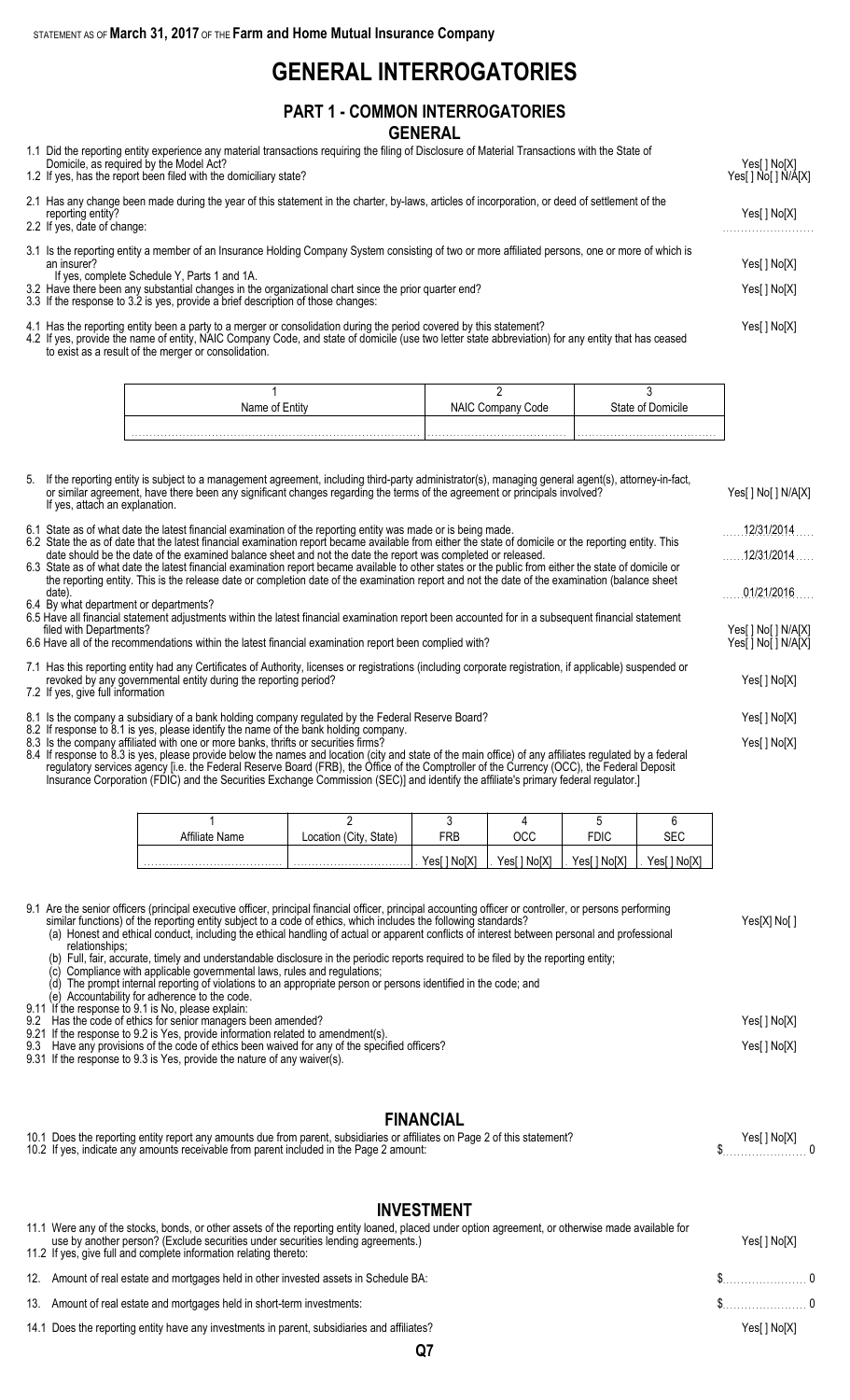# **GENERAL INTERROGATORIES (Continued)**

### **INVESTMENT**

14.2 If yes, please complete the following:

|       |                                                                   |                | 2                      |
|-------|-------------------------------------------------------------------|----------------|------------------------|
|       |                                                                   | Prior Year-End | <b>Current Quarter</b> |
|       |                                                                   | Book/Adjusted  | Book/Adjusted          |
|       |                                                                   | Carrying Value | Carrying Value         |
| 14.21 |                                                                   |                |                        |
| 14.22 |                                                                   |                |                        |
| 14.23 |                                                                   |                |                        |
| 14.24 |                                                                   |                |                        |
| 14.25 |                                                                   |                |                        |
| 14.26 |                                                                   |                |                        |
| 14.27 | Total Investment in Parent, Subsidiaries and Affiliates (Subtotal |                |                        |
|       |                                                                   |                |                        |
| 14.28 | Total Investment in Parent included in Lines 14.21 to 14.26       |                |                        |

15.1 Has the reporting entity entered into any hedging transactions reported on Schedule DB? Yes[ ] No[X]

15.2 If yes, has a comprehensive description of the hedging program been made available to the domiciliary state? Yesel 1 No [ ] No [ ] N/A[X] If no, attach a description with this statement.

16. For the reporting entity's security lending program, state the amount of the following as of the current statement date:

- 16.1 Total fair value of reinvested collateral assets reported on Schedule DL, Parts 1 and 2 **but a set a set a set a** set a set a set a set a protect on Schedule DL, Parts 1 and 2 **but a set a set a set a set a set a set** 
	- 16.2 Total book adjusted/carrying value of reinvested collateral assets reported on Schedule DL, Parts 1 and 2 \$. . . . . . . . . . . . . . . . . . . . . . . 0
	- 16.3 Total payable for securities lending reported on the liability page the state of the state of the state of the state of the state of the state of the state of the state of the state of the state of the state of the st
- 17. Excluding items in Schedule E Part 3 Special Deposits, real estate, mortgage loans and investments held physically in the reporting entity's offices, vaults or safety deposit boxes, were all stocks, bonds and other securities, owned throughout the current year held pursuant to a custodial agreement with a qualified bank or trust company in accordance with Section 1, III - General Examination Considerations, F. Outsourcing of Critical Functions, Custodial or Safekeeping Agreements of the NAIC Financial Condition Examiners Handbook? Yes[ ] No[X]
- 17.1 For all agreements that comply with the requirements of the NAIC Financial Condition Examiners Handbook, complete the following:

| Name of Custodian(s) | Custodian Address |
|----------------------|-------------------|
|                      |                   |

17.2 For all agreements that do not comply with the requirements of the NAIC Financial Condition Examiners Handbook, provide the name, location and a complete explanation:

| Name(s)                                                                                                                      | ocation(s)  | Complete Explanation(s) |
|------------------------------------------------------------------------------------------------------------------------------|-------------|-------------------------|
|                                                                                                                              |             |                         |
|                                                                                                                              |             |                         |
| 17.3 Have there been any changes, including name changes, in the custodian(s) identified in 17.1 during the current quarter? | Yes[] No[X] |                         |

17.4 If yes, give full and complete information relating thereto:

|               |               | Date      |        |
|---------------|---------------|-----------|--------|
| Old Custodian | New Custodian | of Change | ≀eason |
|               |               |           |        |
|               |               |           |        |

17.5 Investment management - Identify all investment advisors, investment managers, broker/dealers, including individuals that have the authority to make investment decisions on behalf of the reporting entity. For assets that are managed internally by employees of the reporting entity, note as such. [" that have access to the investment accounts"; " handle securities"]

| Name of Firm or Individual |  |
|----------------------------|--|
|                            |  |
|                            |  |

17.5097 For those firms/individuals listed in the table for Question 17.5, do any firms/individuals unaffiliated with the reporting entity (i.e. designated with a "U") manage more than 10% of the reporting entity's assets? Yes[ ] No[X]

17.5098 For firms/individuals unaffiliated with the reporting entity (i.e. designated with a "U") listed in the table for Question 17.5, does the total assets under management aggregate to more than 50% of the reporting entity's assets? Yese and the reporting than the reporting entity's assets? 17.6 For those firms or individuals listed in the table for 17.5 with an affiliation code of "A" (affiliated) or "U" (unaffiliated), provide the information

for the table below.

| Central      |                            | Legal      |            | Investment  |
|--------------|----------------------------|------------|------------|-------------|
| Registration |                            | Entity     |            | Management  |
| Depository   |                            | Identifier | Registered | Agreement   |
| Number       | Name of Firm or Individual | (LEI)      | With       | (IMA) Filed |
|              |                            |            |            |             |

18.1 Have all the filing requirements of the Purposes and Procedures Manual of the NAIC Investment Analysis Office been followed? Yes[X] No[ ]

18.2 If no, list exceptions: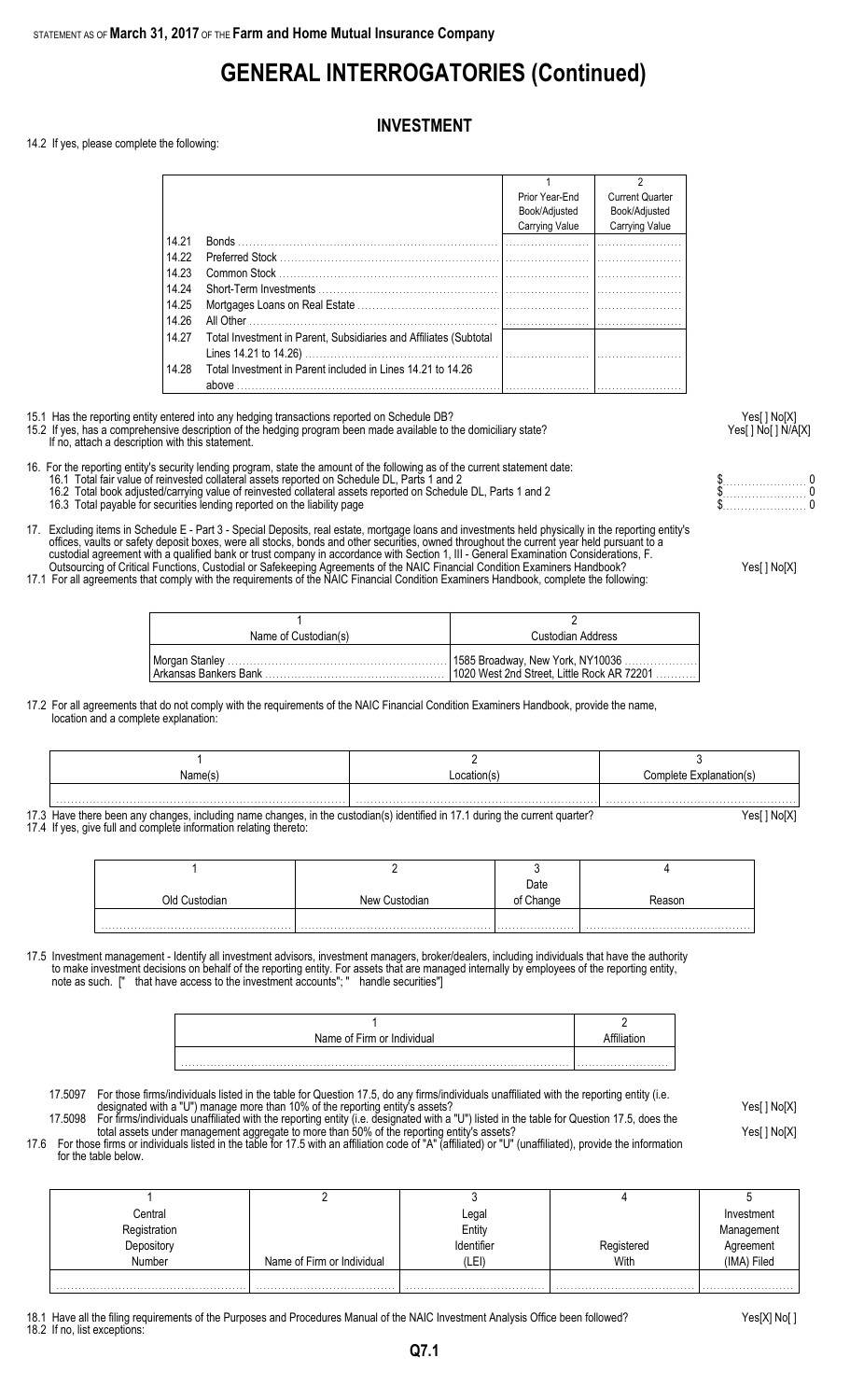## **GENERAL INTERROGATORIES**

### **PART 2 - PROPERTY & CASUALTY INTERROGATORIES**

1. If the reporting entity is a member of a pooling arrangement, did the agreement or the reporting entity's participation change? Yes[ ] No[ ] N/A[X] If yes, attach an explanation.

2 . Has the reporting entity reinsured any risk with any other reporting entity and agreed to release such entity from liability, in whole or in part, from any loss that may occur on the risk, or portion thereof, reinsured? Yes[ ] No[X] If yes, attach an explanation. 3.1 Have any of the reporting entity's primary reinsurance contracts been canceled? Yes[ ] No[X]

- 3.2 If yes, give full and complete information thereto
- 4.1 Are any of the liabilities for unpaid losses and loss adjustment expenses other than certain workers' compensation tabular reserves (see annual statement instructions pertaining to disclosure of discounting for definition of "tabular reserves,") discounted at a rate of interest greater than zero? Yes[ ] No[X]
- than zero?<br>4.2 If yes, complete the following schedule:

|                  |          |          | TOTAL DISCOUNT |        |      |              |        |        | DISCOUNT TAKEN DURING PERIOD |              |
|------------------|----------|----------|----------------|--------|------|--------------|--------|--------|------------------------------|--------------|
|                  |          |          |                |        |      |              |        |        | 10                           |              |
|                  | Maximum  | Discount | Unpaid         | Unpaid |      |              | Unpaid | Unpaid |                              |              |
| Line of Business | Interest | Rate     | Losses         | LAE    | ibnr | <b>TOTAL</b> | LOSSES | LAE    | <b>IBNR</b>                  | <b>TOTAL</b> |
| l 04.2999 Total  |          |          | .              | .      | .    | .            | .      | .      | .                            | .            |

5. Operating Percentages:

5.1 A&H loss percent . . . . . . . . . . . . . . . . . . 0.000%

5.2 A&H cost containment percent . . . . . . . . . . . . . . . . . . 0.000% 5.3 A&H expense percent excluding cost containment expenses . . . . . . . . . . . . . . . . . . 0.000%

6.1 Do you act as a custodian for health savings accounts? Yes[ ] No[X]

6.2 If yes, please provide the amount of custodial funds held as of the reporting date. \$. . . . . . . . . . . . . . . . . . . . . . . 0

6.3 Do you act as an administrator for health savings accounts? Yes[ ] No[X]

6.4 If yes, please provide the balance of the funds administered as of the reporting date.  $\$\dots 0$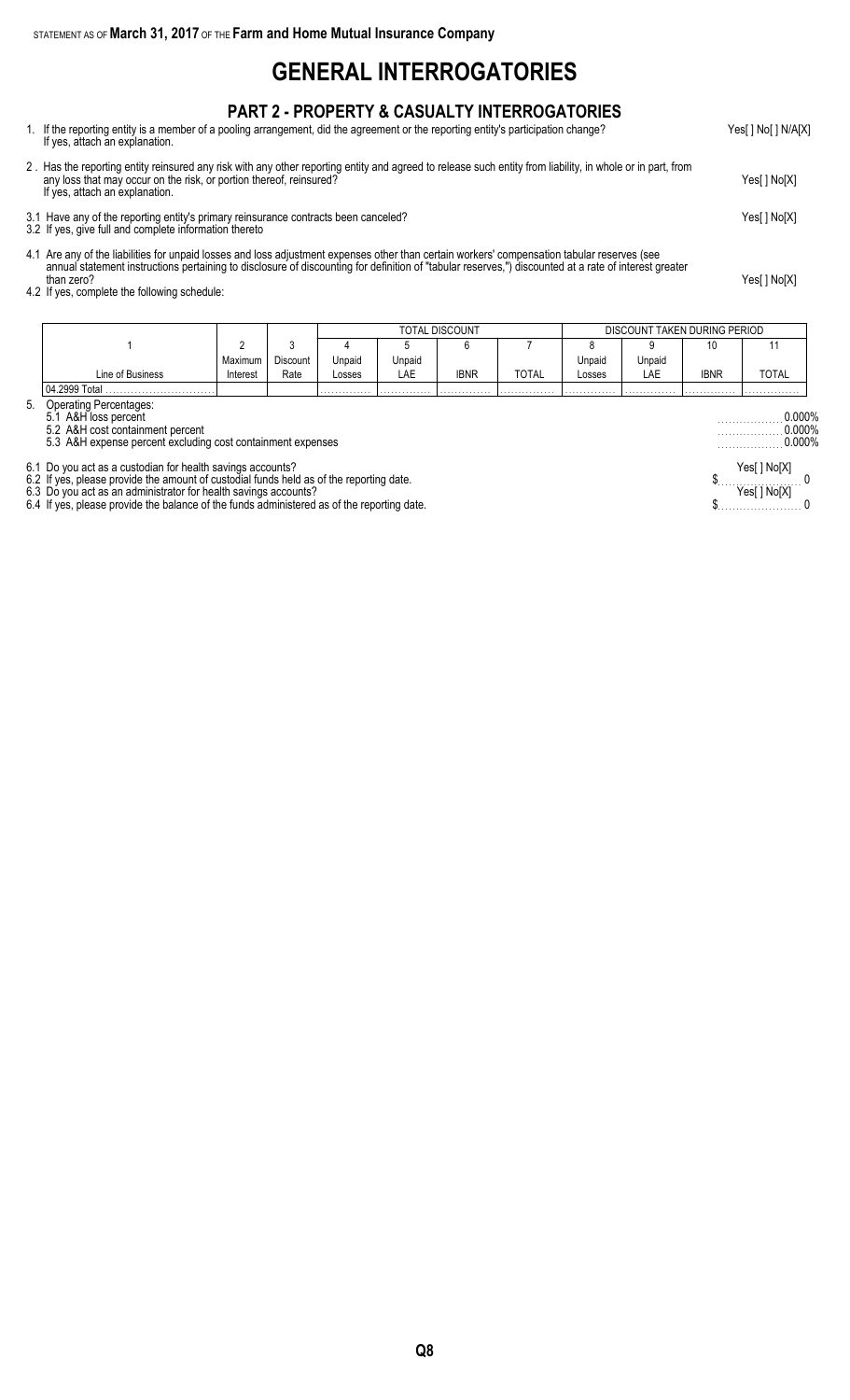### STATEMENT AS OF **March 31, 2017** OF THE **Farm and Home Mutual Insurance Company**

| <b>SCHEDULE F - CEDED REINSURANCE</b> |
|---------------------------------------|
|---------------------------------------|

**Showing all new reinsurers - Current Year to Date**

| <b>NAIC</b> |                  |           |              |           | Certified               | <b>Effective Date</b>   |
|-------------|------------------|-----------|--------------|-----------|-------------------------|-------------------------|
| Company     |                  | Name of   | Domiciliary  | Type of   | <b>Reinsurer Rating</b> | of Certified            |
| Code        | <b>ID Number</b> | Reinsurer | Jurisdiction | Reinsurer | (1 through 6)           | <b>Reinsurer Rating</b> |
|             |                  |           | NONE         |           |                         |                         |
|             |                  |           |              |           |                         |                         |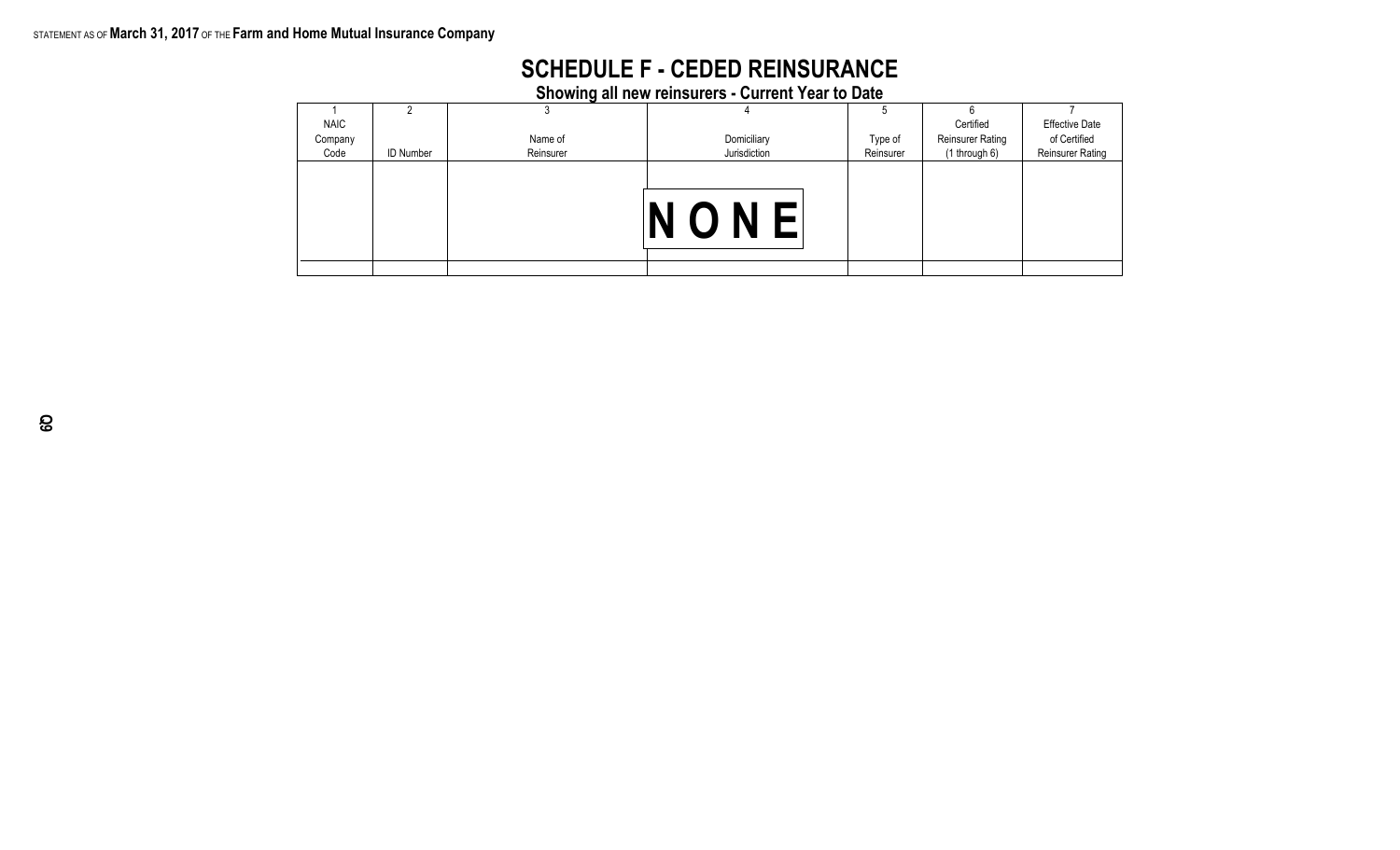### STATEMENT AS OF March 31, 2017 OF THE Farm and Home Mutual Insurance Company **SCHEDULE T - EXHIBIT OF PRÉMIUMS WRITTEN** Current Year to Date - Allocated by States and Territories

|        |                                              |                         |                     | <b>UNITELLE LO DATE - ANUCATED DY JUATES AND TELLIULIES</b><br>Direct Premiums Written |                                                                                               | Direct Losses Paid (Deducting Salvage) |                     | Direct Losses Unpaid |
|--------|----------------------------------------------|-------------------------|---------------------|----------------------------------------------------------------------------------------|-----------------------------------------------------------------------------------------------|----------------------------------------|---------------------|----------------------|
|        |                                              |                         | 2                   | 3                                                                                      |                                                                                               |                                        |                     |                      |
|        |                                              |                         |                     |                                                                                        |                                                                                               |                                        |                     |                      |
|        |                                              |                         |                     |                                                                                        |                                                                                               |                                        |                     |                      |
|        |                                              |                         | <b>Current Year</b> | Prior Year                                                                             | <b>Current Year</b>                                                                           | Prior Year                             | <b>Current Year</b> | Prior Year           |
|        | States, etc.                                 | <b>Active Status</b>    | To Date             | To Date                                                                                | To Date                                                                                       | To Date                                | To Date             | To Date              |
| 1.     |                                              |                         |                     |                                                                                        | . 1                                                                                           | .                                      | .                   |                      |
| 2.     |                                              |                         |                     |                                                                                        |                                                                                               |                                        |                     | .                    |
| 3.     |                                              |                         |                     |                                                                                        |                                                                                               |                                        |                     | .                    |
| 4.     |                                              |                         |                     |                                                                                        |                                                                                               |                                        |                     |                      |
| 5.     |                                              |                         |                     |                                                                                        |                                                                                               |                                        |                     | .                    |
| 6.     |                                              |                         |                     |                                                                                        |                                                                                               |                                        |                     | .                    |
| 7.     |                                              |                         |                     |                                                                                        |                                                                                               | .                                      |                     |                      |
| 8.     |                                              |                         |                     |                                                                                        | .                                                                                             | .                                      | .                   |                      |
| 9.     |                                              |                         |                     |                                                                                        |                                                                                               | .                                      | .                   |                      |
| 10.    |                                              |                         |                     |                                                                                        | . 1                                                                                           | .                                      | .                   |                      |
| 11.    |                                              |                         |                     |                                                                                        |                                                                                               |                                        |                     |                      |
| 12.    |                                              |                         |                     |                                                                                        |                                                                                               |                                        |                     |                      |
| 13.    |                                              |                         |                     |                                                                                        |                                                                                               |                                        |                     |                      |
| 14.    |                                              |                         |                     |                                                                                        |                                                                                               |                                        |                     | .                    |
| 15.    |                                              |                         |                     |                                                                                        |                                                                                               |                                        |                     | .                    |
|        |                                              |                         |                     |                                                                                        |                                                                                               |                                        |                     |                      |
| 16.    |                                              |                         |                     | .                                                                                      |                                                                                               | .                                      | .                   |                      |
| 17.    |                                              |                         |                     | .                                                                                      | .                                                                                             | .                                      | .                   |                      |
| 18.    |                                              |                         |                     | .                                                                                      | .                                                                                             | .                                      |                     |                      |
| 19.    |                                              |                         |                     |                                                                                        | .                                                                                             | .                                      |                     |                      |
| 20.    |                                              |                         |                     | .                                                                                      | .                                                                                             | .                                      |                     |                      |
| 21.    |                                              |                         |                     |                                                                                        |                                                                                               | .                                      | .                   |                      |
| 22.    |                                              |                         |                     |                                                                                        | . 1                                                                                           | .                                      | .                   |                      |
| 23.    |                                              |                         |                     |                                                                                        |                                                                                               |                                        |                     |                      |
| 24.    |                                              |                         |                     |                                                                                        |                                                                                               |                                        |                     |                      |
| 25.    |                                              |                         |                     |                                                                                        |                                                                                               |                                        |                     |                      |
| 26.    |                                              |                         |                     |                                                                                        |                                                                                               |                                        |                     | .                    |
| 27.    |                                              |                         |                     |                                                                                        |                                                                                               |                                        |                     | .                    |
| 28.    |                                              |                         |                     |                                                                                        |                                                                                               | .                                      | .                   |                      |
| 29.    |                                              |                         |                     |                                                                                        | .                                                                                             | .                                      | .                   |                      |
| 30.    |                                              |                         |                     |                                                                                        | .                                                                                             | .                                      | .                   |                      |
| 31.    |                                              |                         |                     |                                                                                        | .                                                                                             | .                                      | .                   |                      |
| 32.    |                                              |                         |                     | .                                                                                      | .                                                                                             | .                                      | .                   |                      |
| 33.    |                                              |                         |                     |                                                                                        | .                                                                                             | .                                      | .                   | .                    |
| 34.    |                                              |                         |                     |                                                                                        |                                                                                               |                                        |                     |                      |
|        |                                              |                         |                     |                                                                                        | . 1                                                                                           |                                        |                     |                      |
| 35.    |                                              |                         |                     |                                                                                        |                                                                                               | .                                      | .                   | .                    |
| 36.    |                                              |                         |                     |                                                                                        |                                                                                               |                                        |                     |                      |
| 37.    |                                              |                         |                     |                                                                                        |                                                                                               |                                        |                     |                      |
| 38.    |                                              |                         |                     |                                                                                        |                                                                                               |                                        |                     |                      |
| 39.    |                                              |                         |                     |                                                                                        | .                                                                                             | .                                      | .                   |                      |
| 40.    |                                              |                         |                     | .                                                                                      | .                                                                                             | .                                      | .                   |                      |
| 41.    |                                              |                         |                     | .                                                                                      | .                                                                                             | .                                      | .                   |                      |
| 42.    |                                              |                         |                     | .                                                                                      | .                                                                                             | .                                      | .                   |                      |
| 43.    |                                              |                         |                     | .                                                                                      | .                                                                                             | .                                      | .                   |                      |
| 44.    |                                              |                         |                     | .                                                                                      | .                                                                                             | .                                      | .                   |                      |
| 45.    |                                              |                         |                     | .                                                                                      | .                                                                                             | .                                      | .                   |                      |
| 46.    |                                              |                         |                     | .                                                                                      | .                                                                                             | .                                      | .                   |                      |
| 47.    |                                              |                         |                     | . 1                                                                                    |                                                                                               | .                                      | .                   |                      |
| 48.    |                                              |                         |                     |                                                                                        |                                                                                               |                                        | 1.                  |                      |
| 49.    |                                              |                         |                     |                                                                                        |                                                                                               |                                        |                     |                      |
| 50.    |                                              |                         |                     |                                                                                        |                                                                                               |                                        |                     |                      |
| 51.    |                                              |                         |                     | .                                                                                      | . 1                                                                                           | .                                      | .                   |                      |
| 52.    |                                              |                         |                     | .                                                                                      | .                                                                                             | .                                      | .                   |                      |
| 53.    |                                              |                         |                     | .                                                                                      | .                                                                                             | . <b>.</b> .                           | .                   |                      |
| 54.    |                                              |                         |                     | .                                                                                      | .                                                                                             | .                                      | .                   |                      |
| 55.    |                                              |                         |                     | .                                                                                      | .                                                                                             | .                                      | .                   |                      |
| 56.    |                                              |                         |                     | .                                                                                      | .                                                                                             | .                                      | . <b>.</b> .        |                      |
|        |                                              |                         |                     |                                                                                        |                                                                                               |                                        |                     |                      |
| 57.    |                                              |                         |                     | .                                                                                      | .                                                                                             | .                                      | . <b>.</b> .        |                      |
| 58.    |                                              |                         |                     |                                                                                        |                                                                                               | .                                      | .                   | .                    |
| 59.    |                                              | (a) 1                   |                     |                                                                                        | $\vert$ 1,198,391 $\vert$ 1,165,815 $\vert$ 539,362 $\vert$ 558,170 $\vert$ 1,096,553 $\vert$ |                                        |                     | 976,896              |
|        | <b>DETAILS OF WRITE-INS</b>                  |                         |                     |                                                                                        |                                                                                               |                                        |                     |                      |
|        |                                              | $$ X X X $$             |                     | .                                                                                      | . 1                                                                                           | .                                      | .                   |                      |
| 58002. |                                              | $\ldots$ X X X $\ldots$ |                     | .                                                                                      | . 1                                                                                           | .                                      | .                   |                      |
| 58003. |                                              | $\ldots$ XXX $\ldots$   | .                   | .                                                                                      | .                                                                                             | .                                      | .                   |                      |
|        | 58998Summary of remaining write-ins for Line |                         |                     |                                                                                        |                                                                                               |                                        |                     |                      |
|        | 58 from overflow page                        | $\ldots$ X X X $\ldots$ | .                   |                                                                                        | .                                                                                             | .                                      | .                   | .                    |
|        | 58999TOTALS (Lines 58001 through 58003       |                         |                     |                                                                                        |                                                                                               |                                        |                     |                      |
|        | plus 58998) (Line 58 above)                  | $\ldots$ X X X $\ldots$ | .                   | .                                                                                      |                                                                                               |                                        |                     |                      |

(L) Licensed or Chartered - Licensed Insurance Carrier or Domiciled RRG; (R) Registered - Non-domiciled RRGs; (Q) Qualified - Qualified or Accredited Reinsurer; (E)<br>Eligible - Reporting Entities eligible or approved to wri

(a) Insert the number of D and L responses except for Canada and Other Alien.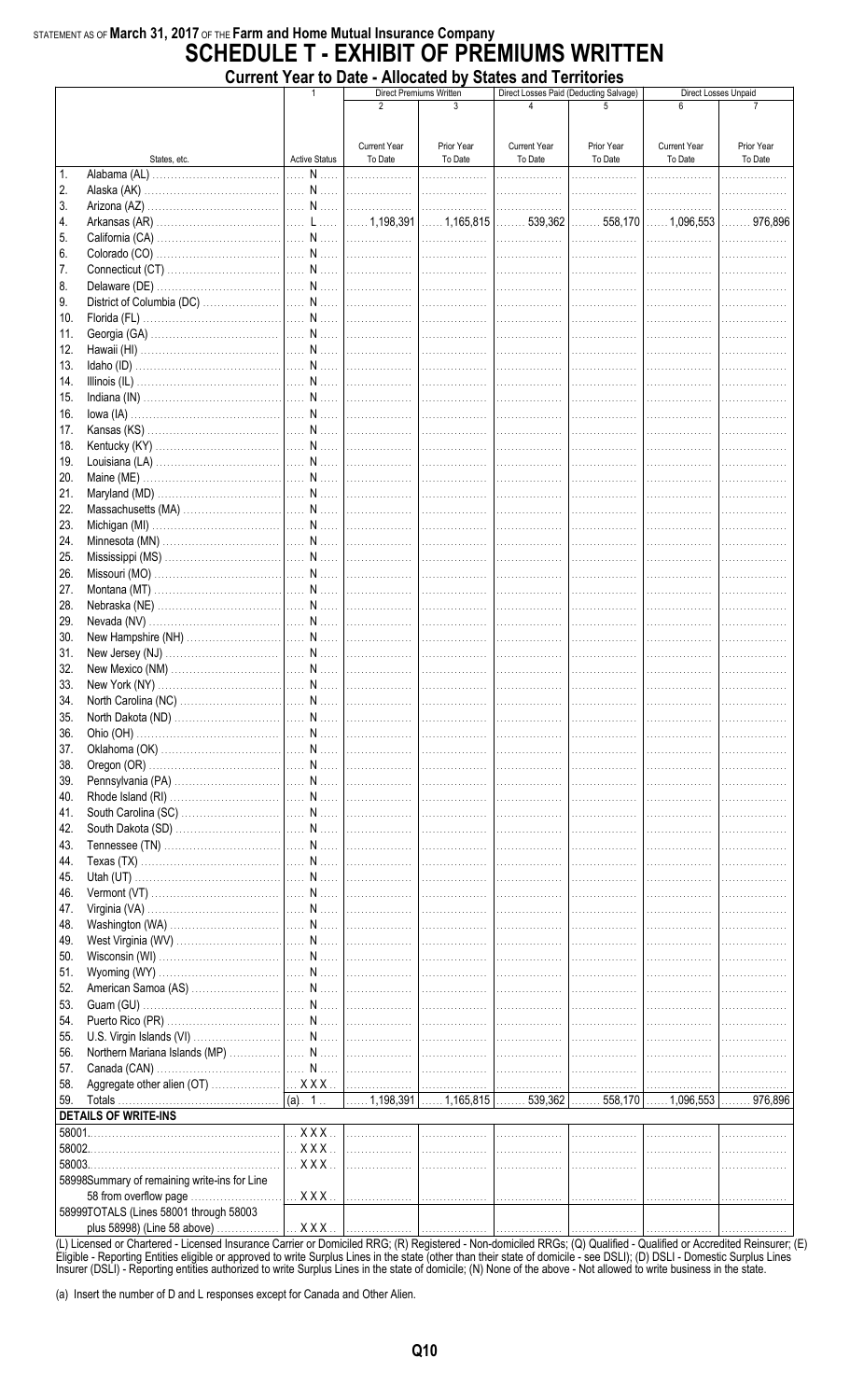**11 Schedule Y Part 1 . . . . . . . . . . . . . . . . . . . . . . . . . . . . . . . . . . . . . . . . . . . . . . . . . . NONE**

**12 Schedule Y Part 1A - Detail of Insurance Holding Company System . . . . . . . . . NONE**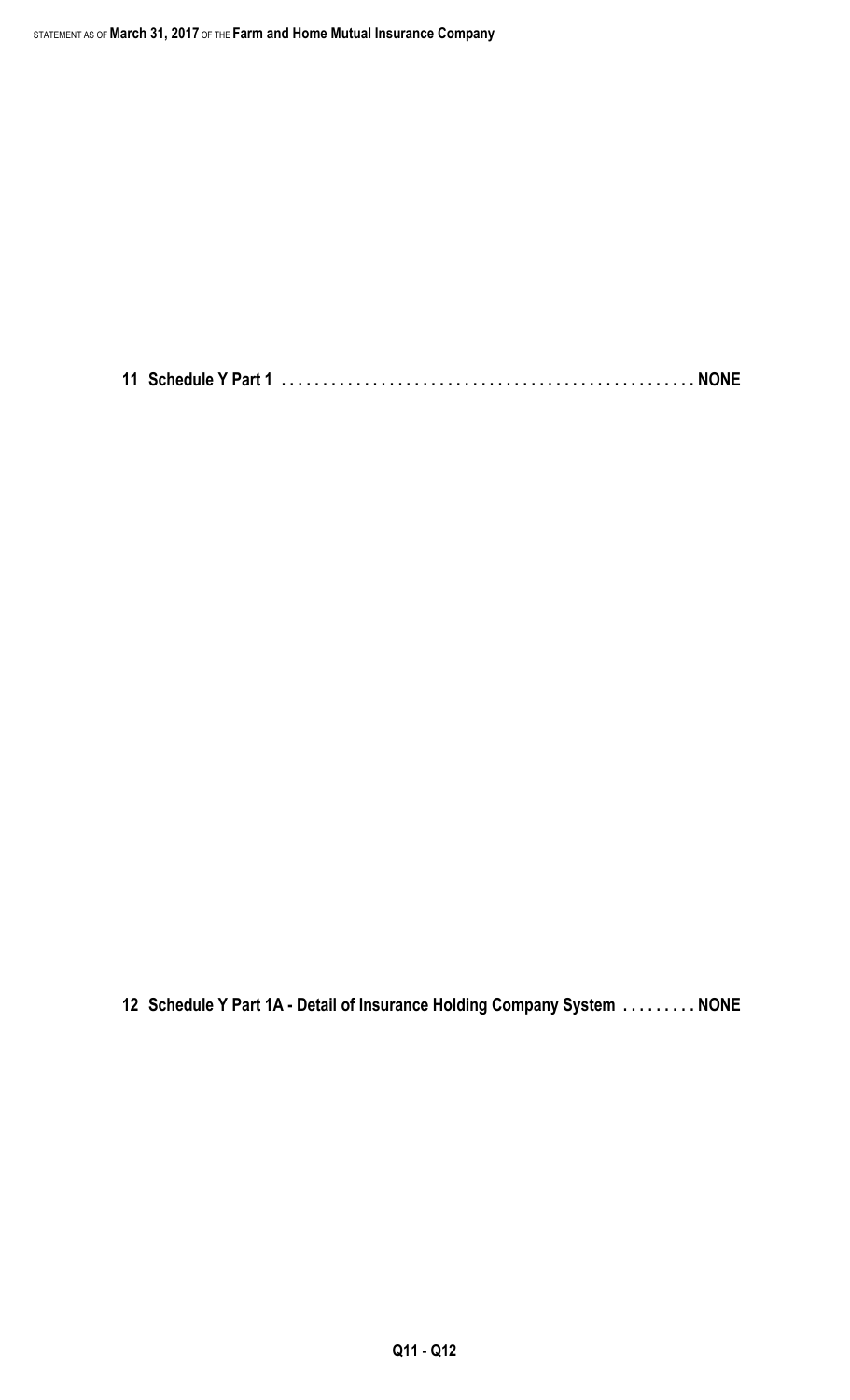# STATEMENT AS OF March 31, 2017 OF THE Farm and Home Mutual Insurance Company<br>PART 1 - LOSS EXPERIENCE

|       |                                                                                                                                                                                                                                                              |                        | Current Year to Date |                 |                                   |
|-------|--------------------------------------------------------------------------------------------------------------------------------------------------------------------------------------------------------------------------------------------------------------|------------------------|----------------------|-----------------|-----------------------------------|
|       |                                                                                                                                                                                                                                                              | $\mathbf{1}$           | $\mathfrak{p}$       | $\mathbf{3}$    | Prior Year to Date                |
|       |                                                                                                                                                                                                                                                              | <b>Direct Premiums</b> | <b>Direct Losses</b> | Direct          | <b>Direct Loss</b>                |
|       | Line of Business                                                                                                                                                                                                                                             | Earned                 | Incurred             | Loss Percentage |                                   |
| 1.    |                                                                                                                                                                                                                                                              |                        |                      |                 | Percentage<br>(123.697)<br>22.839 |
| 2.    |                                                                                                                                                                                                                                                              |                        |                      |                 |                                   |
| 3.    |                                                                                                                                                                                                                                                              |                        |                      |                 |                                   |
| 4.    |                                                                                                                                                                                                                                                              |                        |                      |                 |                                   |
| 5.    |                                                                                                                                                                                                                                                              |                        |                      |                 |                                   |
| 6.    |                                                                                                                                                                                                                                                              |                        |                      |                 |                                   |
| 8.    |                                                                                                                                                                                                                                                              |                        |                      |                 |                                   |
| 9.    |                                                                                                                                                                                                                                                              |                        |                      |                 |                                   |
| 10.   |                                                                                                                                                                                                                                                              |                        |                      |                 |                                   |
| 11.1  |                                                                                                                                                                                                                                                              |                        |                      |                 |                                   |
| 11.2  |                                                                                                                                                                                                                                                              |                        |                      |                 |                                   |
| 12.   |                                                                                                                                                                                                                                                              |                        |                      |                 |                                   |
| 13.   |                                                                                                                                                                                                                                                              |                        |                      |                 |                                   |
| 14.   |                                                                                                                                                                                                                                                              |                        |                      |                 |                                   |
| 15.   |                                                                                                                                                                                                                                                              |                        |                      |                 |                                   |
| 16.   |                                                                                                                                                                                                                                                              |                        |                      |                 |                                   |
| 17.1  |                                                                                                                                                                                                                                                              |                        |                      |                 |                                   |
| 17.2  |                                                                                                                                                                                                                                                              |                        |                      |                 |                                   |
| 17.3  |                                                                                                                                                                                                                                                              |                        |                      |                 |                                   |
| 18.1  |                                                                                                                                                                                                                                                              |                        |                      |                 |                                   |
| 18.2  |                                                                                                                                                                                                                                                              |                        |                      |                 |                                   |
| 19.1  |                                                                                                                                                                                                                                                              |                        |                      |                 |                                   |
| 19.3  |                                                                                                                                                                                                                                                              |                        |                      |                 |                                   |
| 21.   |                                                                                                                                                                                                                                                              |                        |                      |                 |                                   |
| 22.   |                                                                                                                                                                                                                                                              |                        |                      |                 |                                   |
| 23.   |                                                                                                                                                                                                                                                              |                        |                      |                 |                                   |
| 24.   |                                                                                                                                                                                                                                                              |                        |                      |                 |                                   |
| 26.   |                                                                                                                                                                                                                                                              |                        |                      |                 | $\left  \dots \right $            |
| 27.   |                                                                                                                                                                                                                                                              |                        |                      |                 |                                   |
| 28.   |                                                                                                                                                                                                                                                              |                        |                      |                 |                                   |
| 29.   |                                                                                                                                                                                                                                                              |                        |                      |                 |                                   |
| 30.   |                                                                                                                                                                                                                                                              |                        |                      |                 |                                   |
| 31.   |                                                                                                                                                                                                                                                              |                        |                      |                 |                                   |
| 32.   |                                                                                                                                                                                                                                                              |                        |                      |                 |                                   |
| 33.   |                                                                                                                                                                                                                                                              |                        |                      |                 |                                   |
| 34.   |                                                                                                                                                                                                                                                              |                        |                      |                 |                                   |
| 35.   |                                                                                                                                                                                                                                                              |                        |                      |                 |                                   |
|       | <b>DETAILS OF WRITE-INS</b><br>the control of the control of the control of the control of the control of the control of the control of the control of the control of the control of the control of the control of the control of the control of the control |                        |                      |                 |                                   |
| 3401. |                                                                                                                                                                                                                                                              |                        |                      |                 |                                   |
| 3402. |                                                                                                                                                                                                                                                              |                        |                      |                 |                                   |
| 3403. |                                                                                                                                                                                                                                                              |                        |                      |                 |                                   |
| 3498. |                                                                                                                                                                                                                                                              |                        |                      |                 |                                   |
| 3499. |                                                                                                                                                                                                                                                              |                        |                      |                 |                                   |

### **PART 2 - DIRECT PREMIUMS WRITTEN**

|                |                                                                                                                                                                                                                                |         | 2       | 3          |
|----------------|--------------------------------------------------------------------------------------------------------------------------------------------------------------------------------------------------------------------------------|---------|---------|------------|
|                |                                                                                                                                                                                                                                | Current | Current | Prior Year |
|                | Eine of Business Cuarter Vear to Date Vear to Date Vear to Date Vear to Date Vear to Date Vear to Date Vear to Date Vear to Date Vear to Date Vear to Date City of the Supermann City of the Supermann City of the Supermann C |         |         |            |
| $\mathbf{1}$ . |                                                                                                                                                                                                                                |         |         |            |
| 2.             |                                                                                                                                                                                                                                |         |         |            |
| 3.             |                                                                                                                                                                                                                                |         |         |            |
| 4.             |                                                                                                                                                                                                                                |         |         |            |
| 5.             |                                                                                                                                                                                                                                |         |         |            |
| 6.             |                                                                                                                                                                                                                                |         |         |            |
| 8.             |                                                                                                                                                                                                                                |         |         |            |
| 9.             |                                                                                                                                                                                                                                |         |         |            |
| 10.            |                                                                                                                                                                                                                                |         |         |            |
| 11.1           |                                                                                                                                                                                                                                |         |         |            |
| 11.2           |                                                                                                                                                                                                                                |         |         |            |
| 12.            |                                                                                                                                                                                                                                |         |         |            |
| 13.            |                                                                                                                                                                                                                                |         |         |            |
| 14.            |                                                                                                                                                                                                                                |         |         |            |
| 15.            |                                                                                                                                                                                                                                |         |         |            |
| 16.            |                                                                                                                                                                                                                                |         |         |            |
| 17.1           |                                                                                                                                                                                                                                |         |         |            |
| 17.2           |                                                                                                                                                                                                                                |         |         |            |
| 17.3           |                                                                                                                                                                                                                                |         |         |            |
| 18.1           |                                                                                                                                                                                                                                |         |         |            |
| 18.2           |                                                                                                                                                                                                                                |         |         |            |
| 19.1           |                                                                                                                                                                                                                                |         |         |            |
| 19.3           |                                                                                                                                                                                                                                |         |         |            |
| 21.            |                                                                                                                                                                                                                                |         |         |            |
| 22.            |                                                                                                                                                                                                                                |         |         |            |
| 23.            |                                                                                                                                                                                                                                |         |         |            |
| 24.            |                                                                                                                                                                                                                                |         |         |            |
| 26.            |                                                                                                                                                                                                                                |         |         |            |
| 27.            |                                                                                                                                                                                                                                |         |         |            |
| 28.            |                                                                                                                                                                                                                                |         |         |            |
| 29.            |                                                                                                                                                                                                                                |         |         |            |
| 30.            |                                                                                                                                                                                                                                |         |         |            |
| 31.            |                                                                                                                                                                                                                                |         |         |            |
| 32.            |                                                                                                                                                                                                                                |         |         |            |
| 33.            |                                                                                                                                                                                                                                |         |         |            |
| 34.            |                                                                                                                                                                                                                                |         |         |            |
| 35.            |                                                                                                                                                                                                                                |         |         |            |
|                | <b>DETAILS OF WRITE-INS</b><br><u> 1980 - Andrea Stadt Britain, amerikan bestean ing disebut bestean ing disebut bestean ing disebut bestean in</u>                                                                            |         |         |            |
| 3401.          |                                                                                                                                                                                                                                |         |         |            |
| 3402.          |                                                                                                                                                                                                                                |         |         |            |
| 3403.          |                                                                                                                                                                                                                                |         |         |            |
| 3498.          |                                                                                                                                                                                                                                |         |         |            |
| 3499.          |                                                                                                                                                                                                                                |         |         |            |
|                |                                                                                                                                                                                                                                |         |         |            |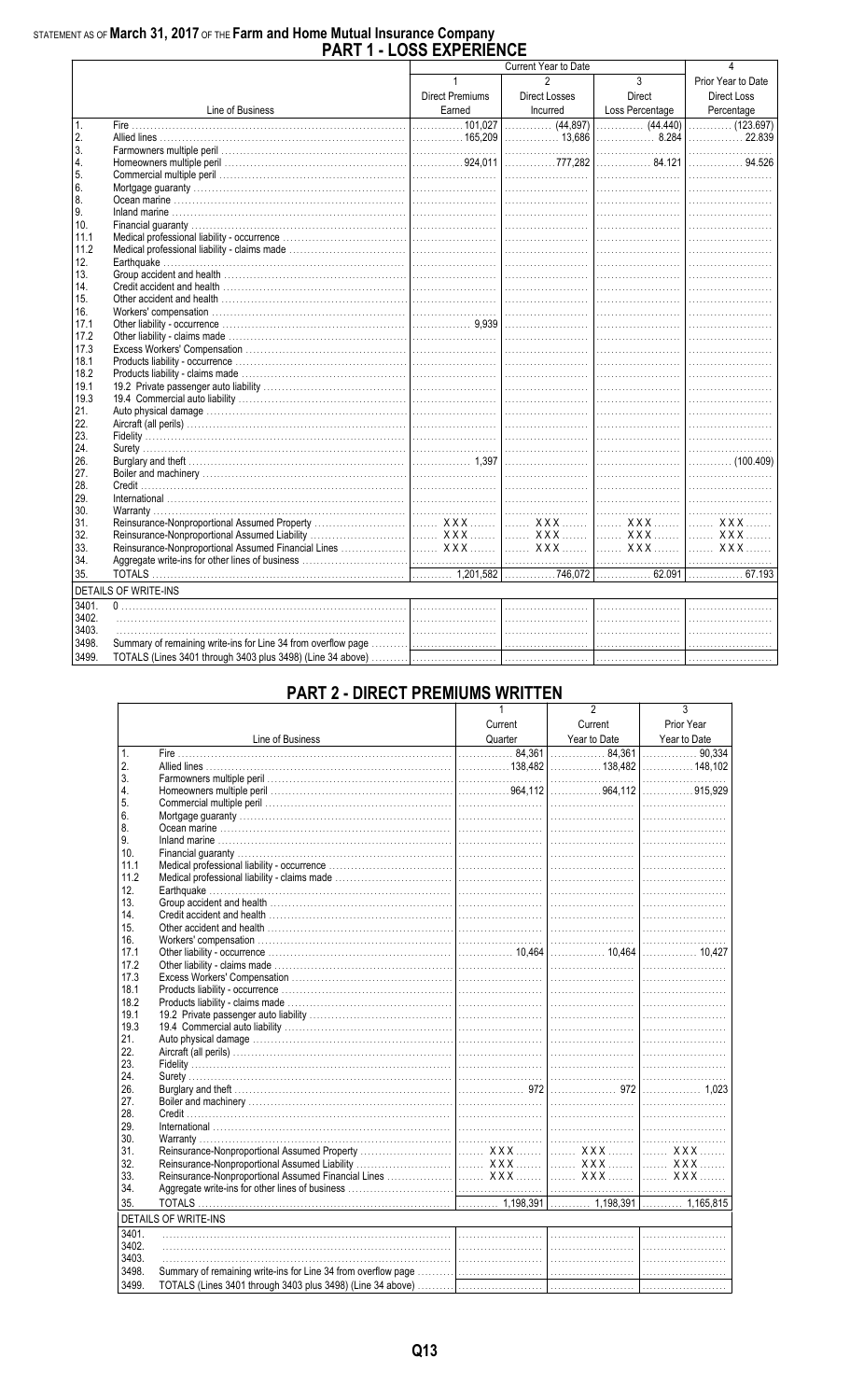## **PART 3 (000 omitted) LOSS AND LOSS ADJUSTMENT EXPENSE RESERVES SCHEDULE**

|      |                           |            |              |                    |                                  |             | 6                          |                  |                    |                            | 10                  |                  | 12                        | 13                           |
|------|---------------------------|------------|--------------|--------------------|----------------------------------|-------------|----------------------------|------------------|--------------------|----------------------------|---------------------|------------------|---------------------------|------------------------------|
|      |                           |            |              |                    |                                  |             |                            | Q.S. Date        | Q.S. Date          |                            |                     | Prior Year-End   | Prior Year-End            | Prior Year-End               |
|      |                           |            |              |                    | 2017                             | 2017 Loss   |                            | Known Case       | Known Case         |                            |                     | Known Case Loss  | <b>IBNR Loss</b>          | <b>Total Loss</b>            |
|      |                           | Prior      | Prior        | <b>Total Prior</b> | Loss and LAE                     | and LAE     |                            | Loss and LAE     | Loss and LAE       |                            |                     | and LAE Reserves | and LAE Reserves          | and LAE                      |
|      |                           | Year-End   | Year-End     | Year-End           | Payments                         | Payments    | Total                      | Reserves         | Reserves on Claims |                            | Total               | Developed        | Developed                 | Reserves                     |
|      |                           | Known      | <b>IBNR</b>  | Loss and           | on Claims                        | on Claims   | 2017 Loss                  | on Claims        | Reported or        | Q.S. Date                  | Q.S. Loss           | (Savings)/       | (Savings)/                | Developed                    |
|      | Years in Which            | Case Loss  | Loss and     | LAE                | Reported                         | Unreported  | and LAE                    | Reported and     | Reopened           | <b>IBNR Loss</b>           | and LAE             | Deficiency       | Deficiency                | (Savings)/                   |
|      | Losses                    | and LAE    | LAE          | Reserves           | as of Prior                      | as of Prior | Payments                   | Open as of Prior | Subsequent         | and LAE                    | Reserves            | $(Cols. 4 + 7)$  | $(Cols. 5 + 8 + 9)$       | Deficiency                   |
|      | Occurred                  | Reserves   | Reserves     | $(Cols. 1 + 2)$    | Year-End                         | Year-End    | $(Cols. 4 + 5)$            | Year-End         | to Prior Year-End  | Reserves                   | $(Cols. 7 + 8 + 9)$ | minus Col. 1)    | minus Col. 2)             | $(Cols. 11 + 12)$            |
|      |                           | .          | . <b>.</b> . | .                  | .                                | .           | .                          |                  |                    | .                          | .                   |                  |                           | .                            |
|      | 2015.                     | 92         | 210          | 302                | . 100                            | .           | .                          |                  |                    |                            |                     |                  | (200)                     | . (180)                      |
| l 3. | Subtotals $2015 + Prior$  | 92         | 210          | 302                | $\ldots \ldots \ldots$ 100       |             |                            |                  |                    |                            |                     |                  | (200)                     | $\ldots \ldots \ldots (180)$ |
| 4.   |                           | 217        | 410          | 627                | $\ldots \ldots \ldots \ldots$ 70 | . 40        |                            |                  | . 23 I             |                            | 265                 | . (32)           | (220)                     | . (252)                      |
| l 5. | Subtotals 2016 + Prior.   | 309        | 620          | . 929              | 170                              | 40          | 210                        | $\frac{1}{27}$   | 23 <sub>1</sub>    | $\ldots \ldots \ldots 137$ | 287                 | . (12)           | (420)                     | $\ldots \ldots \ldots (432)$ |
| l 6. |                           | $XXX$      | <b>XXX</b>   | <b>XXX</b>         | <b>XXX</b>                       | 303<br>.    | $\ldots \ldots \ldots 303$ | <b>XXX</b>       | 484<br>.           | 413                        | . 897               | <b>XXX</b>       | XXX.                      | $XXX$                        |
|      | Totals                    | 309        | 620          | 929<br>.           | . 170                            | 343         | 513                        | 127              | 507                | 550                        | $\ldots$ 1,184      | $\ldots$ (12)    |                           | $\ldots$ (432)               |
|      |                           |            |              |                    |                                  |             |                            |                  |                    |                            |                     | Col. 11, Line 7  | Col. 12, Line 7           | Col. 13, Line 7              |
|      |                           |            |              |                    |                                  |             |                            |                  |                    |                            |                     | As % of Col. 1   | As % of Col. 2            | As % of Col. 3               |
|      |                           |            |              |                    |                                  |             |                            |                  |                    |                            |                     | Line 7           | Line 7                    | Line 7                       |
| 8.   | Prior Year-End Surplus As |            |              |                    |                                  |             |                            |                  |                    |                            |                     |                  |                           |                              |
|      | Regards Policyholders     | .3,916,687 |              |                    |                                  |             |                            |                  |                    |                            |                     | $1$              | $(3.884)$   2<br>(67.742) | (46.502)                     |
|      |                           |            |              |                    |                                  |             |                            |                  |                    |                            |                     |                  |                           | Col. 13, Line 7              |
|      |                           |            |              |                    |                                  |             |                            |                  |                    |                            |                     |                  |                           | Line 8                       |
|      |                           |            |              |                    |                                  |             |                            |                  |                    |                            |                     |                  |                           |                              |
|      |                           |            |              |                    |                                  |             |                            |                  |                    |                            |                     |                  |                           | (0.011)                      |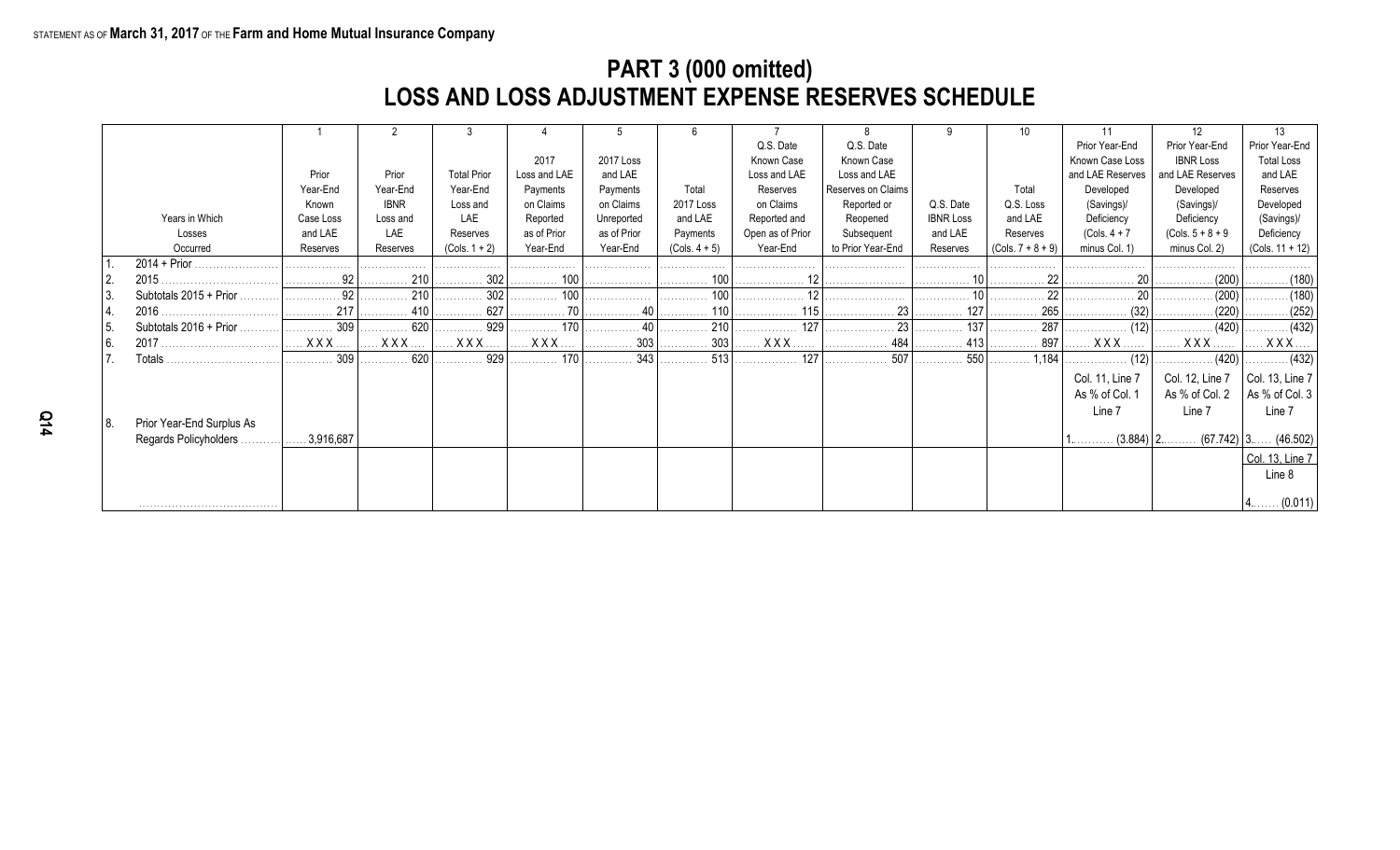# **SUPPLEMENTAL EXHIBITS AND SCHEDULES INTERROGATORIES**

The following supplemental reports are required to be filed as part of your statement filing. However, in the event that your company does not transact the type of business for which the special report must be filed, your response of NO to the specific interrogatory will be accepted in lieu of filing a "NONE" report and a bar code will be printed below. If the supplement is required of your company but is not being filed for whatever reason enter SEE EXPLANATION and provide an explanation following the interrogatory questions.

**RESPONSES** 1. Will the Trusteed Surplus Statement be filed with the state of domicile and the NAIC with this statement?<br>2. Will Supplement A to Schedule T (Medical Professional Liability Supplement) be filed with this statement? 2. Will Supplement A to Schedule T (Medical Professional Liability Supplement) be filed with this statement? No<br>2. Will the Medicare Part D Coverage Supplement be filed with the state of domicile and the NAIC with this sta 3. Will the Medicare Part D Coverage Supplement be filed with the state of domicile and the NAIC with this statement? No 4. Will the Director and Officer Insurance Coverage Supplement be filed with the state of domicile and the NAIC with this statement? No Explanations: Bar Codes:



14250201736500001 2017 Document Code: 365



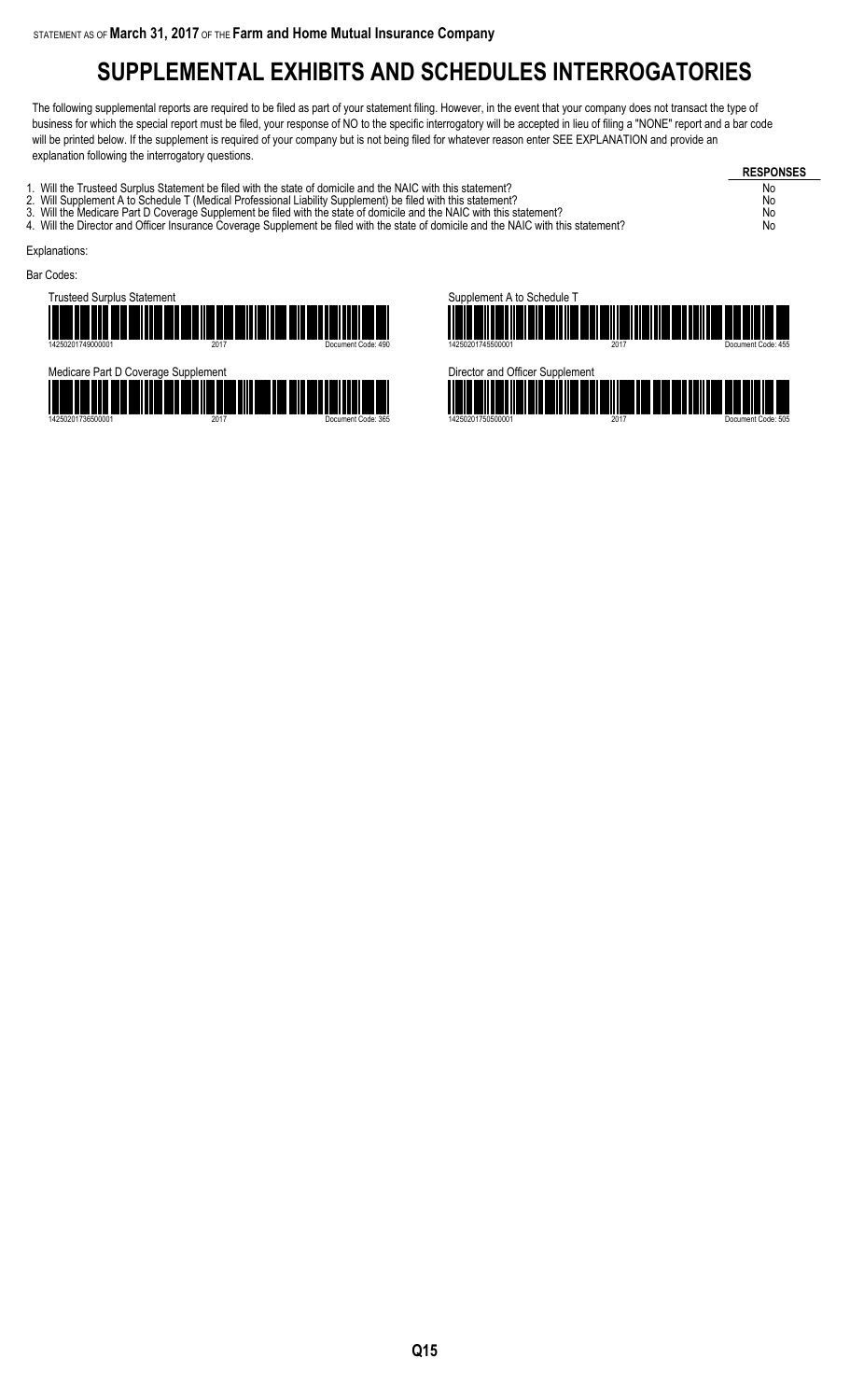**OVERFLOW PAGE FOR WRITE-INS**

# **STATEMENT OF INCOME**

|       |                                                                            | <b>Current Year</b> | Prior Year | Prior Year Ended |
|-------|----------------------------------------------------------------------------|---------------------|------------|------------------|
|       |                                                                            | to Date             | to Date    | December 31      |
| 0597. | Summary of remaining write-ins for Line 5 (Lines 0504 through 0596)        |                     |            |                  |
| 1404  |                                                                            |                     |            |                  |
|       |                                                                            |                     |            |                  |
| 3704. | Depreciation on Non Admitted Assets                                        |                     |            |                  |
|       | 3797. Summary of remaining write-ins for Line 37 (Lines 3704 through 3796) |                     |            |                  |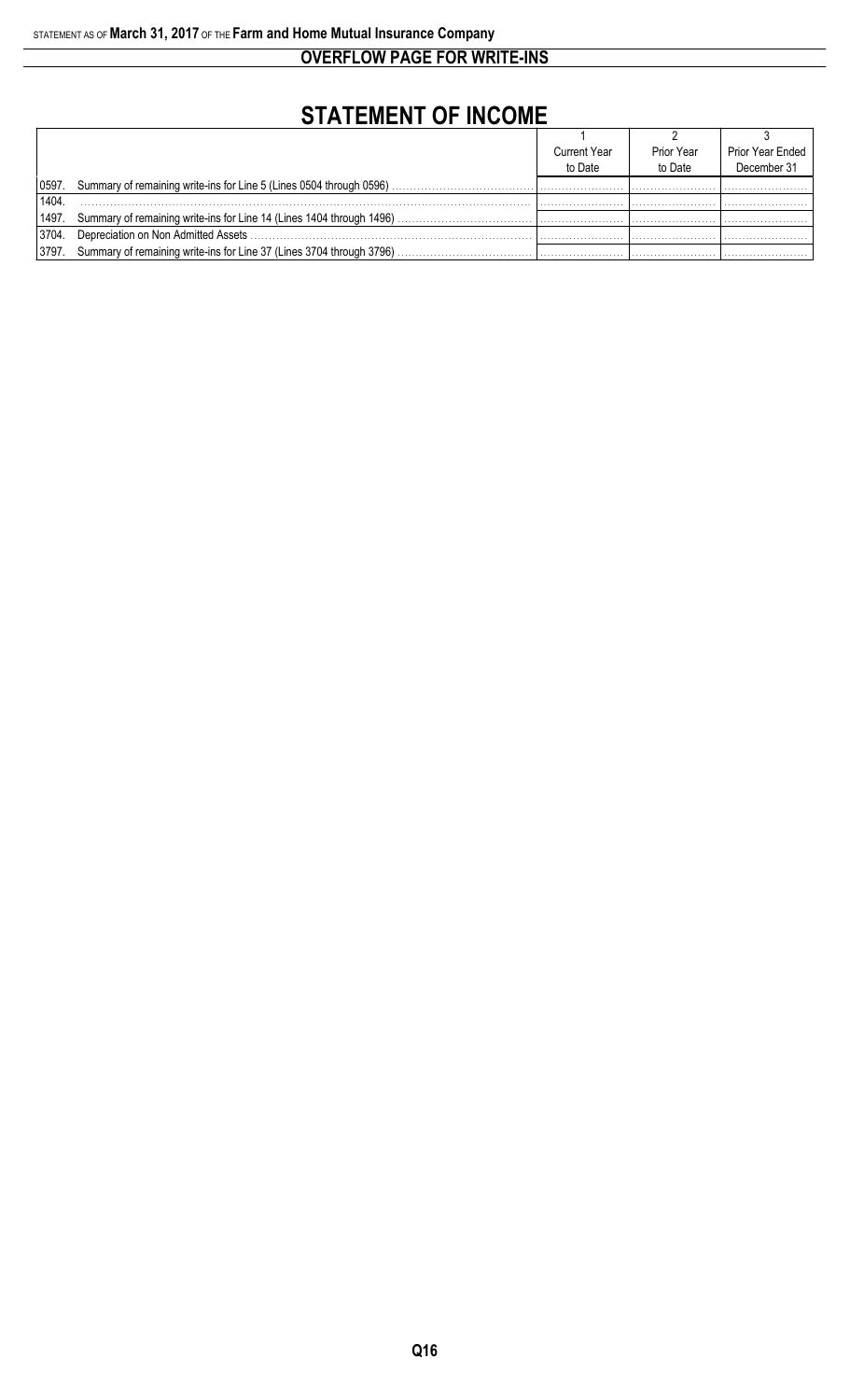# STATEMENT AS OF March 31, 2017 OF THE Farm and Home Mutual Insurance Company<br>SCHEDULE A - VERIFICATION

| <b>Real Estate</b> |
|--------------------|
|                    |

|                                                     |              | Prior Year Ended |
|-----------------------------------------------------|--------------|------------------|
|                                                     | Year To Date | December 31      |
|                                                     |              |                  |
| Cost of acquired:<br>2.                             |              |                  |
| 2.1                                                 |              |                  |
| 2.2                                                 |              |                  |
| 3.                                                  |              |                  |
| 4.                                                  |              |                  |
| 5.                                                  |              |                  |
| 6.                                                  |              |                  |
|                                                     |              |                  |
| 8.                                                  |              |                  |
| 9.                                                  |              |                  |
| Deduct total nonadmitted amounts<br>10 <sub>1</sub> |              |                  |
|                                                     |              |                  |

#### **SCHEDULE B - VERIFICATION Mortgage Loans**

|                                                                                                                                                                                                                                       |              | Prior Year Ended |
|---------------------------------------------------------------------------------------------------------------------------------------------------------------------------------------------------------------------------------------|--------------|------------------|
|                                                                                                                                                                                                                                       | Year To Date | December 31      |
|                                                                                                                                                                                                                                       |              |                  |
| <sup>2.</sup><br>Cost of acquired:                                                                                                                                                                                                    |              |                  |
| 2.1                                                                                                                                                                                                                                   |              |                  |
| $2.2^{\circ}$                                                                                                                                                                                                                         |              |                  |
| Capitalized deferred interest and other measurements are all the control of the control of the control of the control of the control of the control of the control of the control of the control of the control of the control<br>3.  |              |                  |
| Accrual of discount<br> 4.                                                                                                                                                                                                            |              |                  |
| 15.                                                                                                                                                                                                                                   |              |                  |
| Total gain (loss) on disposals<br>Deduct amounts received on disposals<br>Deduct amortization of premium and mortgage interest poin<br>16.                                                                                            |              |                  |
| 7.                                                                                                                                                                                                                                    |              |                  |
| 8.                                                                                                                                                                                                                                    |              |                  |
| Total foreign exchange change in book value/recorded inve<br>9.                                                                                                                                                                       |              |                  |
| 10.<br>Deduct current year's other-than-temporary impairment recognized                                                                                                                                                               |              |                  |
| Book value/recorded investment excluding accrued interest at end of current period (Lines $1 + 2 + 3 + 4 + 5 + 1$ )<br>  11.                                                                                                          |              |                  |
|                                                                                                                                                                                                                                       |              |                  |
| 12.<br>Total valuation allowance with the continuum control of the control of the control of the control of the control of the control of the control of the control of the control of the control of the control of the control of t |              |                  |
| 13.                                                                                                                                                                                                                                   |              |                  |
| 14.                                                                                                                                                                                                                                   |              |                  |
| 15.                                                                                                                                                                                                                                   |              |                  |

### **SCHEDULE BA - VERIFICATION**

|      | <b>UTHER LONG-TENN INVESTED ASSETS</b>                                                                                                                                                                                                                                                                                                                                                                                                                                                                             |              |                  |
|------|--------------------------------------------------------------------------------------------------------------------------------------------------------------------------------------------------------------------------------------------------------------------------------------------------------------------------------------------------------------------------------------------------------------------------------------------------------------------------------------------------------------------|--------------|------------------|
|      |                                                                                                                                                                                                                                                                                                                                                                                                                                                                                                                    |              |                  |
|      |                                                                                                                                                                                                                                                                                                                                                                                                                                                                                                                    |              | Prior Year Ended |
|      |                                                                                                                                                                                                                                                                                                                                                                                                                                                                                                                    | Year To Date | December 31      |
|      |                                                                                                                                                                                                                                                                                                                                                                                                                                                                                                                    |              |                  |
| 2.   | Cost of acquired:                                                                                                                                                                                                                                                                                                                                                                                                                                                                                                  |              |                  |
|      | 2.1                                                                                                                                                                                                                                                                                                                                                                                                                                                                                                                |              |                  |
|      | $2.2^{\circ}$                                                                                                                                                                                                                                                                                                                                                                                                                                                                                                      |              |                  |
| 3.   | Capitalized deferred interest and other measurements are all the control of the control of the control of the control of the control of the control of the control of the control of the control of the control of the control                                                                                                                                                                                                                                                                                     |              |                  |
| 4.   |                                                                                                                                                                                                                                                                                                                                                                                                                                                                                                                    |              |                  |
| I 5. |                                                                                                                                                                                                                                                                                                                                                                                                                                                                                                                    |              |                  |
| 6.   | Unrealized valuation increase (decrease)<br>Total gain (loss) on disposals<br>Deduct amounts received on disposals<br>Deduct amounts received on disposals<br>$\begin{bmatrix} \begin{bmatrix} \begin{bmatrix} 0 & 0 & 0 \\ 0 & 0 & 0 \\ 0 & 0 & 0 \\ 0 & 0 & 0 \\ 0 & 0 & 0 \\ 0 & 0 & 0 \\ 0 & 0 & 0 \\ 0 & 0 & 0 \\ 0 & 0 & 0 \\ 0 & 0 & 0 \\ 0 & 0 & 0 \\ 0 & 0 & 0 \\ 0 & 0 & 0 \\ 0 & 0 & 0 \\ 0 & 0 & 0 \\ 0 & 0 & 0 \\ 0 & 0 & 0 \\ 0 & 0 & 0 \\ 0 & 0 & 0 \\ 0 & 0 & 0 \\ 0 & 0 & 0 \\ 0 & 0 & 0 & 0 \\ $ |              |                  |
| 7.   |                                                                                                                                                                                                                                                                                                                                                                                                                                                                                                                    |              |                  |
| 8.   |                                                                                                                                                                                                                                                                                                                                                                                                                                                                                                                    |              |                  |
| I 9. |                                                                                                                                                                                                                                                                                                                                                                                                                                                                                                                    |              |                  |
| 10.  |                                                                                                                                                                                                                                                                                                                                                                                                                                                                                                                    |              |                  |
| 11.  |                                                                                                                                                                                                                                                                                                                                                                                                                                                                                                                    |              |                  |
| 12.  | Deduct total nonadmitted amounts                                                                                                                                                                                                                                                                                                                                                                                                                                                                                   |              |                  |
| 13.  |                                                                                                                                                                                                                                                                                                                                                                                                                                                                                                                    |              |                  |

### **SCHEDULE D - VERIFICATION**

**Bonds and Stocks** 

|                                        |                                                                                                                                |              | Prior Year Ended |
|----------------------------------------|--------------------------------------------------------------------------------------------------------------------------------|--------------|------------------|
|                                        |                                                                                                                                | Year To Date | December 31      |
|                                        | Book/adjusted carrying value of bonds and stocks, December 31 of prior year manufactured contract and the 407,685 [  3,419,792 |              |                  |
| $\begin{bmatrix} 2 \\ 3 \end{bmatrix}$ |                                                                                                                                |              |                  |
|                                        |                                                                                                                                |              |                  |
| 4.                                     |                                                                                                                                |              |                  |
| $\vert$ 5.                             |                                                                                                                                |              |                  |
| 6.                                     |                                                                                                                                |              |                  |
| 7.                                     |                                                                                                                                |              |                  |
| 8.                                     |                                                                                                                                |              |                  |
| 9.                                     |                                                                                                                                |              |                  |
| 10.                                    |                                                                                                                                |              |                  |
| 11.                                    | Deduct total nonadmitted amounts                                                                                               |              |                  |
| 12.                                    |                                                                                                                                |              |                  |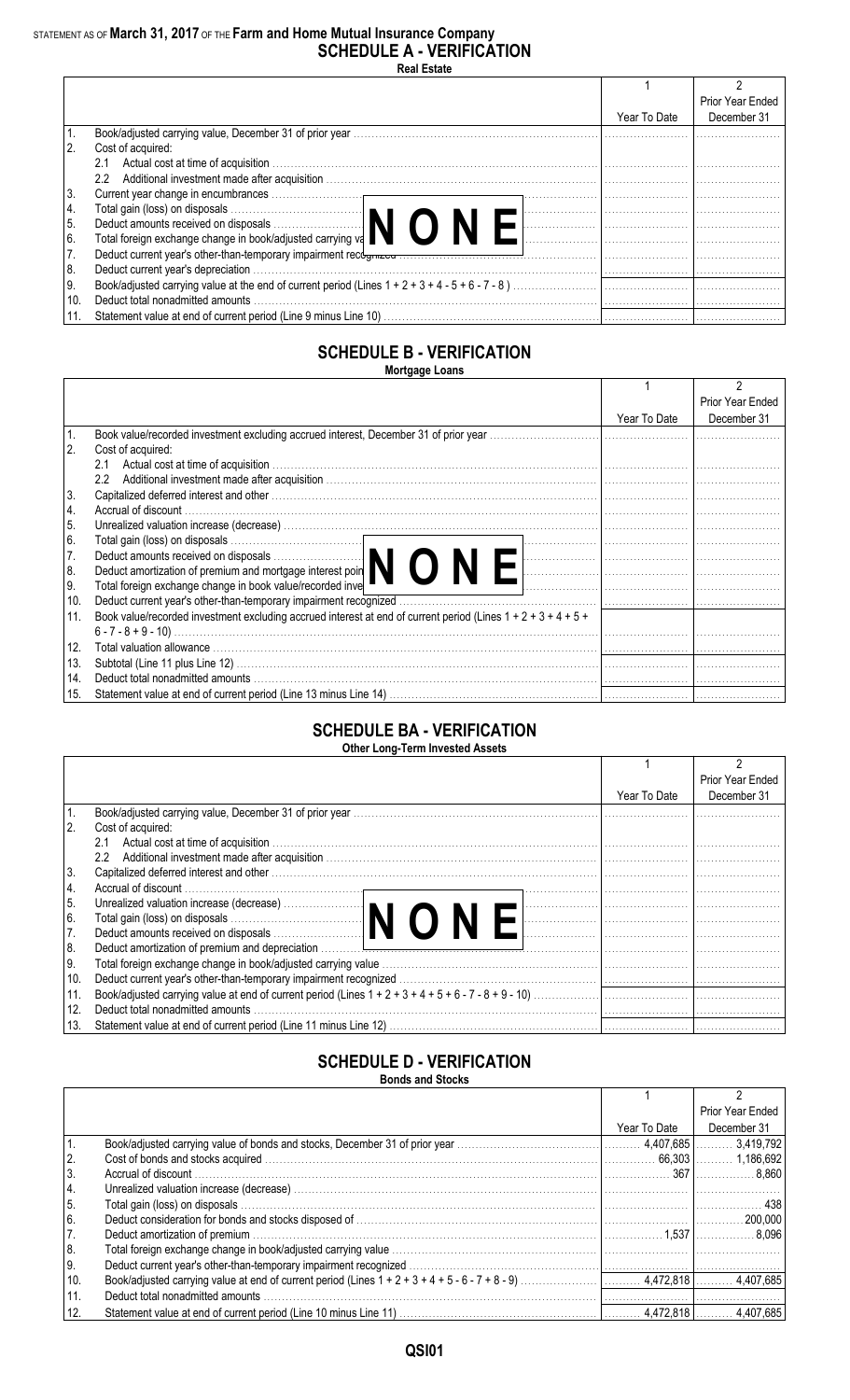### **SCHEDULE D - PART 1B**

Showing the Acquisitions, Dispositions and Non-Trading Activity

During the Current Quarter for all Bonds and Preferred Stock by NAIC Designation

|              |                         | Book/Adjusted          |                |                |                        | Book/Adjusted         | Book/Adjusted  | Book/Adjusted         | Book/Adjusted         |
|--------------|-------------------------|------------------------|----------------|----------------|------------------------|-----------------------|----------------|-----------------------|-----------------------|
|              |                         | <b>Carrying Value</b>  | Acquisitions   | Dispositions   | Non-Trading            | <b>Carrying Value</b> | Carrying Value | <b>Carrying Value</b> | <b>Carrying Value</b> |
|              |                         | Beginning of           | During Current | During Current | <b>Activity During</b> | End of                | End of         | End of                | December 31           |
|              | <b>NAIC Designation</b> | <b>Current Quarter</b> | Quarter        | Quarter        | <b>Current Quarter</b> | <b>First Quarter</b>  | Second Quarter | <b>Third Quarter</b>  | Prior Year            |
| <b>BONDS</b> |                         |                        |                |                |                        |                       |                |                       |                       |
| 1.           |                         |                        |                |                |                        |                       |                |                       |                       |
| 2.           | NAIC $2(a)$             |                        |                |                |                        |                       |                |                       |                       |
| 3.           |                         |                        |                |                |                        |                       |                |                       |                       |
| 4.           | NAIC $4(a)$             |                        |                |                |                        |                       |                |                       |                       |
| 5.           | NAIC $5(a)$ .           |                        |                |                |                        |                       |                |                       |                       |
| 6.           |                         |                        |                |                |                        |                       |                |                       |                       |
|              |                         |                        |                |                |                        |                       |                |                       |                       |
|              | <b>PREFERRED STOCK</b>  |                        |                |                |                        |                       |                |                       |                       |
| 8.           | NAIC 1                  |                        |                |                |                        |                       |                |                       |                       |
| 9.           |                         |                        |                |                |                        |                       |                |                       |                       |
| 10.          | NAIC 3                  |                        |                |                |                        |                       |                |                       |                       |
| 11.          | NAIC <sub>4</sub>       |                        |                |                |                        |                       |                |                       |                       |
| 12.          | NAIC 5                  |                        |                |                |                        |                       |                |                       |                       |
| 13.          | NAIC 6.                 |                        |                |                |                        |                       |                |                       |                       |
| 14.          |                         |                        |                |                |                        |                       |                |                       |                       |
| 15.          |                         |                        |                |                |                        |                       |                |                       |                       |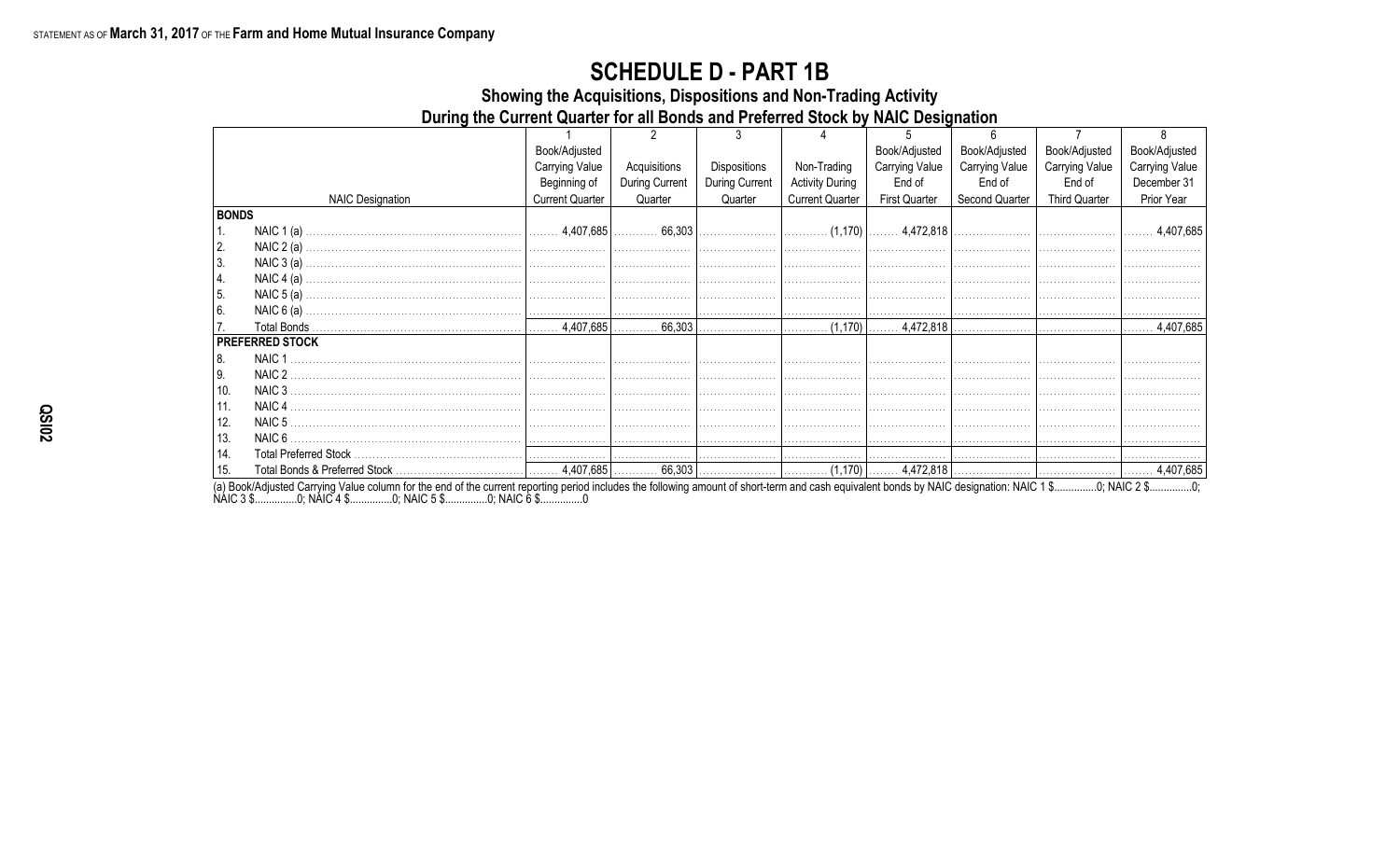| SI08 Schedule E - Verification (Cash Equivalents)  NONE |
|---------------------------------------------------------|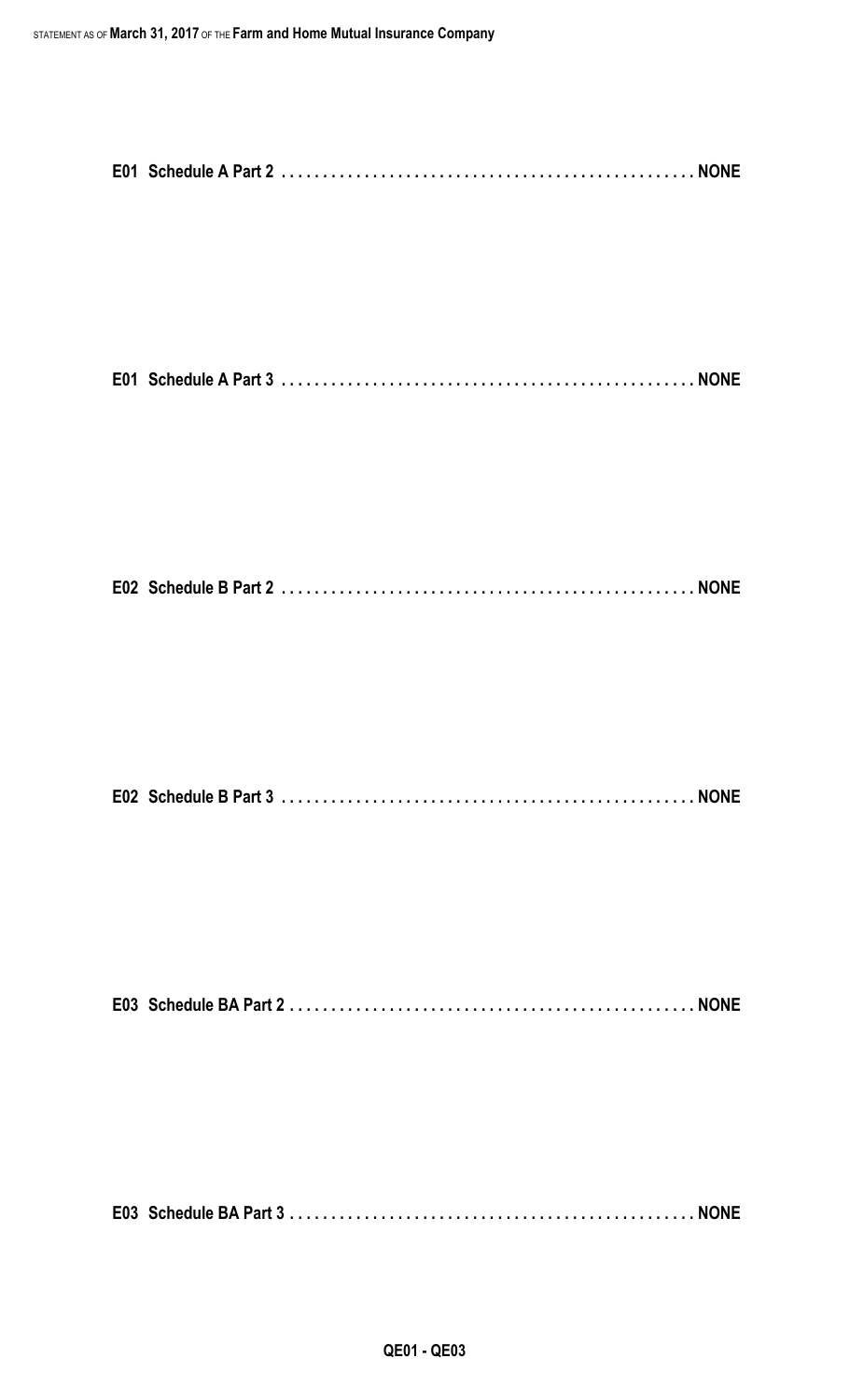# **SCHEDULE D - PART 3**

**Show All Long-Term Bonds and Stock Acquired During the Current Quarter**

|                          |                                                                                                |         |                                             |         |                        |                    |             | Paid for     | <b>NAIC</b>   |
|--------------------------|------------------------------------------------------------------------------------------------|---------|---------------------------------------------|---------|------------------------|--------------------|-------------|--------------|---------------|
|                          |                                                                                                |         |                                             |         |                        |                    |             | Accrued      | Designation   |
| <b>CUSIP</b>             |                                                                                                |         |                                             | Name of | Number of              |                    |             | Interest and | or Market     |
| Identification           | Description                                                                                    | Foreign | Date Acquired                               | Vendor  | <b>Shares of Stock</b> | <b>Actual Cost</b> | Par Value   | Dividends    | Indicator (a) |
|                          | Bonds - U.S. Political Subdivisions of States, Territories and Possessions                     |         |                                             |         |                        |                    |             |              |               |
| 850272P74                |                                                                                                |         | $\ldots$ 03/14/2017 $\ldots$ Morgan Stanley |         | $ $ $XXX$              | 66,302             | 65.000      |              |               |
|                          | 2499999 Subtotal - Bonds - U.S. Political Subdivisions of States, Territories and Possessions. |         |                                             |         | <b>XXX</b>             | 66.302             | 65.000      | 203          | <b>XXX</b>    |
|                          | 8399997 Subtotal - Bonds - Part 3                                                              |         |                                             |         | <b>XXX</b>             | 66.302             | 65.000      | 203          | <b>XXX</b>    |
|                          | 8399998 Summary Item from Part 5 for Bonds (N/A to Quarterly).                                 |         |                                             |         | <b>XXX</b>             | <b>XXX</b>         | <b>XXX</b>  | <b>XXX</b>   | <b>XXX</b>    |
| 8399999 Subtotal - Bonds |                                                                                                |         |                                             |         | <b>XXX</b>             | 66.302             | 65,000      | 203          | <b>XXX</b>    |
|                          | 8999998 Summary Item from Part 5 for Preferred Stocks (N/A to Quarterly).                      |         |                                             |         | <b>XXX</b>             | xxx                | $X$ $X$ $X$ | <b>XXX</b>   | <b>XXX</b>    |
|                          |                                                                                                |         |                                             |         | <b>XXX</b>             | <b>XXX</b>         | <b>XXX</b>  | <b>XXX</b>   | <b>XXX</b>    |
|                          | 9899999 Subtotal - Preferred and Common Stocks.                                                |         |                                             |         |                        |                    | <b>XXX</b>  |              | XXX.          |
|                          | 19999999 Total - Bonds, Preferred and Common Stocks                                            |         |                                             |         | <b>XXX</b>             | 66.302             | <b>XXX</b>  | 203          | <b>XXX</b>    |

(a) For all common stock bearing the NAIC market indicator "U" provide: the number of such issues ...............0.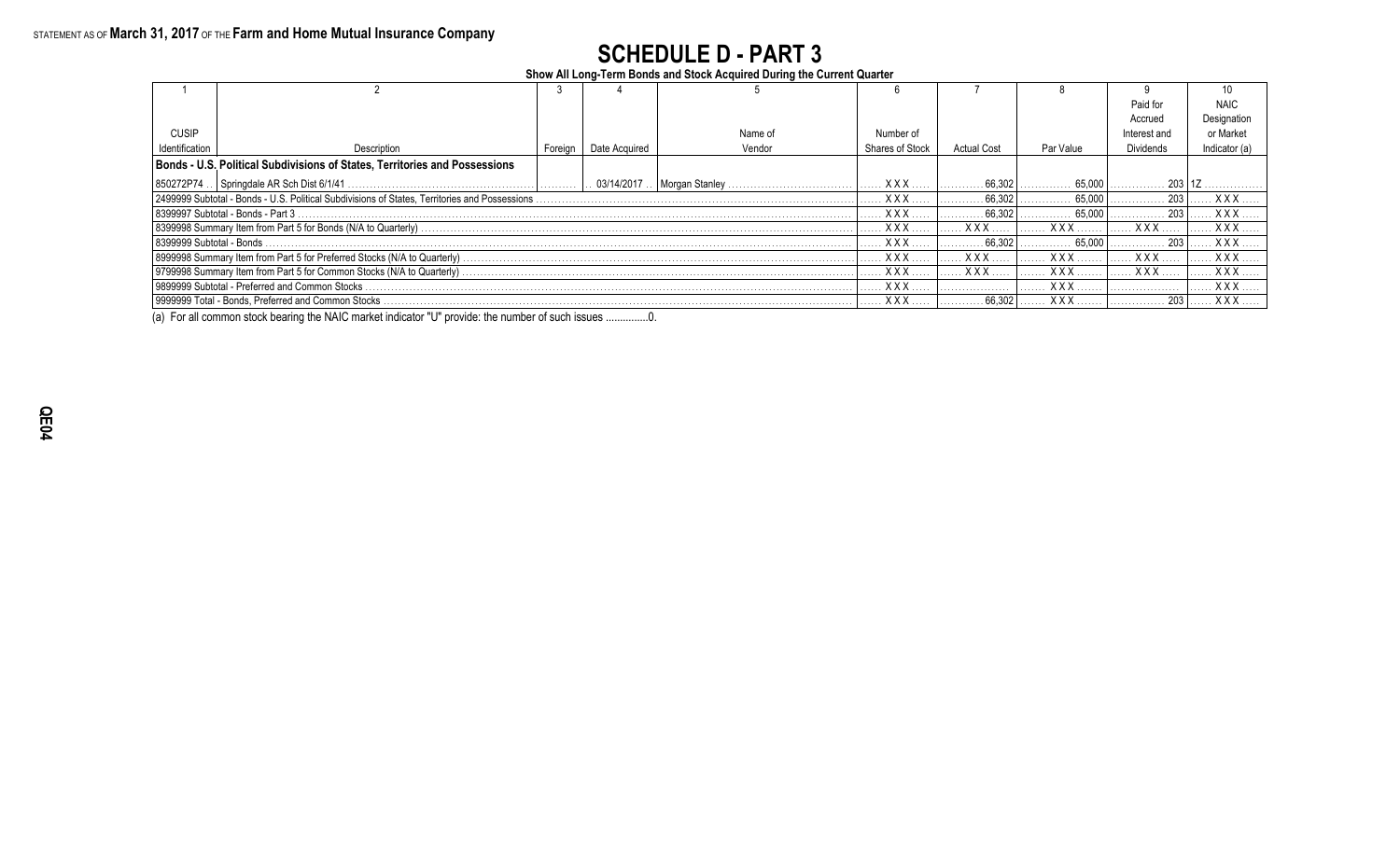|--|--|--|--|--|--|

```
E07 Schedule DB Part B Section 1 . . . . . . . . . . . . . . . . . . . . . . . . . . . . . . . . . . . . . . . . NONE
```

|--|--|--|

**E09 Schedule DB Part D Section 2 - Collateral Pledged By Reporting Entity . . . . . . NONE**

**E09 Schedule DB Part D Section 2 - Collateral Pledged To Reporting Entity . . . . . . NONE**

**E10 Schedule DL - Part 1 - Securities Lending Collateral Assets . . . . . . . . . . . . . . . . NONE**

**E11 Schedule DL - Part 2 - Securities Lending Collateral Assets . . . . . . . . . . . . . . . . NONE**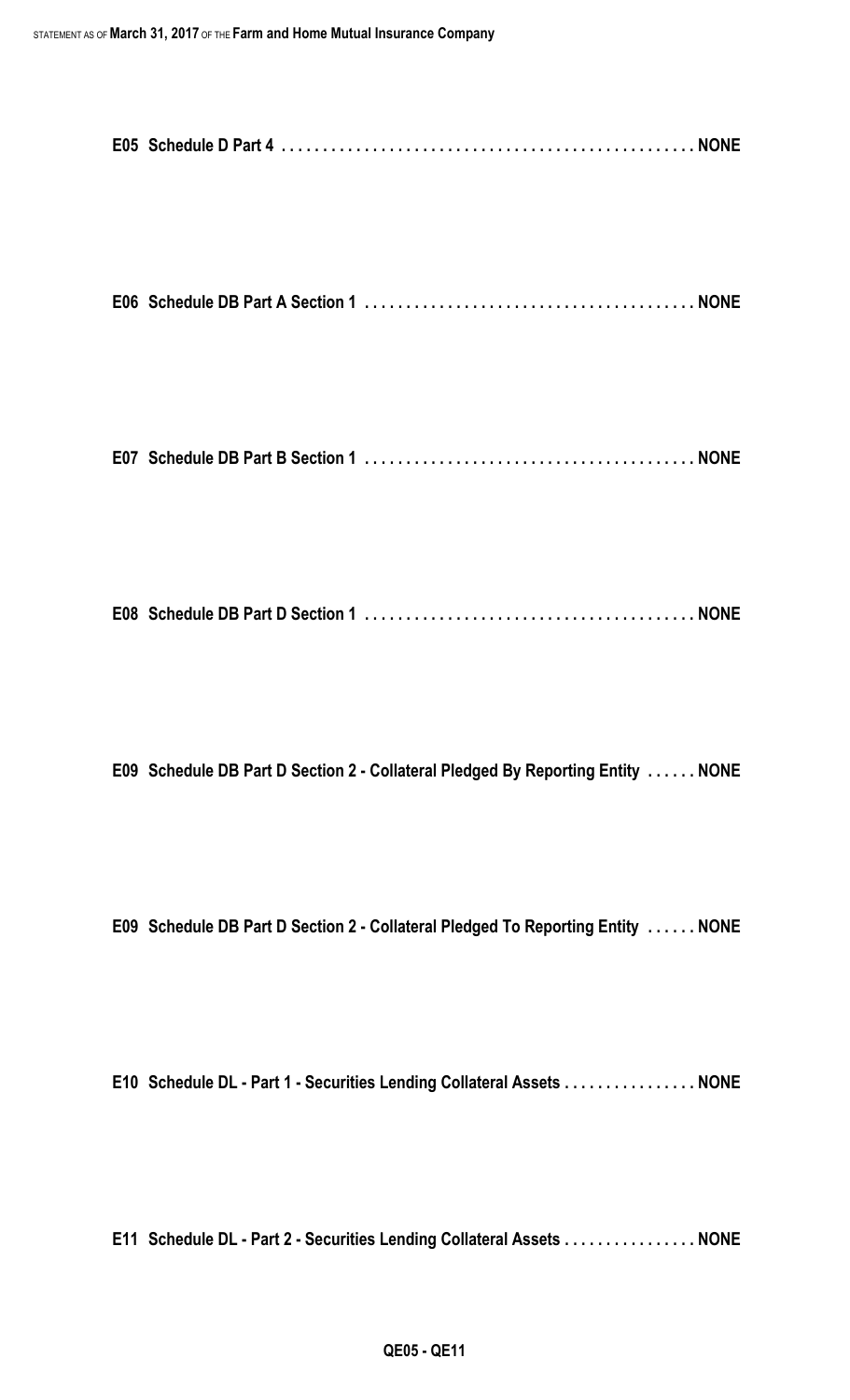### STATEMENT AS OF **March 31, 2017** OF THE **Farm and Home Mutual Insurance Company SCHEDULE E - PART 1 - CASH**

| <b>Month End Depository Balances</b> |                                                                              |            |               |             |             |                    |                                       |                                          |       |  |
|--------------------------------------|------------------------------------------------------------------------------|------------|---------------|-------------|-------------|--------------------|---------------------------------------|------------------------------------------|-------|--|
|                                      |                                                                              | 2          |               |             | 5           |                    | Book Balance at End of Each Month     |                                          |       |  |
|                                      |                                                                              |            |               | Amount      | Amount of   |                    | During Current Quarter                |                                          |       |  |
|                                      |                                                                              |            |               | of Interest | Interest    | ĥ                  |                                       | 8                                        |       |  |
|                                      |                                                                              |            |               | Received    | Accrued     |                    |                                       |                                          |       |  |
|                                      |                                                                              |            |               | During      | at Current  |                    |                                       |                                          |       |  |
|                                      |                                                                              |            | Rate of       | Current     | Statement   | First              | Second                                | Third                                    |       |  |
|                                      | Depository                                                                   | Code       | Interest      | Quarter     | Date        | Month              | Month                                 | Month                                    |       |  |
| open depositories                    |                                                                              |            |               |             |             |                    |                                       |                                          |       |  |
| Checking Account                     |                                                                              |            |               |             |             | 1,308,759          | $\ldots 1,501,279$                    | $\ldots$ 1,594,793 $\vert$ X X X $\vert$ |       |  |
| CD-FNB                               |                                                                              |            |               |             |             |                    | . 254,539   254,539   254,539   X X X |                                          |       |  |
| CD Focus Bank-3002650                | Paragould, AR    12/31/2016                                                  |            |               |             |             |                    |                                       |                                          |       |  |
| CD Focus Bank-3014848                | Paragould, AR    09/26/2016                                                  | .          |               |             |             | 180.023            | $\ldots$ . 180,023 $\ldots$           | 180,578   X X X                          |       |  |
|                                      |                                                                              | .          |               |             |             | 25,875             | 51,345                                | . (9,941)   X X X                        |       |  |
|                                      | 0199998 Deposits in  0 depositories that do not exceed the                   |            |               |             |             |                    |                                       |                                          |       |  |
|                                      | allowable limit in any one depository (see Instructions) - open depositories |            | $XXX$ $XXX$   |             |             |                    |                                       |                                          | XXX   |  |
|                                      |                                                                              | XXX        | $.$ X X X $.$ |             |             | 1,856,257          | 2.074.246                             | 2,107,288                                | XXX   |  |
|                                      | 0299998 Deposits in 0 depositories that do not exceed the                    |            |               |             |             |                    |                                       |                                          |       |  |
|                                      | allowable limit in any one depository (see Instructions) - suspended         |            |               |             |             |                    |                                       |                                          |       |  |
| depositories.                        |                                                                              |            | $XXX$<br>XXX  |             |             | . 1                |                                       |                                          | X X X |  |
|                                      |                                                                              |            | XXX.<br>XXX   |             | .           | .                  | .                                     |                                          | XXX   |  |
|                                      | XXX                                                                          | XXX.       |               |             | $1,856,257$ | $\ldots$ 2,074,246 | $\ldots$ 2,107,288                    | XXX                                      |       |  |
|                                      |                                                                              | <b>XXX</b> | XXX.          | XXX.        | $XXX$       | 50                 | 50                                    | 50 <sub>1</sub>                          | XXX   |  |
|                                      |                                                                              |            |               |             |             |                    |                                       |                                          |       |  |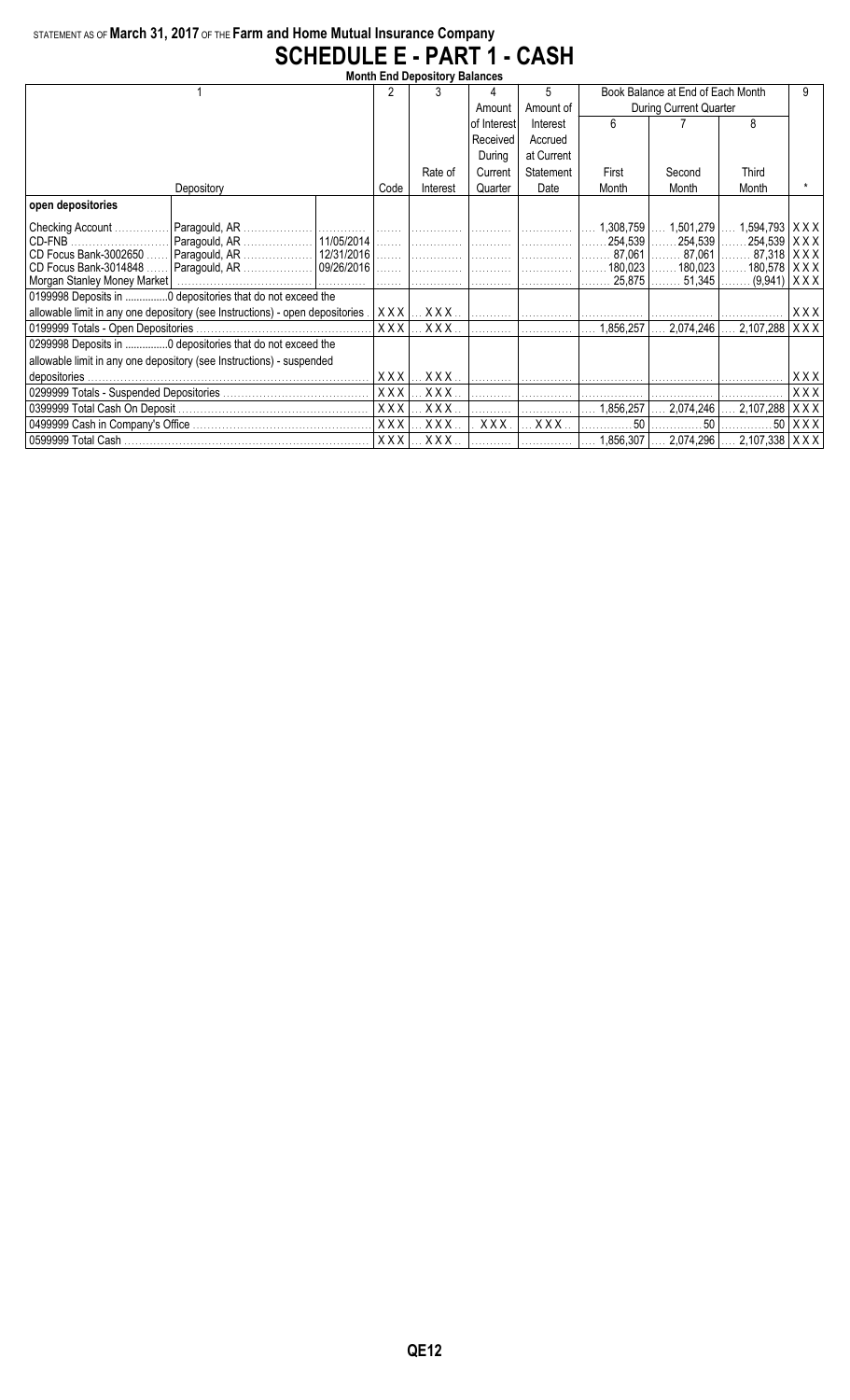### **SCHEDULE E - PART 2 - CASH EQUIVALENTS Show Investments Owned End of Current Quarter**

| Show investments Owned End of Current Quarter |      |          |          |          |                       |               |                 |  |
|-----------------------------------------------|------|----------|----------|----------|-----------------------|---------------|-----------------|--|
|                                               |      |          | 4        | ◡        |                       |               |                 |  |
|                                               |      |          |          |          |                       | Amount of     |                 |  |
|                                               |      | Date     | Rate of  | Maturity | Book/Adjusted         | Interest      | Amount Received |  |
| Description                                   | Code | Acquired | Interest | Date     | <b>Carrying Value</b> | Due & Accrued | During Year     |  |
| N                                             |      |          |          |          |                       |               |                 |  |
| 8699999 Total - Cash Equivalents.             |      |          |          |          |                       | .             |                 |  |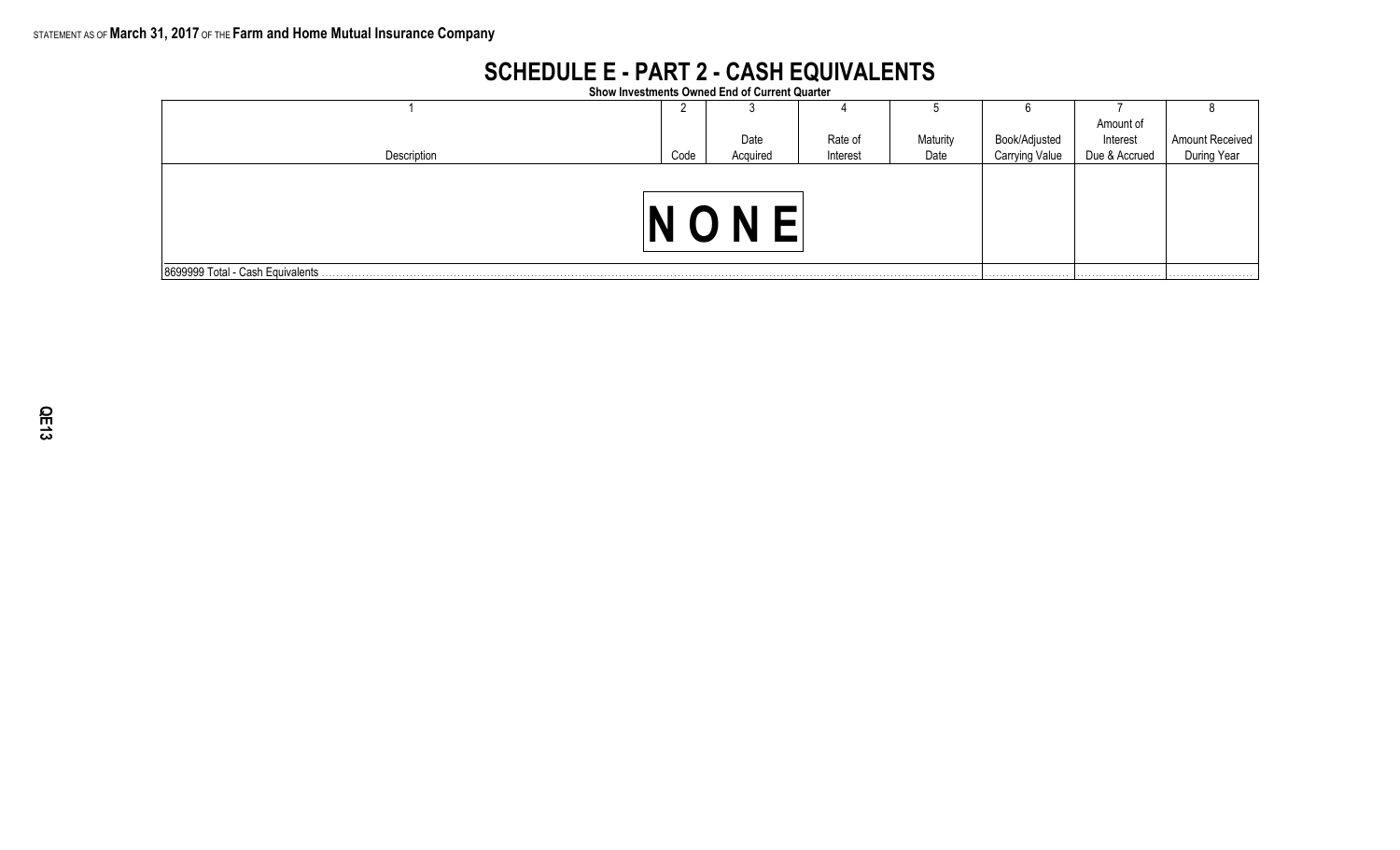# **INDEX TO PROPERTY & CASUALTY QUARTERLY STATEMENT**

Accident and Health Insurance; Q3; Q13 Accounting Changes and Corrections of Errors; Q6, Note 2 Accounting Practices and Policies; Q6, Note 1 Admitted Assets; Q2; QSI01 Affiliated Transactions; Q2; Q3; Q7; Q7.1 Asbestos Losses and Loss Adjustment Expenses; Q6, Note 33 Bonds; Q2; Q5; Q7.1; Q7.2; QSI01; QSI02; QE04; QE05; QSupp2 Business Combinations and Goodwill; Q6, Note 3 Capital Gains (Losses); Q3; Q4; Q5 Capital Stock; Q3; Q4; Q6, Note 13 Capital Notes; Q3; Q5; Q6, Note 11 Caps; QE06; QSI04 Cash; Q2; Q5; QE12; QSupp2 Cash Equivalents; Q2; Q5; QE13 Collars; QE06; QSI04 Commissions; Q3; Q5 Common Stock; Q2; Q7.1; Q7.2; QSI01; QE04; QE05; QSupp2 Counterparty Exposure; Q6, Note 8; QE06; QE08 Contingencies; Q6, Note 14 Debt; Q6, Note 11 Deferred Compensation; Q6, Note 12 Derivative Instruments; Q6, Note 8; QSI04; QSI05; QSI06; QSI07; QE06; QE07; QE08 Director and Officer; QSupp7 Discontinued Operations; Q6, Note 4 Discounting of Liabilities; Q6, Note 32; Q8 Electronic Data Processing Equipment; Q2 Environmental Losses and Loss Adjustment Expenses; Q6, Note 33 Exchange or Counterparty; QE06; QE08 Expenses; Q3; Q4; Q5; Q8; QE01; QSupp3 Extinguishment of Liabilities; Q6, Note 17 Extraordinary Items; Q6, Note 21 Fair Value; Q7, Note 20 Federal ID Number; Q9 Federal Reserve Board; Q7 Finance and Service Charge; Q4 Floors; QE06; QSI04 Foreign Exchange; Q2; Q3; Q4; QSI01; QSI02; QSI03; QE04; QE05 Forwards; QE06; QSI04 Futures Contracts; QE07; QSI04 Guaranty Fund; Q2 Health Care Receivables; Q6, Note 28 Hedging Transactions; Q7.1; QE06; QE07 High Deductible Policies; Q6, Note 31 Holding Company; Q7; Q11; Q12 Income Generation Transactions; QE06;QE07 Income Taxes; Q2; Q3; Q4; Q5; Q6, Note 9 Intercompany Pooling; Q6, Note 26 Investment Income; Q2; Q4; Q5; Q6, Note 7; QSupp2 Investments; Q2; Q4; Q6, Note 5; Q7.1; Q7.2; QSI01; QSI03; QE03; QE04; QE05; QE08; QE13; QSupp2 Joint Venture; Q6, Note 6 Leases; Q6, Note 15 Licensing; Q3; Q7; Q10 Limited Liability Company (LLC); Q6, Note 6 Limited Partnership; Q6, Note 6 Lines of Business; Q8; Q13 Long-Term Invested Assets; QSI01; QE03 Loss Development; Q6 Losses; Q3; Q4; Q5; Q6, Note 25; Q8; Q10; Q13; Q14; QSupp1; QSupp3 Loss Adjustment Expenses; Q3; Q6, Note 26; Q8; Q14; QSupp3 Managing General Agents; Q6, Note 19; Q7 Medical Malpractice Insurance; Q13; Q15; QSupp5 Medicare Part D Coverage; QSupp6 Mortgage Loans; Q2; Q5; Q7.1; QSI01; QE02; QSupp2 Multiple Peril Crop Insurance; Q6, Note 35 Nonadmitted Assets; Q2; Q4; QSI01; QSI03 Non-Tabular Discount; Q6, Note 32 Off-Balance Sheet Risk; Q6, Note 16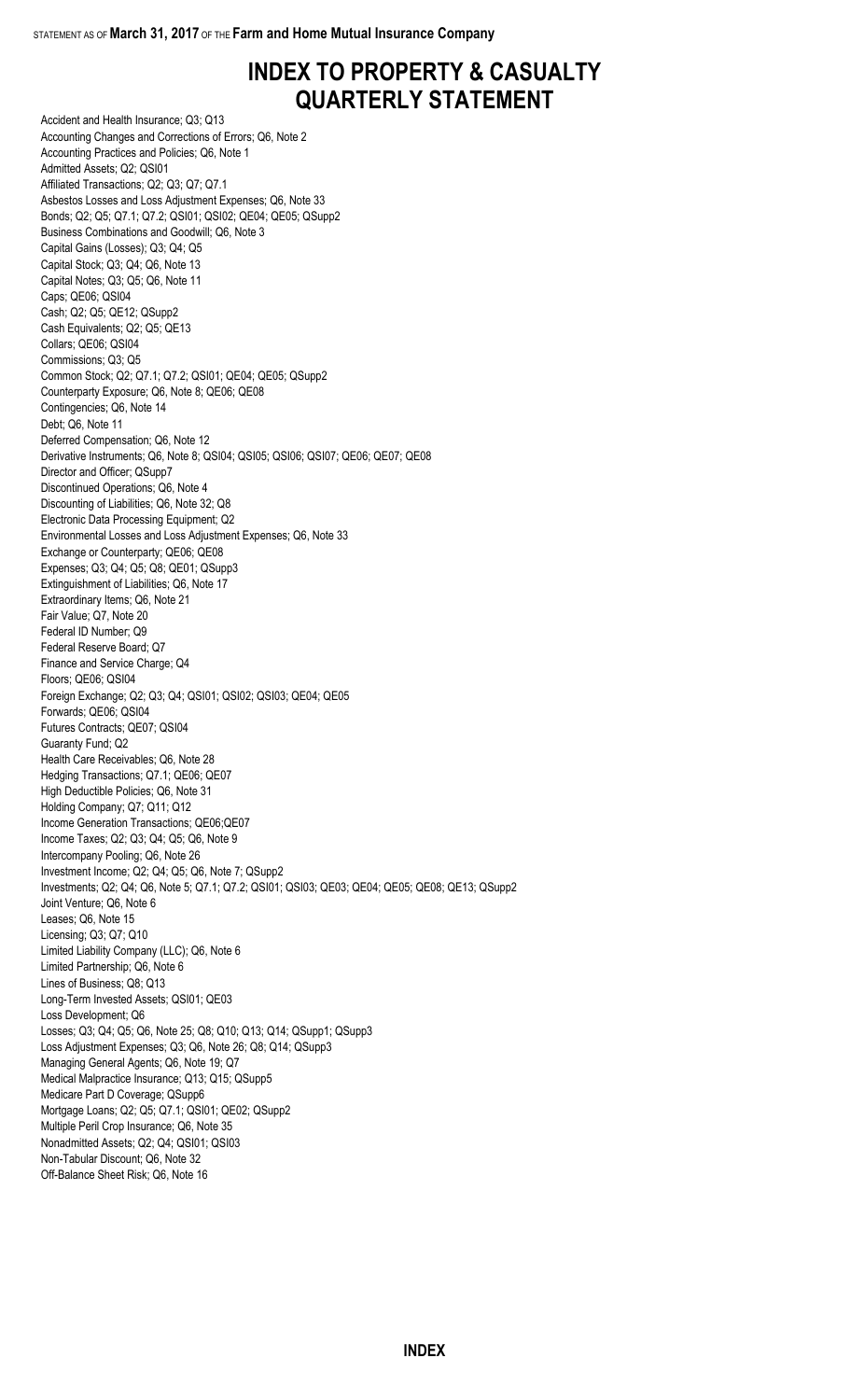## **INDEX TO PROPERTY & CASUALTY QUARTERLY STATEMENT**

Options; Q7.1; QE06; QSI04 Organizational Chart; Q7; Q11 Other Derivative Transactions; QE06; QE07 Parent, Subsidiaries and Affiliates; Q2; Q3; Q6, Note 10; Q7.1 Participating Policies; Q6, Note 29 Pharmaceutical Rebates; Q6, Note 28 Policyholder Dividends; Q3; Q4; Q5 Postemployment Benefits; Q6, Note 12 Postretirement Benefits; Q6, Note 12 Preferred Stock; Q2; Q7.1; Q7.2; QSI01; QSI02; QE04; QSupp2 Premium Deficiency Reserves; Q6, Note 30 Premium Notes; Q2; Q5 Premiums; Q3; Q5; Qsupp3 Accrued Retrospective; Q2 Advance; Q3 Direct; Q10; Q13 Earned; Q4; Q10; Q13; QSupp5 Earned but Unbilled; Q2 Unearned; Q3 Written; Q4; Q10; Q13; QSupp5 Quasi Reorganizations; Q6, Note 13 Real Estate; Q2; Q5; Q7.1; QSI01; QE01; QSupp2 Redetermination, Contract Subject to; Q6, Note 24 Reinsurance; Q6, Note 23 Assumed; Q13 Ceded; Q3; Q9; QSupp3 Commutation; Q6, Note 23 Funds Held; Q2; Q3 Losses; Q3; Q4; Q8; QSupp3 Payable; Q3; QSupp3 Premiums; Q3; QSupp3 Receivable; Q2; QSupp3 Unsecured; Q6, Note 23 Uncollectible; Q6, Note 23 Reserves Incurred but Not Reported (IBNR); Q8; Q14 Unpaid Loss Adjustment Expense (LAE); Q14 Retirement Plans; Q6, Note 12 Retrospectively Rated Contracts; Q6, Note 24 Salvage and Subrogation; Q10 Securities Lending; Q2; Q3; QE9; QE11 Servicing of Financial Assets; Q6, Note 17 Short-Term Investments; Q2; Q5; Q7.1; QSI03; QSupp2 Special Deposits; QSupp2 Stockholder Dividends; Q3; Q4; Q5 Structured Settlements; Q6, Note 27 Subscriber Savings Accounts; Q6, Note 34 Subsequent Events; Q6, Note 22 Surplus; Q3; Q4; Q5; Q6, Note 13; Q14; Q15; QSupp1; QSupp2; QSupp3 Surplus Notes; Q3; Q4; Q5 Swaps; QE07; QSI04 Synthetic Assets; QSI04; QSI05 Tabular Discount; Q6, Note 32 Third Party Administrator; Q6, Note 19; Q7 Treasury Stock; Q3; Q4; Q5 Underwriting Expenses; Q4 Uninsured Accident and Health; Q3; Q6, Note 18 Valuation Allowance; QSI01 Wash Sales; Q6, Note 17